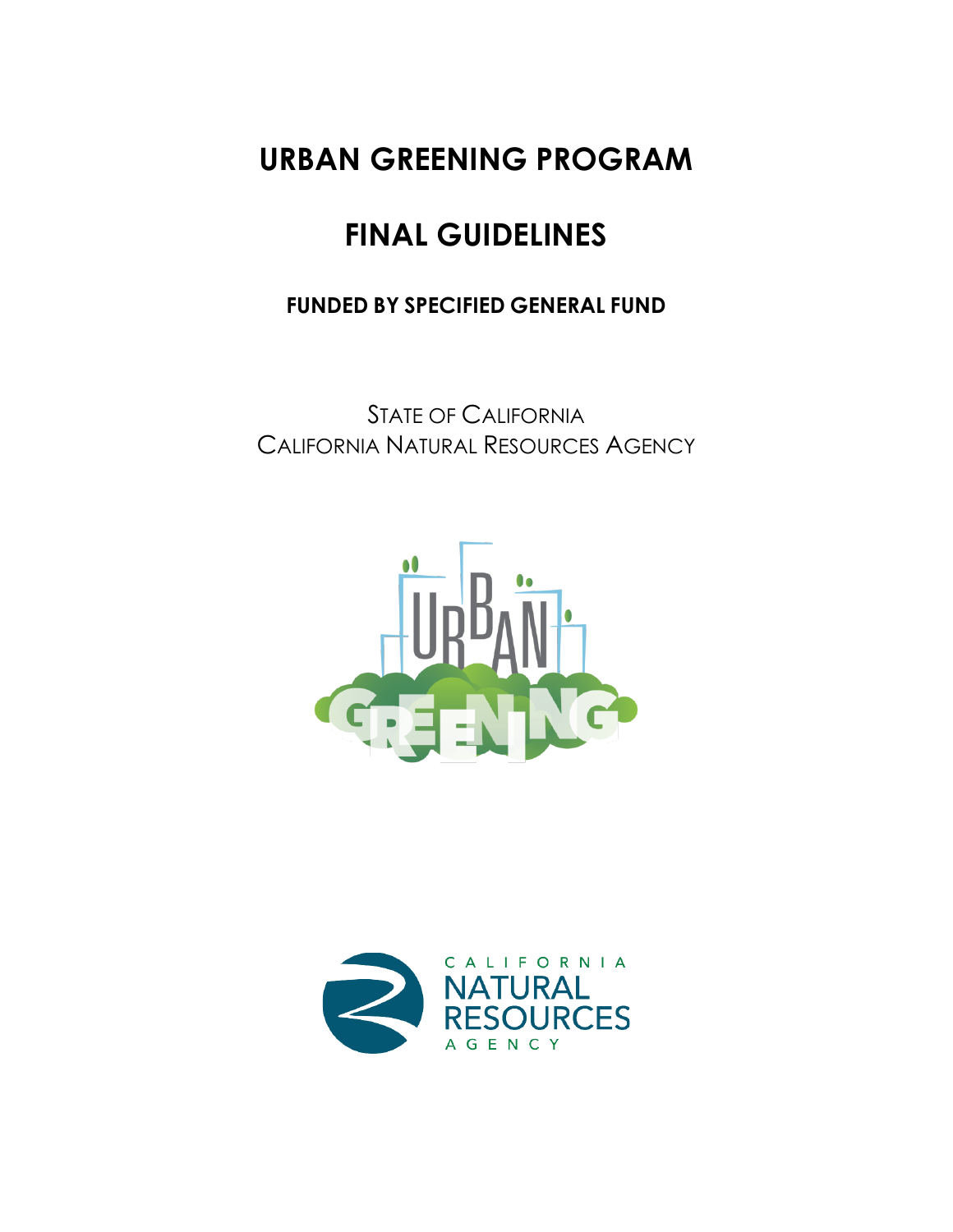(page intentionally left blank)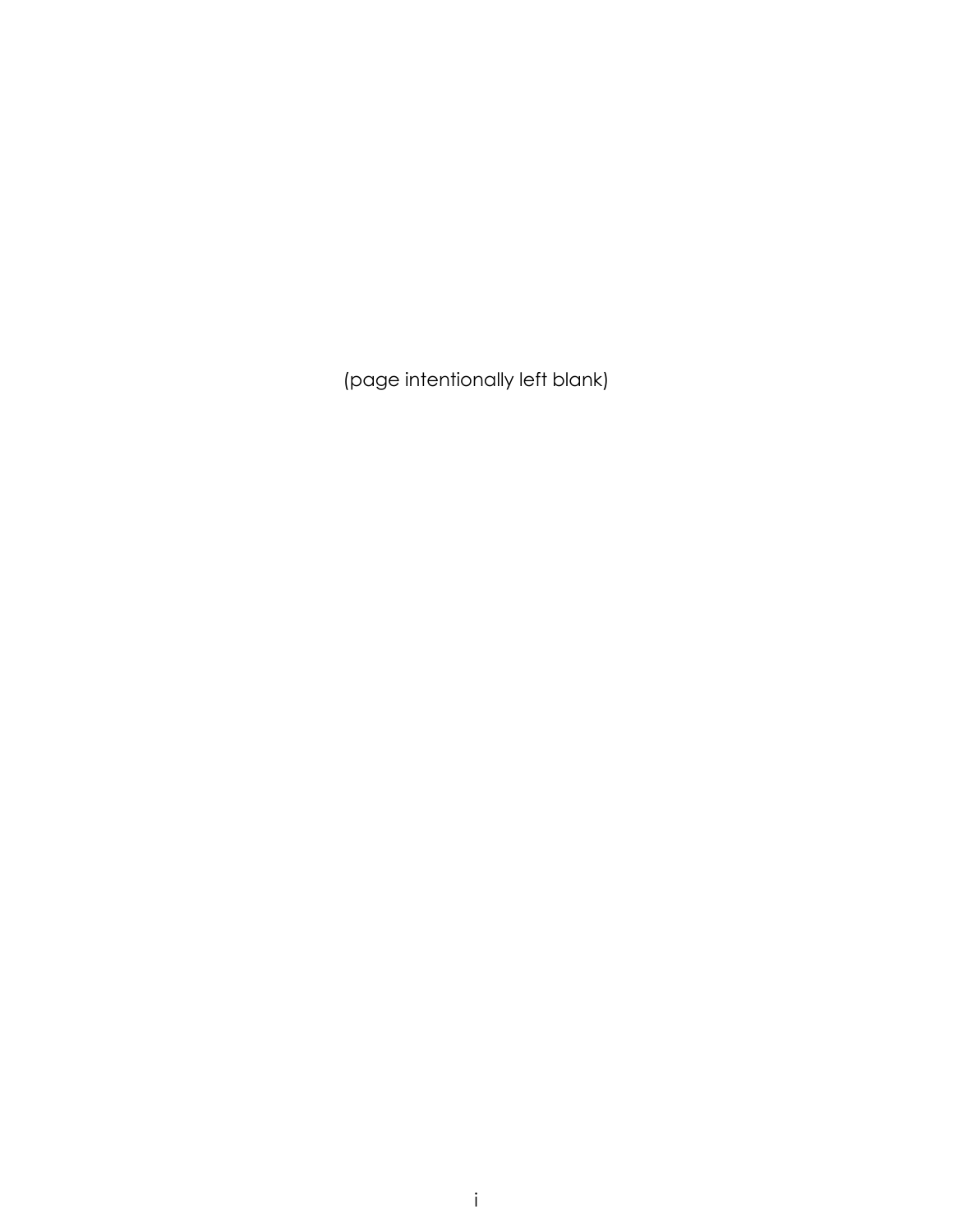The Guidelines include information to assist applicants in applying for funding. Please read them in their entirety for important information on project eligibility, evaluation criteria and submission requirements.

For general project evaluation process questions, contact the California Natural Resources Agency at:

> **Phone:** (916) 653-2812 **Email:** [urbangreening@resources.ca.gov](mailto:urbangreening@resources.ca.gov) **Website**: <http://resources.ca.gov/grants/urban-greening/>

# **HOW TO SUBMIT**

This grant program includes a progressive, three-step evaluation process:

- 1. Project Proposal
- 2. Field Visit
- 3. Supporting Documentation

All documents are submitted through the California Natural Resources Agency's System for Online Application Review (SOAR) found at: [https://soar.resources.ca.gov](https://soar.resources.ca.gov/)

To access SOAR, applicants will need to sign up for a SOAR user account. A detailed guide on how to use SOAR and submit applications is located on our website at: [http://resources.ca.gov/grants/.](http://resources.ca.gov/grants/)

# **SOAR SYSTEM QUESTIONS**

For technical assistance with the SOAR website, please contact the SOAR help desk:

**Hours:** 8:00 AM - 4:00 PM Monday thru Friday. **Phone:** (916) 653-6138 **Email:** [soar.admin@resources.ca.gov](mailto:soar.admin@resources.ca.gov)

When contacting the SOAR help desk, please provide the following:

- Proposal Identification Number (PIN) assigned to the Project Proposal
- Name of the Grant Program (Urban Greening)
- Short description of the problem, including where in the Project Proposal the problem is occurring
- A screen shot of the error received, if applicable

# **TECHNICAL ASSISTANCE WORKSHOPS**

The California Natural Resources Agency will conduct technical assistance workshops. A list of workshop dates and times can be found on the California Natural Resources Agency website at [https://resources.ca.gov/grants/urban-greening/.](https://resources.ca.gov/grants/urban-greening/)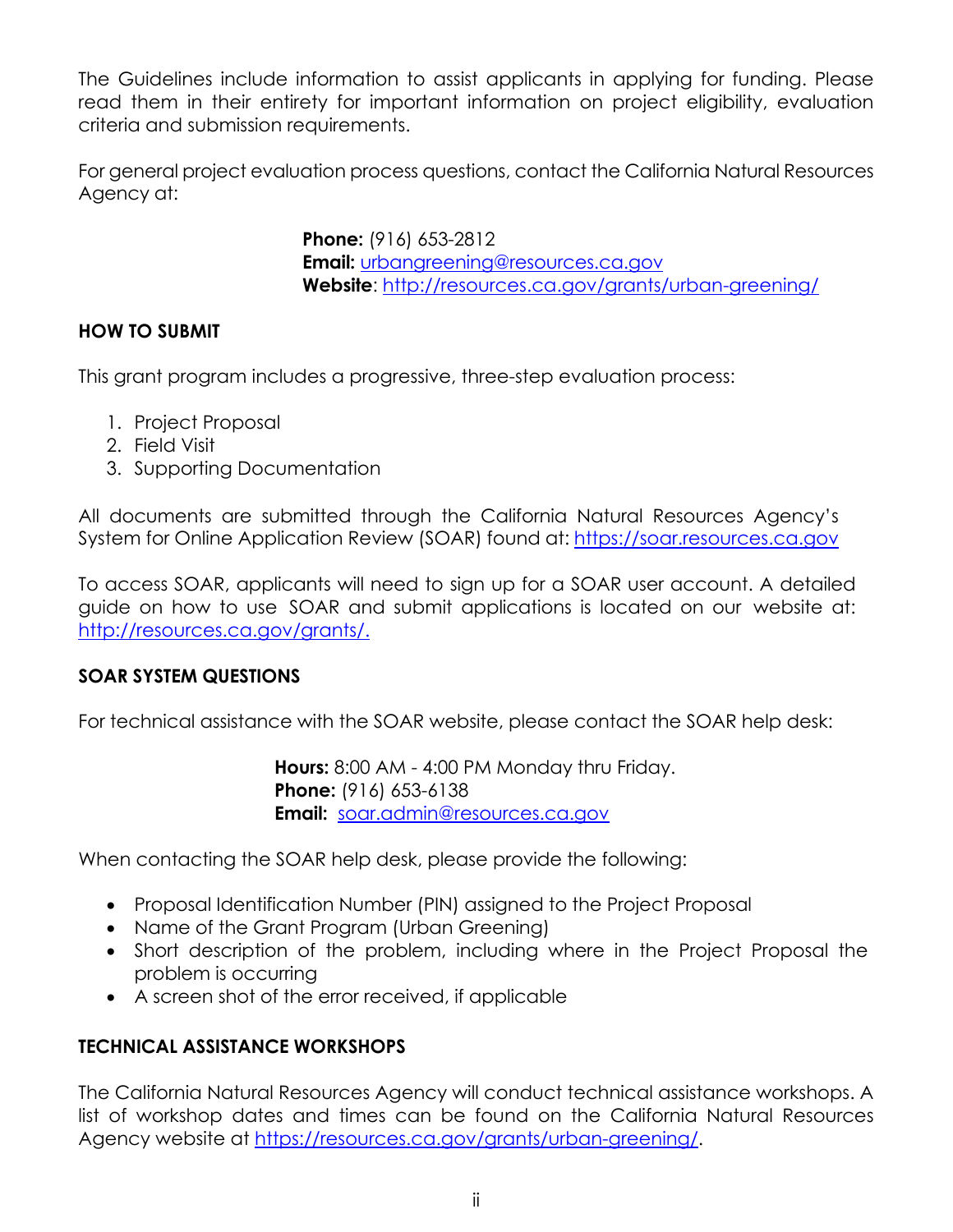| Appendix E: Disadvantaged Community Criteria and Tools 30                    |  |
|------------------------------------------------------------------------------|--|
|                                                                              |  |
| Appendices for Step 3: Supporting Documentation (Qualifying Projects Only)32 |  |
|                                                                              |  |
|                                                                              |  |
|                                                                              |  |
|                                                                              |  |
|                                                                              |  |
|                                                                              |  |
|                                                                              |  |
|                                                                              |  |
| Appendix O: Deed Restriction Template (Acquisitions Only)44                  |  |
|                                                                              |  |
|                                                                              |  |
|                                                                              |  |

# **TABLE OF CONTENTS**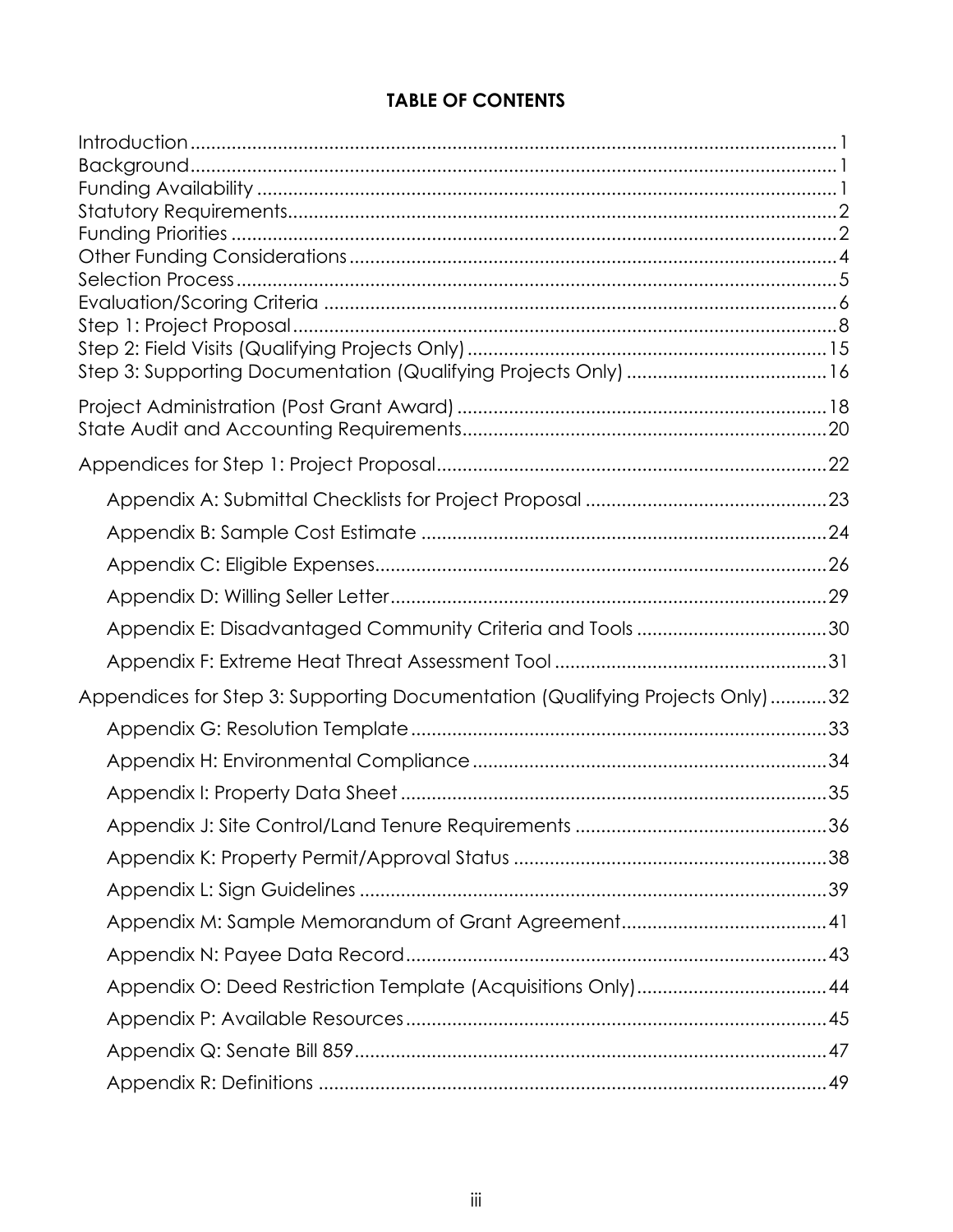#### **INTRODUCTION**

Signed into law in 2006, Assembly Bill (AB) 32, also known as the California Global Warming Solutions Act of 2006 required a sharp reduction of greenhouse gas (GHG) emissions to 1990 levels by 2020. AB 32 was the first program to take a comprehensive, long-term approach to addressing climate change to improve the environment and natural resources while maintaining a robust economy. Senate Bill (SB) 32 confirms the State's continued commitment to reducing GHG emissions by directing emissions reductions to meet a target of 40% below 1990 levels by 2030.

Signed into law on September 14, 2016, SB 859 (Chapter 368, Statutes of 2016) created the California Natural Resources Agency's (Agency) Urban Greening Program, funded by the Greenhouse Gas Reduction Fund (GGRF). In 2021, SB 170 (Chapter 240, Section 10, subschedule (g) of Schedule (l)) allocated \$50 million from the General Fund to the Agency for its Urban Greening Program for projects that reduce GHG emissions and provide multiple benefits.

### **BACKGROUND**

Over the years, Agency has administered a suite of programs including the California River Parkways Program, Environmental Enhancement and Mitigation Program, and the Urban Greening Program funded by Proposition 84 and GGRF. These programs funded projects that provided a wide variety of benefits such as environmental, health, and community revitalization throughout the State. The Urban Greening Program, funded by the General Fund, continues the legacy of these programs. Consistent with AB 32, the Urban Greening Program will fund projects that reduce greenhouse gases while also transforming the built environment into places that are more sustainable, enjoyable, and effective in creating healthy and vibrant communities. These projects will establish and enhance parks and open space, using natural solutions to improving air and water quality and reducing energy consumption, and creating more walkable and bike-able trails.

These Guidelines establish the administrative and evaluation criteria for this competitive program. Grants will be awarded on a competitive basis using evaluation criteria described on pages 6-7. This program emphasizes, and gives priority to, projects that are located within and benefit the State's disadvantaged communities and those communities facing the most significant threat from extreme heat.

#### **FUNDING AVAILABILITY**

Approximately \$47.5 million is available for urban greening projects. The State anticipates one funding cycle; however, funding cycles are contingent upon the number of competitive applications.

There are no maximum or minimum grant amounts.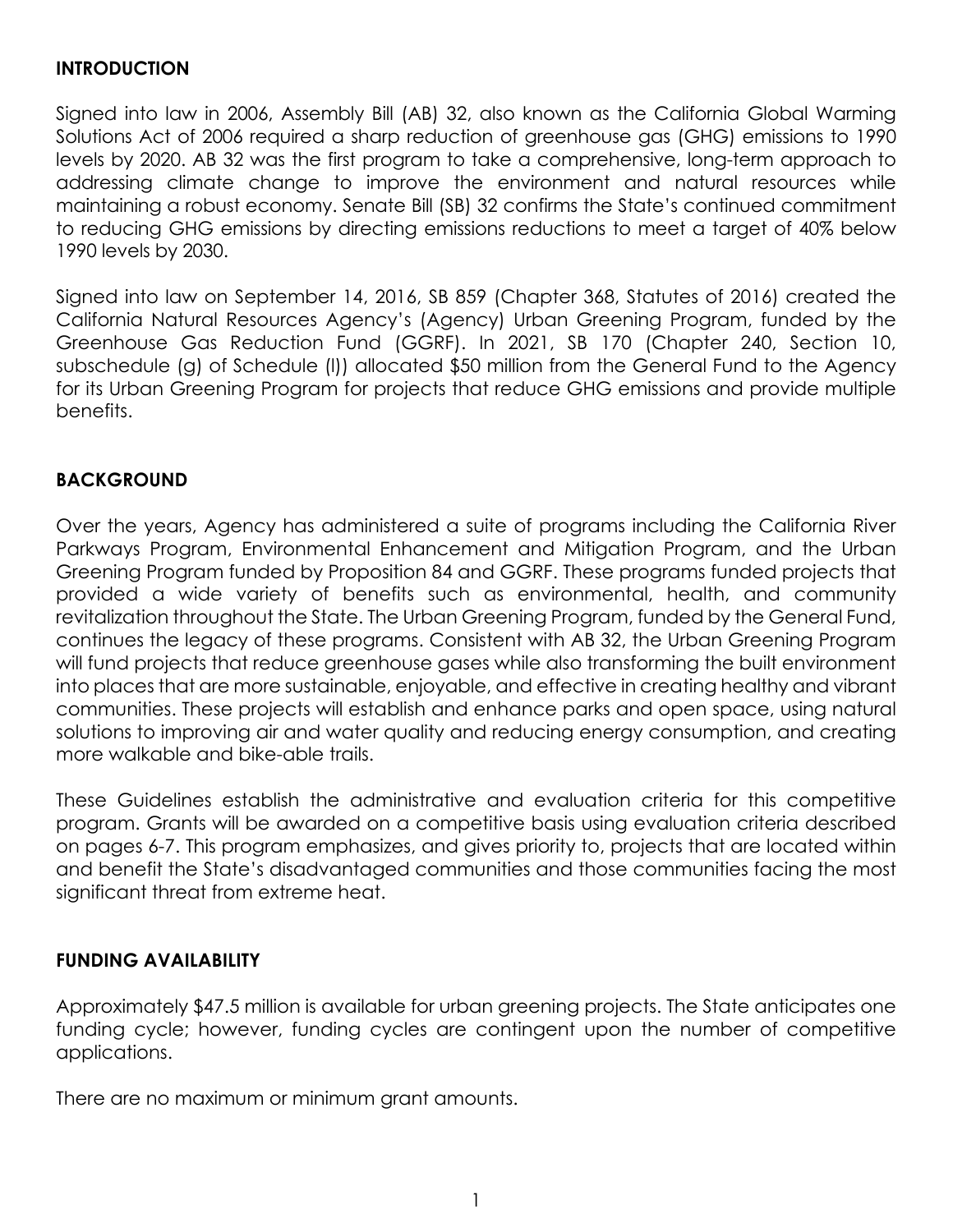# **STATUTORY REQUIREMENTS (SB 859)**

### **Eligible Applicants**

Grant Funds will be awarded to a city, county, special district, nonprofit organization, or an agency or entity formed pursuant to the Joint Exercise of Powers Act [Chapter 5 (commencing with Section 6500) of Division 7 of Title 11 if at least one of the parties to the joint powers agreement qualifies as an eligible applicant, notwithstanding the Joint Exercise of Powers Act. Nonprofit organization means any nonprofit corporation qualified to do business in California and qualified under Section 501 (c)(3) of the Internal Revenue Code. California Native American tribal governments are eligible to apply if they have a nonprofit corporation as defined.

# **Eligible Urban Greening Projects**

Eligible urban greening projects will reduce GHG emissions, mitigate the effects of extreme heat, and provide multiple additional benefits, including, but not limited to, a decrease in air and water pollution or a reduction in the consumption of natural resources and energy. Eligible projects will result in the conversion of an existing built environment into green space that uses natural and green infrastructure approaches to create sustainable and vibrant communities. A competitive project will maximize opportunities to reduce GHG emissions through project design and implementation as well as incorporate green infrastructure solutions that improve the sustainability and function of existing urban hardscapes and landscapes.

In addition to reducing greenhouse gas emissions, SB 859 requires all projects to achieve measurable benefits. Per statute, all projects must do **at least one** of the following –

- Acquire, create, enhance, or expand community parks and green spaces, **and/or**
- Use natural systems or systems that mimic natural systems to achieve multiple benefits.

See Appendix Q for the complete SB 859 text.

### **FUNDING PRIORITIES**

Projects containing the following elements will be given priority consideration in funding decisions:

### **Statutory Priorities (SB 859)**

Additional points will be given to projects that meet **two** of the following:

- 1. Provides park or recreational benefits to a critically underserved community or disadvantaged community
- 2. Proposed by a critically underserved community or disadvantaged community
- 3. Develops partnerships with local community organizations and businesses in order to strengthen outreach to disadvantaged communities, provides access to quality jobs for residents of disadvantaged communities, or provides access to workforce education and training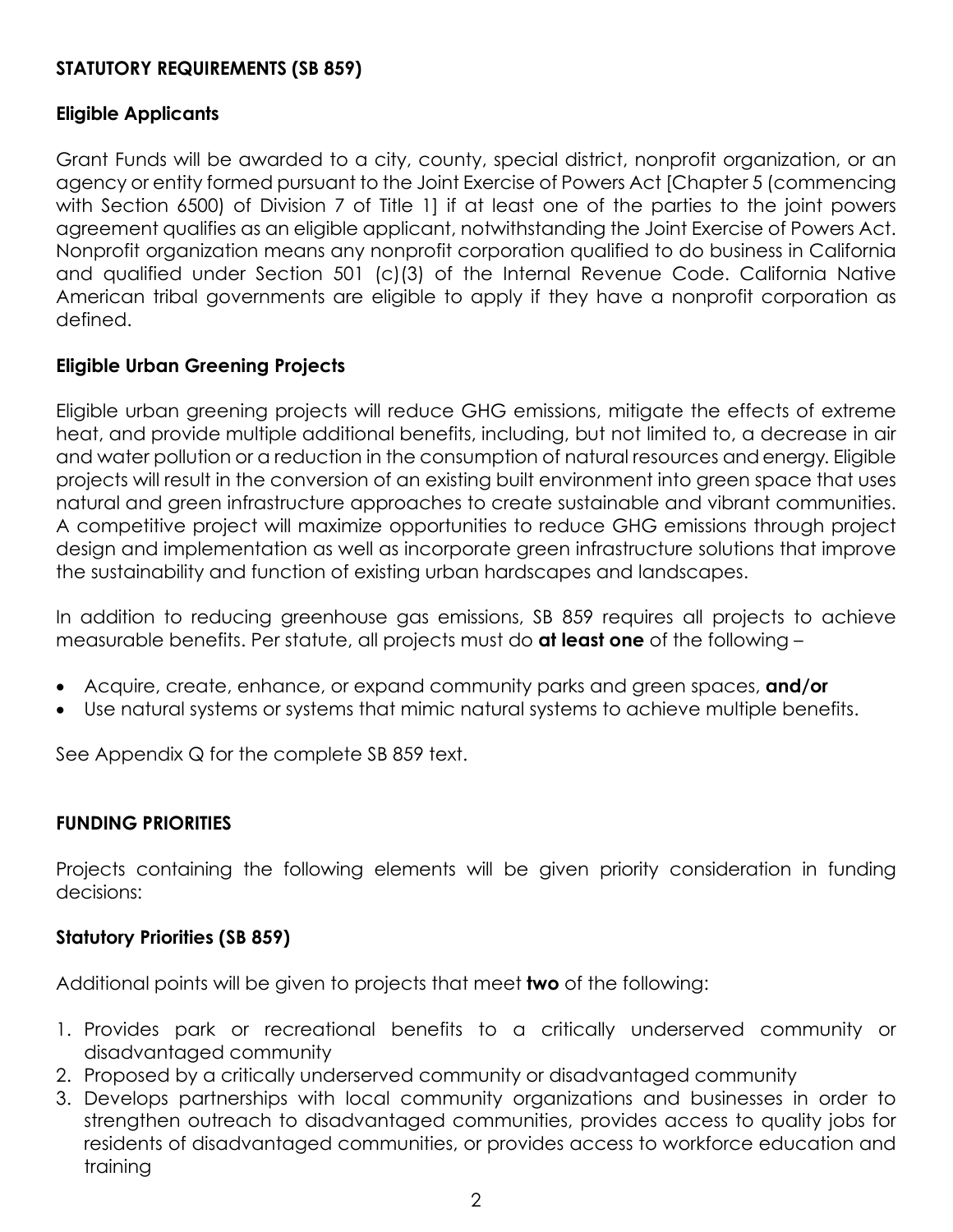- 4. Uses interagency cooperation and integration
- 5. Uses existing public lands and facilitates the use of public resources and investments, including schools

# **Disadvantaged Communities**

Per SB 859, disadvantaged community means a community identified pursuant to Section 39711 of the Health and Safety Code (CalEnviroScreen 4.0) or pursuant to Section 75005 of the Public Resources Code (a community with a median household income less than 80% of the statewide average). SB 859 directs Agency to allocate at least 75 percent of the funding available to projects located in, and that provides benefits to, disadvantaged communities. **Hereinafter, the term "disadvantaged" refers to either the top 25% highest scoring census tracts in CalEnviroScreen 4.0, or census tracts with median household incomes at or below 80 percent of the statewide average** (refer to California State Parks' Community FactFinder, or Department of Water Resources' Disadvantaged Communities Mapping Tool).

To facilitate statutory mandates, this program intends to award **a minimum of 75%** of funds to projects located within and benefitting disadvantaged communities. Refer to Appendix E for instructions on how to access mapping tools that identify disadvantaged communities and the criteria for determining if the project is both located within and providing benefits to these populations. See Appendix R for a definition of Disadvantaged Communities.

# **Examples of Eligible Projects**

The list below provides examples of project elements that meet statutory conditions. It is not a comprehensive list.

- Establishment, enhancement, and expansion of neighborhood parks and community spaces
- Tree-canopy/shade trees
- Greening of public lands and structures, including schoolyards, and which may include incorporation of riparian habitat for water capture and provide for other public and wildlife benefits
- Multi-objective stormwater projects, including construction of permeable surfaces, collection basins and barriers
- Bioswales and rain gardens to mitigate stormwater runoff
- Green streets and alleyways
- River, creek, and stream restoration
- Recreational trails
- Community or outdoor education gardens and orchards
- Non-motorized urban trails that provide safe routes for travel between residences, workplaces, commercial centers, and schools
- Urban heat island mitigation and energy conservation efforts through landscaping and green roof projects
- Acquisitions to preserve in perpetuity land for agricultural uses, open space, wetlands, etc.
- Creation or restoration of existing wetlands, recharge ponds, floodplain, or riparian corridors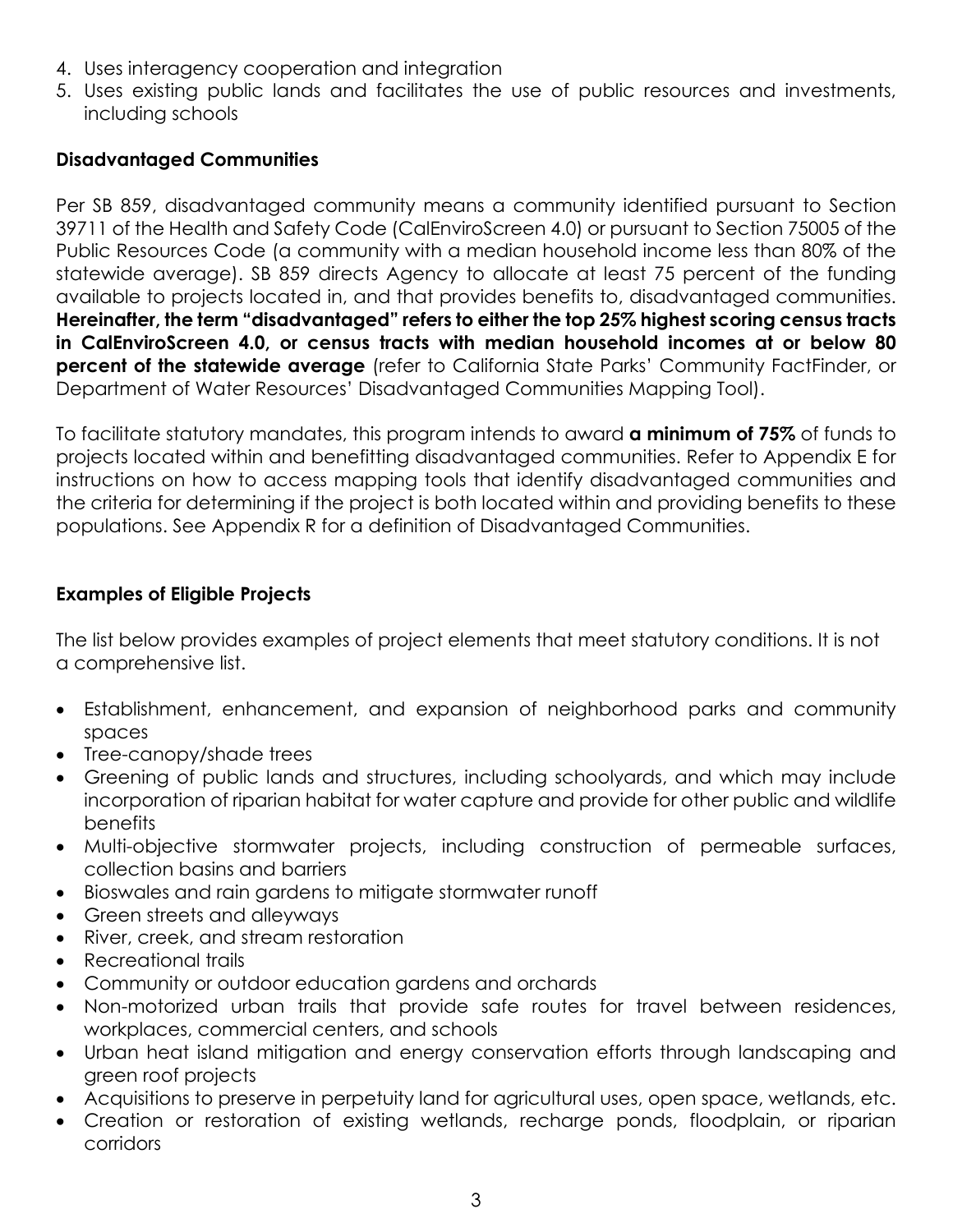# **Examples of Ineligible Projects or Elements**

The items below provide examples of projects and elements that are not eligible under this program. It is not a comprehensive list.

- Projects that plant invasive plants or trees, or plant for aesthetic purposes only.
- Projects to acquire property that cannot be purchased at or below fair market value.
- Projects that include both acquisition and development (must be one or the other, not both).
- Infrastructure projects that do not include greening components.
- Projects that create or improve roads for motorized use.
- Projects to construct new parking lots or bridges (may be funded only as necessary but minor component).
- Development contingent on future acquisition for project implementation. At the time of application, applicants must either own the property or be entering into negotiations for long-term site control.
- Acquisition of property from a person or entity that does not own the property at the time of Project Proposal submission.
- Projects that are intended to correct problems caused by inadequate maintenance.
- Multiple projects that are included in one application. However, more than one application can be submitted by an applicant.
- Projects where applicant cannot demonstrate satisfactory permission to develop and maintain site at the time of application.
- Educational or training programs.
- Planning only, or operation and maintenance projects.
- Active recreation projects. However, active recreation components can be part of the overall project as long as they are funded by other sources.
- Projects that acquire property through eminent domain.
- Projects that include planting trees larger than 15-gallon, even if proposed with other funding sources.

### **Statewide Park Development and Community Revitalization Act of 2008**

This program will maximize the expenditure of funds made available from this Act (Chapter 3.3 commencing with Section 5640) of Division 5 of the Public Resources Code.

# **OTHER FUNDING CONSIDERATIONS**

In evaluating projects, scores are used to determine initial rankings and facilitate discussions for each proposal. To achieve equitable distribution of funds, the State may consider additional factors including, but not limited to, economic benefits, statewide significance, geographic distribution of funds, previous grant performance, disadvantaged community status, and other potential project benefits, as well as partial funding.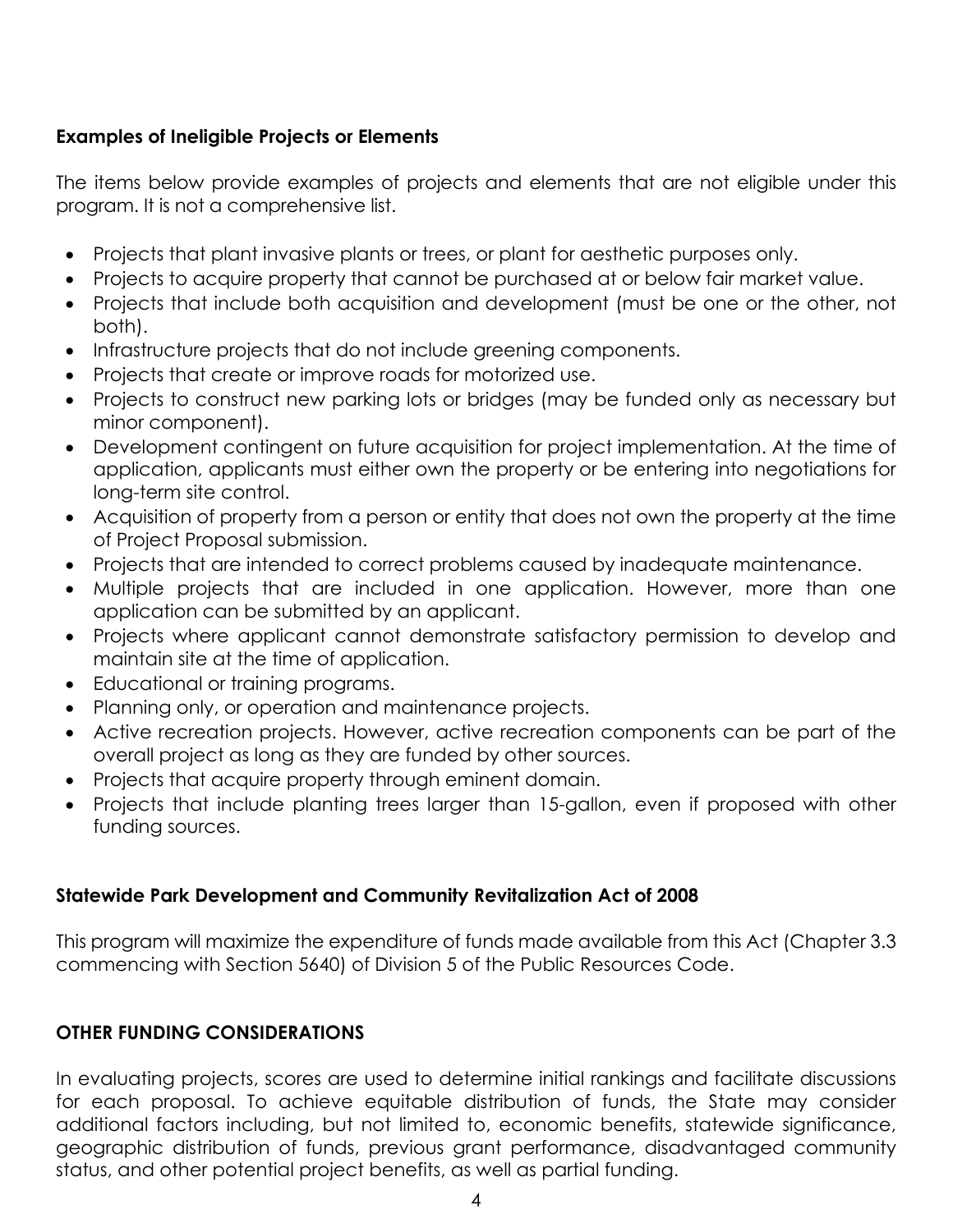In addition, projects must:

- 1. Comply with the California Environmental Quality Act (CEQA), Division 13 (commencing with Section 21000).
- 2. Be acquired from a willing seller (acquisitions).
- 3. Comply with all labor codes.
- 4. Provide public access, where feasible.
- 5. Be located in an urban area. For the purposes of this program, if a project does not qualify as a disadvantaged community, an urban area is defined as a geographic area designated or defined as urban by an applicable plan covering the project area, including, but not limited to general plans, specific plans, or community plans.
- 6. Provide direct benefits to the urban area such as **walkability** and/or **functionality** (i.e., no impediments such as a freeway with no under/over passing, river with no pedestrian crossing, storm water capture that does not directly benefit the urban area, etc.)
- 7. Engage with the local community to develop the project.
- 8. Comply with the Model Water Efficient Landscape Ordinance (MWELO) or local agency landscape water ordinance (if as strict or stricter) and use low water, drought tolerant plantings
- 9. Provide multiple benefits (economic, environmental, social, etc.) to the community.

Website addresses and links to legislation and other available resource and reference materials may be found in Appendix P.

# **SELECTION PROCESS**

Step 1

- Applicants submit Project Proposals though the System for Online Application Review (SOAR). **No hardcopy Project Proposals are required**.
- Project Proposals are reviewed and evaluated. Incomplete or ineligible Project Proposals may be removed from the competitive process.

Step 2

• Field Visits are conducted for the most competitive projects. Applicants may be required to provide additional documentation prior to afield visit.

Step 3

- Applicants selected to further compete submit additional documentation.
- Documentation is evaluated, with the most competitive projects being recommended for funding.

Once Step 3 evaluations have been completed, recommendations are submitted to the California Secretary for Natural Resources. Upon approval by the Secretary, grant awards are announced.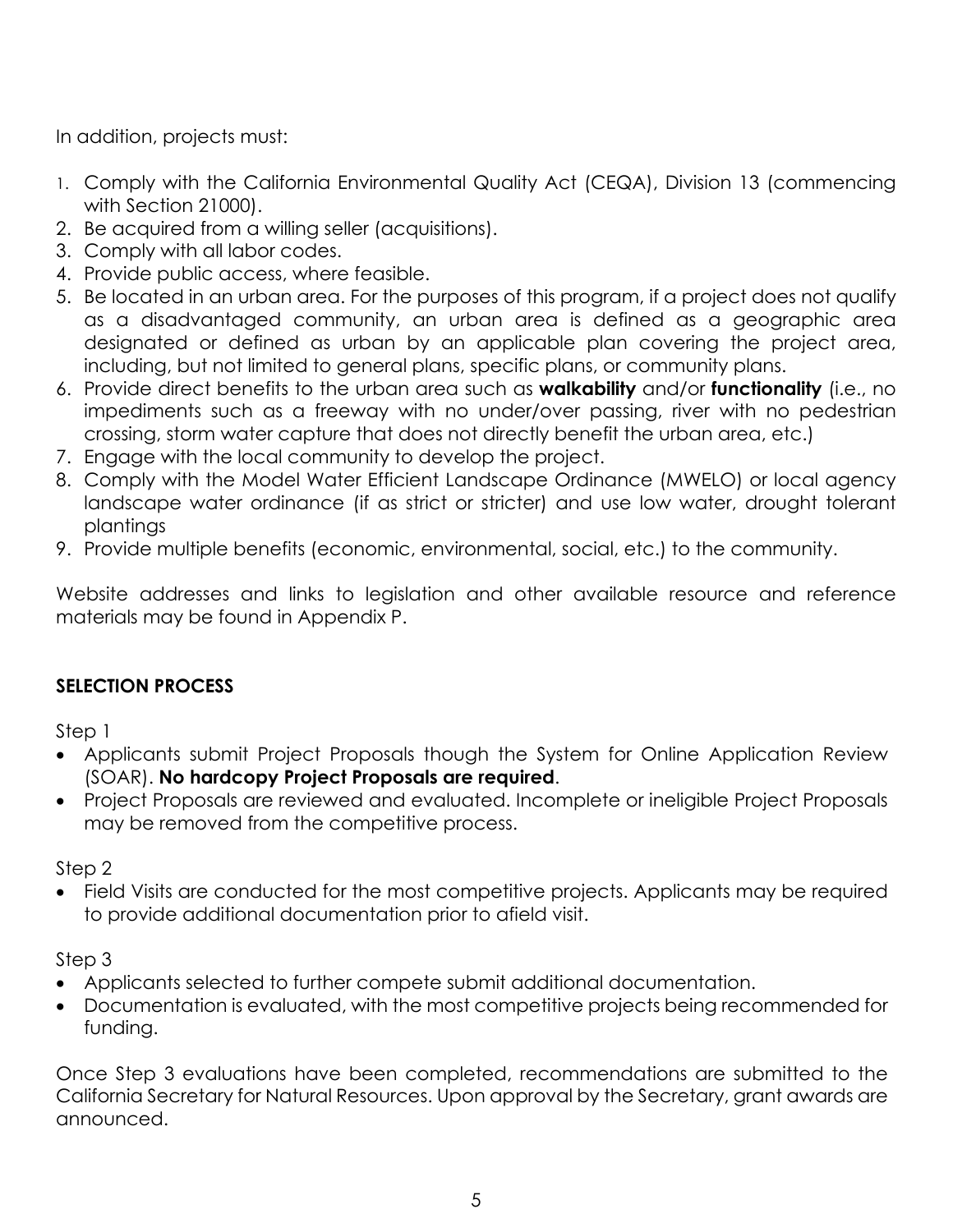All information contained in the Project Proposal and supporting documentation is confidential until grant awards are announced.

The State reserves the right to reject any Project Proposal from an applicant who is in violation of law or policy at any other public agency. Potential violations include, but are not limited to, being in default of performance requirements in other contracts or grant agreements issued by the State, being engaged in, or suspected of criminal conduct that poorly reflects or beings discredit to the State or failing to have all required licenses necessary to carry out the project.

The State further reserves the right to reject any Project Proposal from an applicant who has a history of performance issues with past grants or other agreements with any public entity.

# **Tribal Outreach and Collaboration**

For projects that affect tribal communities, Grantees will be required to show meaningful outreach and attempt to collaborate with local California Native American tribes through the implementation of their project.

Meaningful outreach includes, but is not limited to, writing letters and emails and following with phone calls updating the tribe throughout the life of the project, inviting tribal leadership to attend planning meetings, and meeting with local tribal government lead consortiums or other inter-tribal governmental organizations. Collaborating with local California Native American tribes can include developing the project with tribal leadership, ensuring the project provides benefits to the local tribe and its membership, and providing contracting opportunities to local tribes and their members where appropriate.

### **Conflict of Interest**

All applicants and individuals who participate in the review of submitted applications are subject to state and federal conflict of interest laws. Any individual who has participated in planning or setting priorities for a specific solicitation over and above the public comment process or who will participate in any part of the grant development and negotiation process on behalf of the public is ineligible to receive funds or personally benefit from funds through that solicitation. Failure to comply with conflict of interest laws, including business and financial disclosure provisions, will result in the application being rejected and any subsequent grant agreement being declared void. Other legal actions may also be taken. Applicable statutes include, but are not limited to, California Government Code section 1090 and Public Contract Code sections 10365.5, 10410, and 10411.

### **EVALUATION/SCORING CRITERIA**

All information provided during the evaluation process should demonstrate how effectively the proposed project meets statutory requirements, funding priorities, and program objectives. Projects will be evaluated using the established criteria and any additional funding considerations. Projects will receive an initial ranking, with a score of 135 points possible. The initial ranking will be used to facilitate discussions about each proposal among a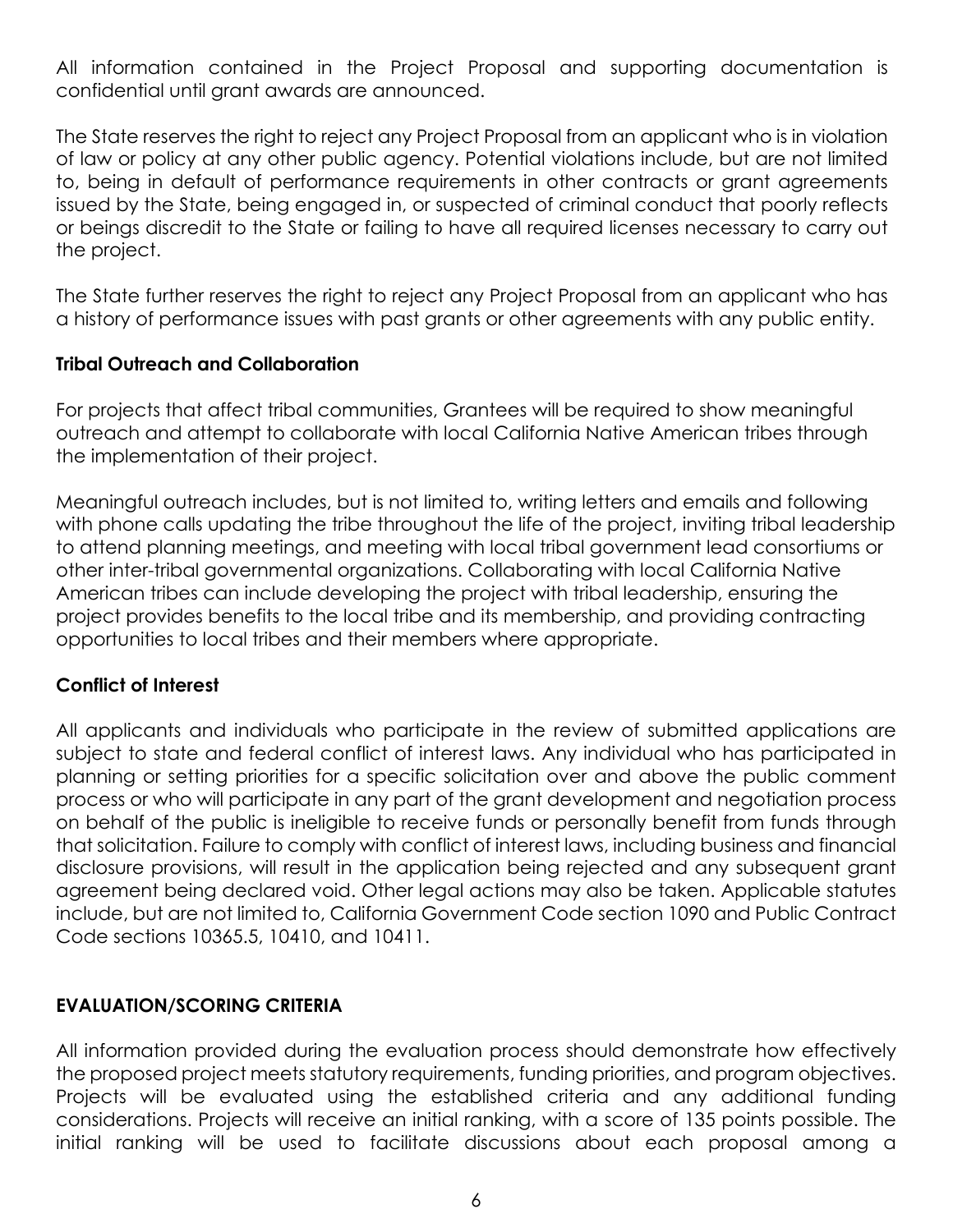multidisciplinary team. **Points will be attributed to each section and not to individual questions. Sections left blank will receive zero for that section.**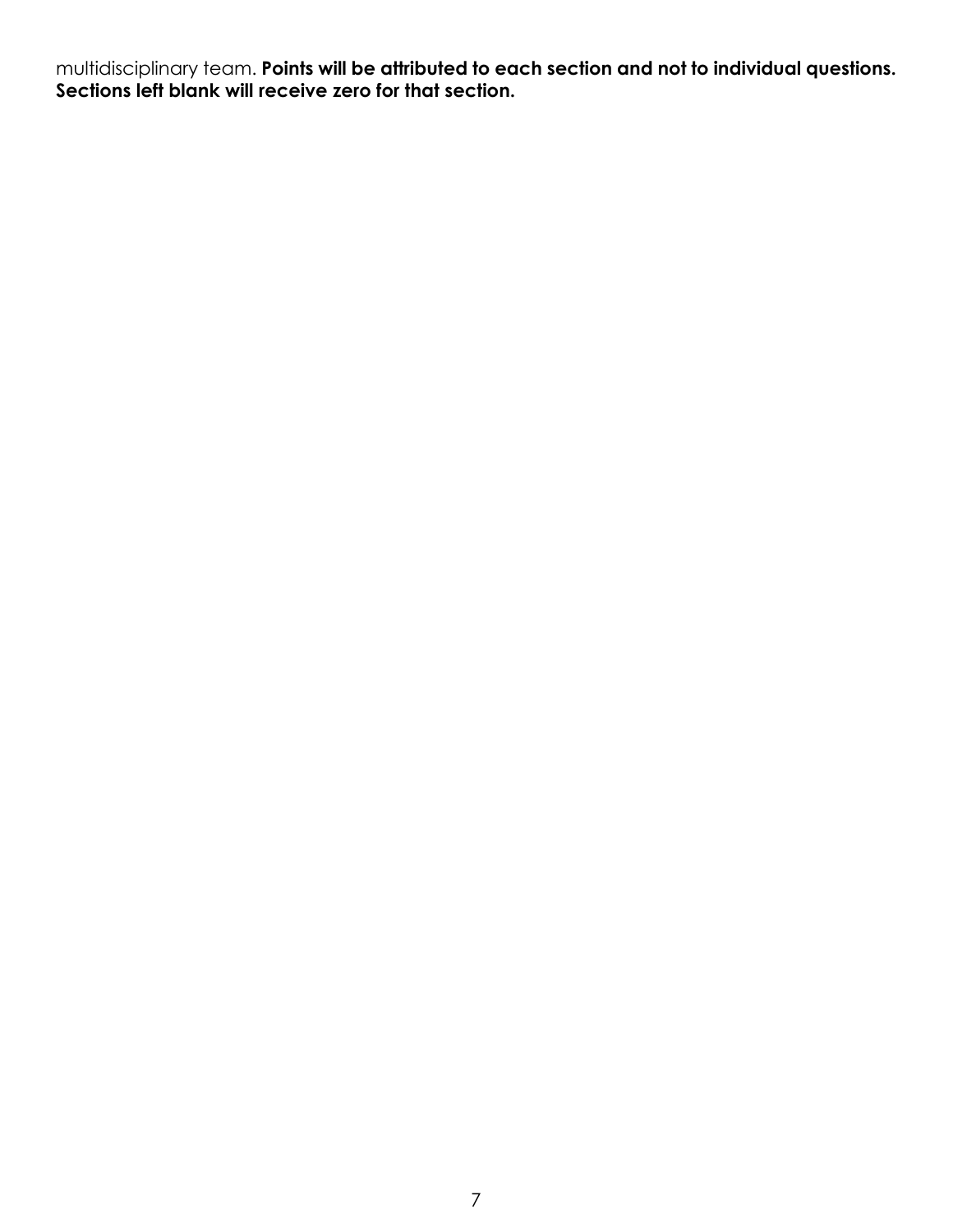|    | 1. Statutory and Program Requirements (Per SB 859)                                                                                                     | $0 - 40$ |
|----|--------------------------------------------------------------------------------------------------------------------------------------------------------|----------|
|    | > Project reduces Greenhouse Gas Emissions                                                                                                             |          |
|    | $\triangleright$ Project acquires, creates, enhances, or expands community parks and                                                                   |          |
|    | green spaces, AND/OR uses natural systems or systems that mimic                                                                                        |          |
|    | natural systems to achieve multiple benefits                                                                                                           |          |
|    | $\triangleright$ Project achieves multiple benefits                                                                                                    |          |
|    | 2. Statutory and Program Priorities (Per SB 859)                                                                                                       | $0 - 25$ |
|    | Provide park or recreational benefits to a critically underserved community<br>≻                                                                       |          |
|    | or disadvantaged community                                                                                                                             |          |
|    | Proposed by disadvantaged or critically underserved community (Project<br>$\blacktriangleright$<br>must be located within the disadvantaged community) |          |
|    | $\triangleright$ Develop partnerships with local community organizations and businesses                                                                |          |
|    | in order to strengthen outreach to disadvantaged communities, provides                                                                                 |          |
|    | access to quality jobs for residents of disadvantaged communities, or                                                                                  |          |
|    | provides access to workforce education and training                                                                                                    |          |
|    | $\triangleright$ Uses interagency cooperation and integration                                                                                          |          |
|    | $\triangleright$ Uses existing public lands and facilitates the use of public resources and<br>investments, including schools                          |          |
| 3. | <b>Disadvantaged Communities</b>                                                                                                                       |          |
|    | $\triangleright$ Project is located within and benefits a disadvantaged community                                                                      | 30       |
|    | 4. Extreme Heat Threat                                                                                                                                 |          |
|    | Project is located within a census tract that is identified as being vulnerable to                                                                     | $0 - 10$ |
|    | an increased number of heat health events                                                                                                              |          |
|    | 5. Statewide Park Development and Community Revitalization Act                                                                                         | 5        |
| 6. | <b>Additional Project Characteristics</b>                                                                                                              | $0 - 5$  |
| 7. | <b>Project Readiness</b>                                                                                                                               | $0 - 10$ |
|    | 8. Organizational Capacity                                                                                                                             | $0 - 10$ |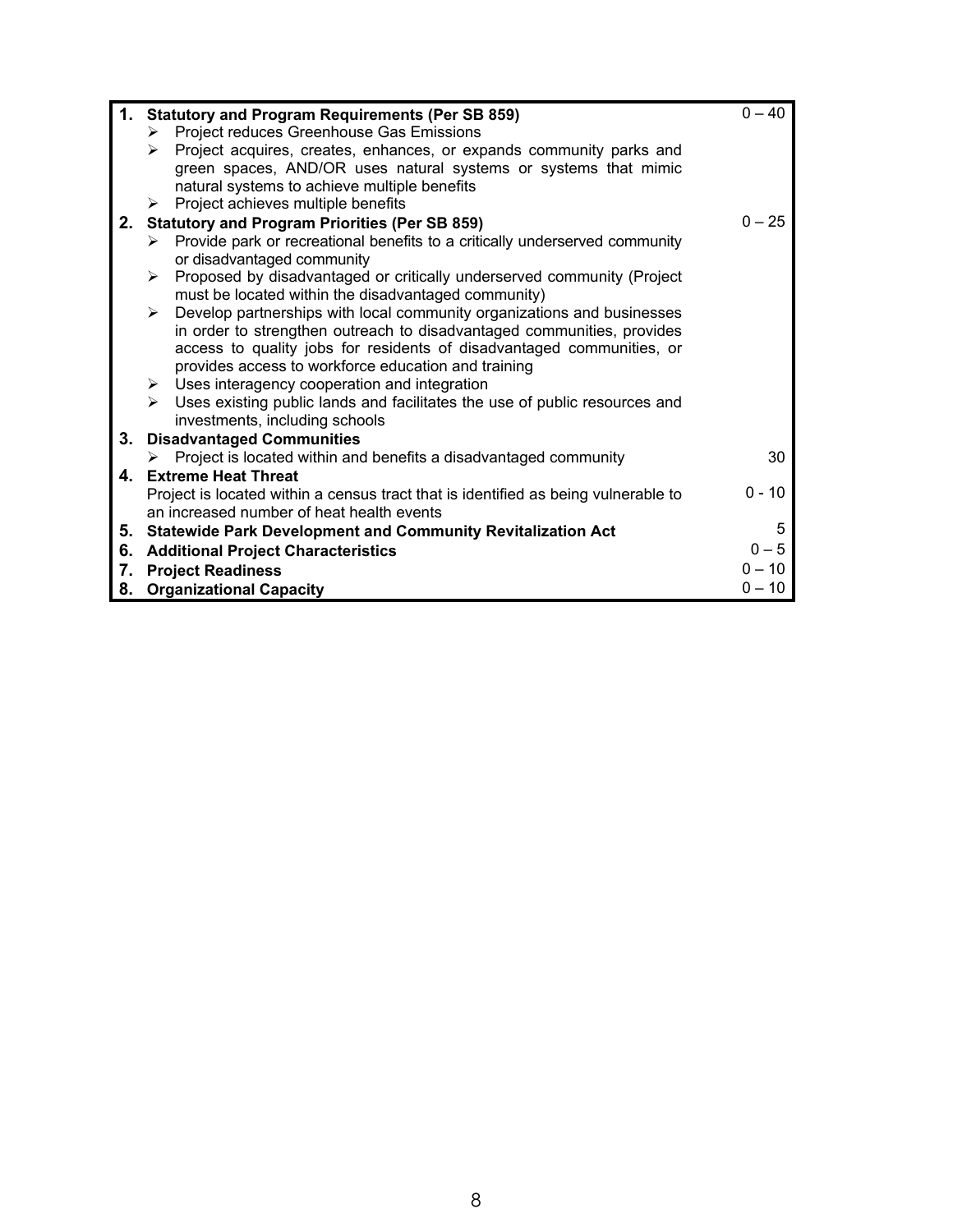# **STEP 1: PROJECT PROPOSAL**

Applicants are required to submit an online Project Proposal in SOAR (System for Online Application Review; [https://soar.resources.ca.gov/\)](https://soar.resources.ca.gov/). Refer to the solicitation notice for due dates. No hard copies are required. Applicants proposing the most competitive eligible projects will be invited to compete in the next phase of the evaluation process, a field inspection. The most competitive projects that receive a field inspection will be invited to submit additional supporting documentation. Incomplete or noncompliant proposals may be eliminated from the competitive process.

All Project Proposal submittals will include the following:

#### **Project Summary**

Describe the discrete project, including expected project deliverables. Include a brief description of current site conditions and extent of public access for the proposed project, if applicable. Summaries are limited to 3,000 characters.

#### **Project Questions**

Applicants must answer the following questions, as applicable. If a question does not apply to the project, indicate "Not Applicable" with a brief explanation. Do not leave blank fields. Answers are limited to 3,000 characters.

**Statutory and Program Requirements –** All applicants must meet certain requirements as specified in statute. Each applicant must answer the questions below, as applicable.

- 1. Explain how the project meets the statutory criteria of 1) acquiring, creating, enhancing, or expanding community parks and green spaces, **and/or** 2) using natural systems, or systems that mimic natural systems.
- 2. Explain how the proposed project will result in a net GHG benefit.
- 3. Explain how the project provides multiple benefits. These could include, but are not limited to, reduced air pollution, water pollution, consumption of natural resources, or consumption of energy.
- 4. Select **only two** of the project examples (a-j) from the list below and answer the corresponding questions. Provide a qualitative description of the project as well as any quantitative information on this topic.
	- *a. Greening of existing public land and structures, including schools*
		- 1. Describe the current environmental condition and use of the project site.
		- 2. How will the proposed project contribute to the economic, social, and/or recreational life of the community?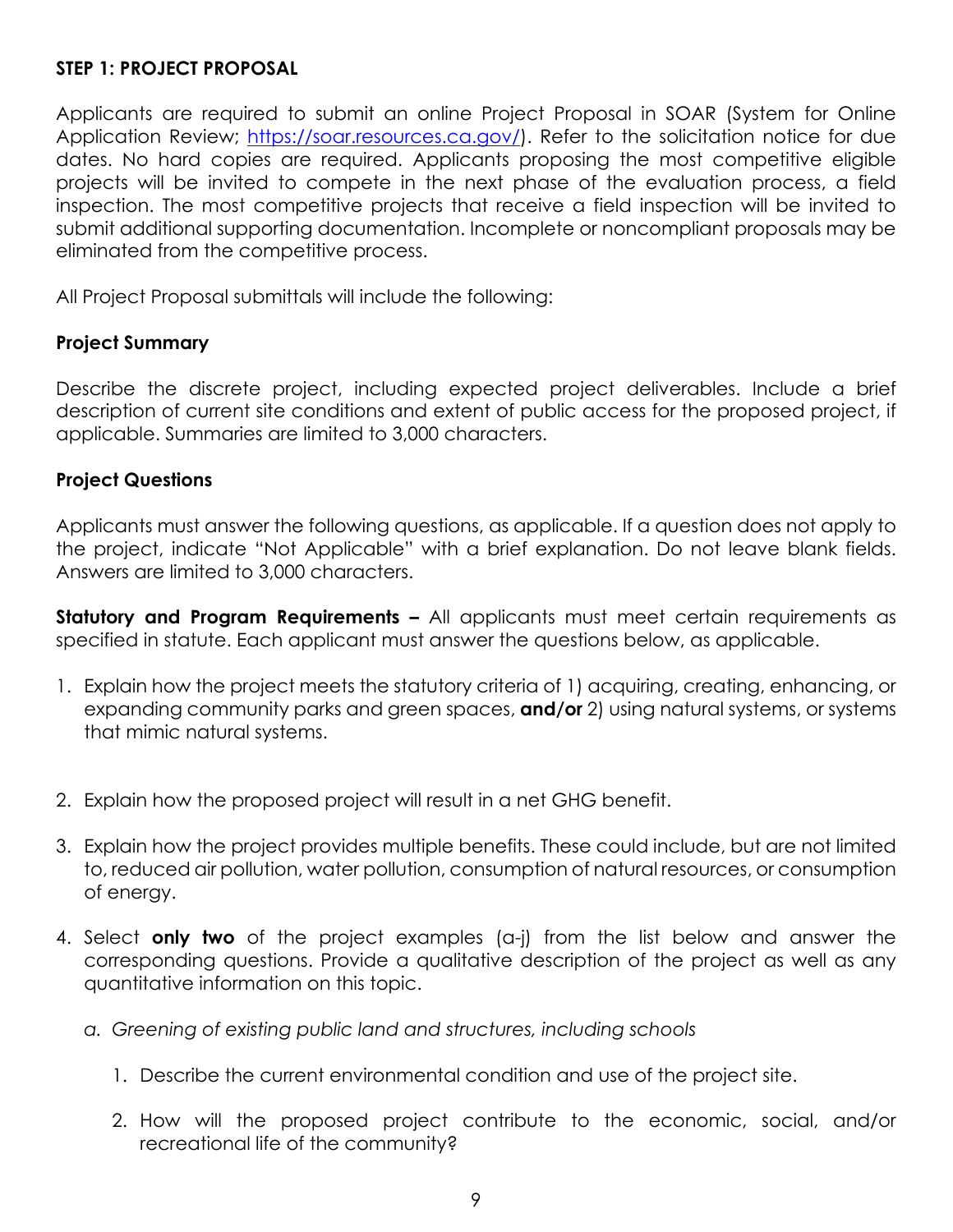- *b. Green streets and alleys that integrate green infrastructure elements into the street or alley design, including permeable surfaces, bioswales, and trees*
	- 1. How will the project convert the property into a green street or alley?
	- 2. How will the project reduce vehicle miles traveled?
- *c. Non-motorized urban trails that provide safe routes for both recreation and travel between residences, workplaces, commercial centers, and schools*
	- 1. Describe how the trail increases connectivity of the active transportation network such as filling gaps or otherwise completing routes in a bike or trail plan or a lowstreet bikeway network.
	- 2. Identify the intended users of the trail.
	- 3. Describe how the trail connects to or between parks, open space, or green infrastructure.
- *d. Tree Canopy*
	- 1. What species of trees and plants will be used? If proposing non-native species, explain the rationale for the selection.
	- 2. What are the environmental benefits of the species selected?
	- 3. What consideration, if any, was given to pollen production in the project plant palette?
	- 4. How was the initial size selected for the planting area considered to ensure the best chance for survival and growth? **Trees must not be larger than 15-gallon**.
- *e. Neighborhood, city, regional, or county parks and open space*
	- 1. How many acres of green space/park will be created or enhanced?
	- 2. Describe any limits such as parking, hours of operation, available staffing, user fees, seasonal restrictions, or other ecological considerations.
- *f. Wetlands*
	- 1. Describe how the project will protect, restore, enhance, or preserve wetlands using either common or scientific names to identify elements.
	- 2. If the project includes restoration or re-establishment of wetlands, explain plans to employ habitat management strategies designed to reduce mosquito production (e.g., Central Valley Joint Ventures Technical Guide to Best Practices at [https://www.centralvalleyjointventure.org/assets/pdf/CVJV-Mosquito-BMP.pdf\)](https://www.centralvalleyjointventure.org/assets/pdf/CVJV-Mosquito-BMP.pdf).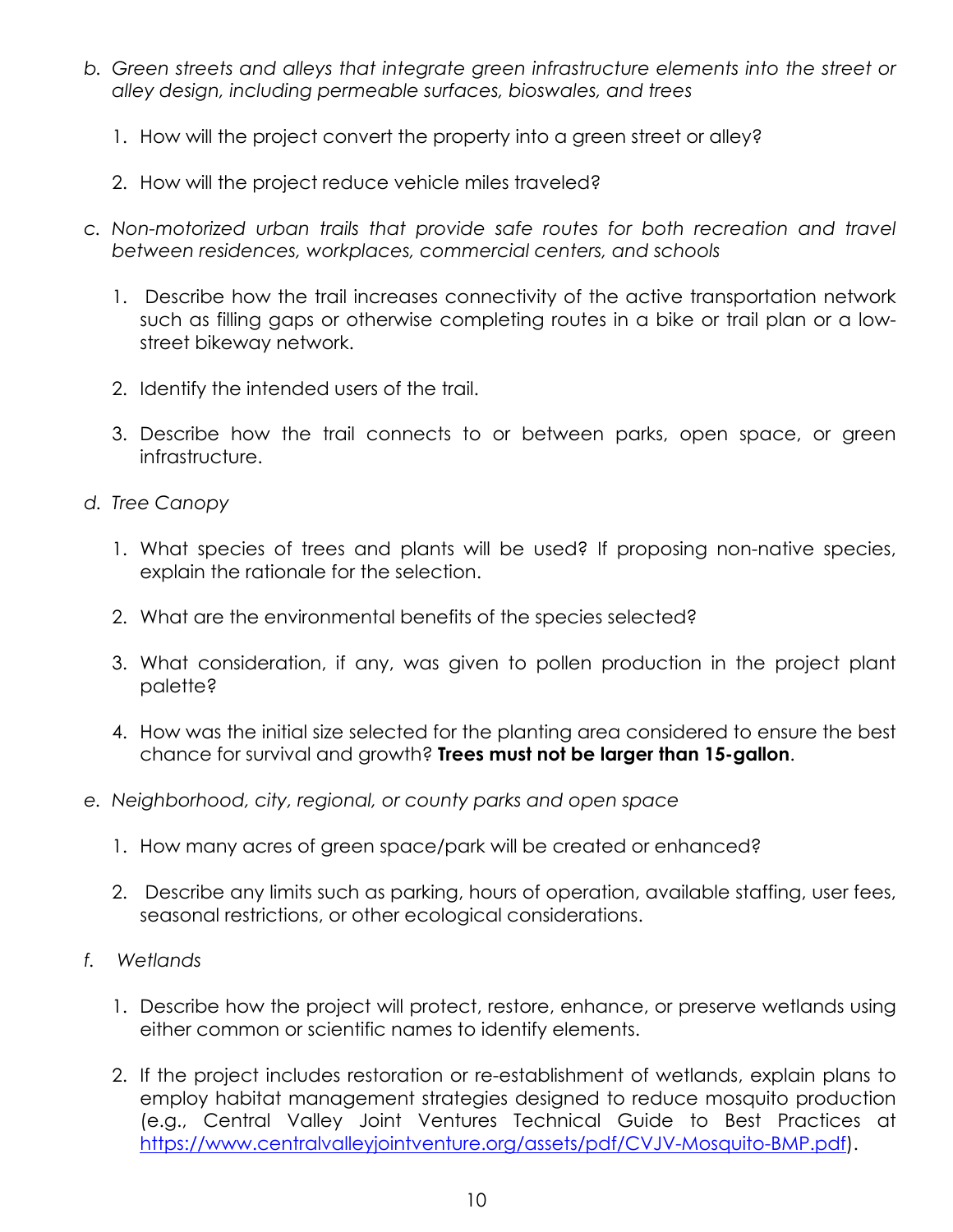- *g. Urban heat island mitigation and energy conservancy efforts through greening, including green roofs*
	- 1. Describe what energy saving measures will be incorporated into the project. Energy saving measures may include, but are not limited to, constructing green roofs, planting trees to shade buildings, walkways and spaces, and converting asphalt to native plants and/or turf, or other permeable surfaces.
	- 2. Explain how the project will reduce GHG emissions by reducing energy demand and promoting resource efficiencies.
- *h. Multi-objective stormwater projects, including the construction of permeable surfaces and collection basins and barriers*
	- 1. Describe generally the type of stormwater facilities in the proposal (e.g., rain gardens, planters, bioswales, green roof, etc.)
	- 2. How will the project be designed to reduce mosquito and methane production? (See: Central Valley Joint Ventures Technical Guide to Best Practices at [https://www.centralvalleyjointventure.org/assets/pdf/CVJV-Mosquito-BMP.pdf\)](https://www.centralvalleyjointventure.org/assets/pdf/CVJV-Mosquito-BMP.pdf).
	- 3. What is the estimated volume of stormwater captured and treated? Explain your methodology.
- *i. Climate resilience and adaptation of urban areas that reduce vulnerability to climate*  impacts and improve the ability of natural systems to buffer the impacts of climate *change*
	- 1. How will the project specifically increase resilience to climate change?
	- 2. What approach was used to determine said benefits?
	- 3. Identify the climate action plan applicable to the project.
- *j.* Economic, social, and health benefits including, but not limited to, recreational *opportunities, workforce education and training, contracting, and job opportunities for disadvantaged communities*
	- 1. How will the project maximize access to workforce education, training, and quality jobs to residents of disadvantaged communities and individuals with barriers to employment?
	- 2. How will the project ensure supplier diversity and procure goods from local businesses, businesses located in disadvantaged communities, or minority or womenowned businesses?
	- 3. How will the project use state or local youth employment programs (e.g., California Conservation Corps, local conservation corps or similar youth employment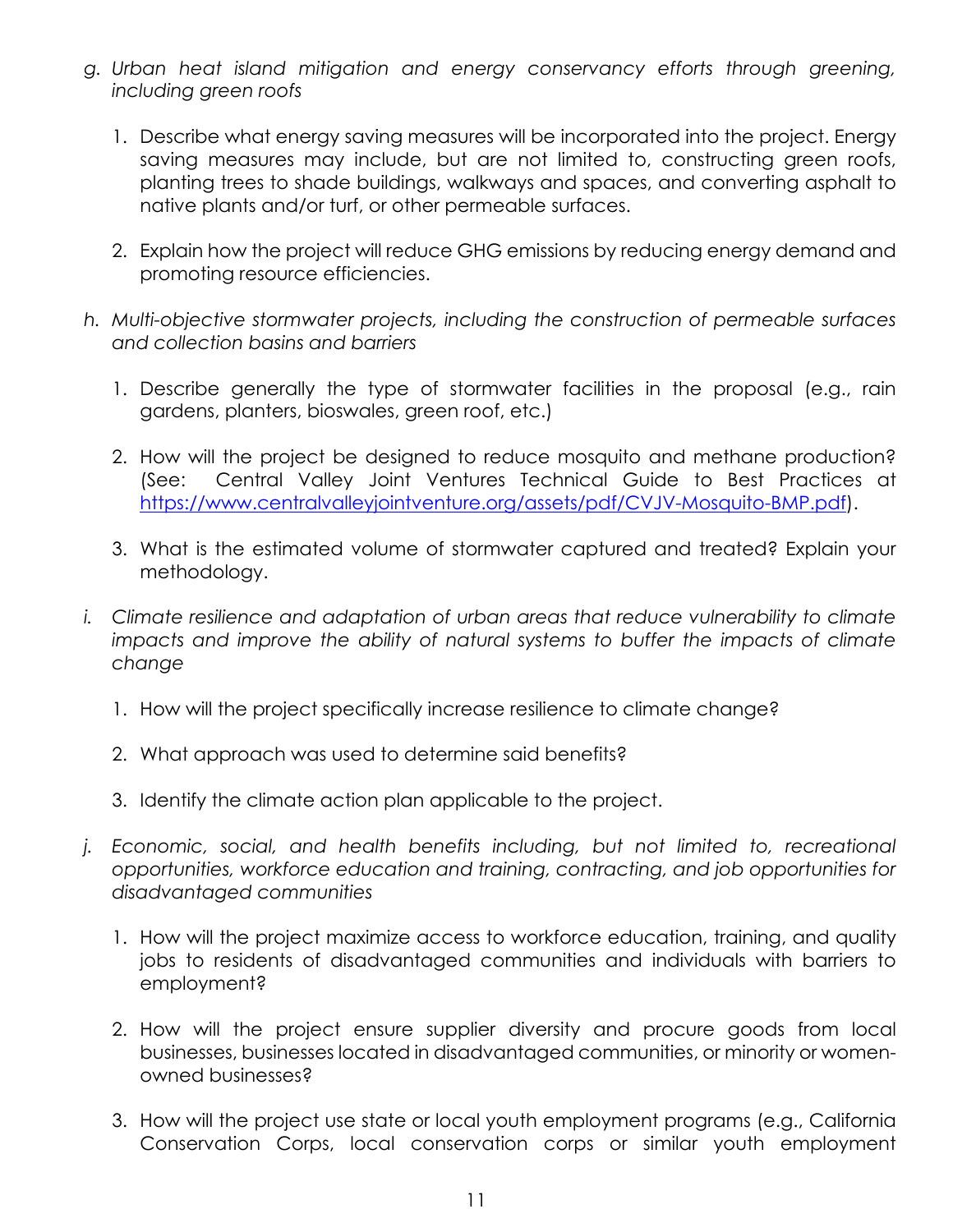programs) and how will youth employment elements be integrated into the program?

- 4. Using the list below, indicate which of the following apply to the project and explain how the selected benefits will be achieved.
	- Improved mental health (e.g., social networking, overall well-being)
	- Increased physical activity (e.g., effects on obesity, diabetes, heart disease, etc.)
	- Reduced risk of skin cancers
	- Increased access to locally grown/sustainable food sources
	- Increased access to natural environments, parks, open space, etc.
	- Other co-benefits to public health (examples include reducing urban heat island effects, increasing safe active transportation - e.g., pedestrian walking and bicycling, and serving an area of high-density population)

**Statutory and Program Priorities –** Each applicant must answer the questions below, as applicable.

- 5. Describe how the project will accomplish **two** of the following:
	- a. Provides park or recreational benefits to a critically underserved community or disadvantaged community
	- b. Proposed by critically underserved community or disadvantaged community
	- c. Develops partnerships with local community organizations and businesses in order to strengthen outreach to disadvantaged communities, provides access to workforce education and training
	- d. Uses interagency cooperation and integration
	- e. Uses existing public lands and facilitates the use of public resources and investments, including schools
- 6. Discuss any demographic, social, and/or cultural issues that are important to the local community and that will influence design, implementation, and maintenance of the project.
- 7. Has the project been identified as a priority by a local jurisdiction? If so, please discuss.
- 8. If identified as a priority, describe efforts by the local jurisdiction to provide resources for project implementation. If resources are unavailable, please explain.
- 9. How does the project incorporate participation of local agencies, businesses, nonprofits, non-governmental organizations and citizens' groups in project planning, design, or implementation?
- 10.Identify how the project will expand acreage and/or access to open space in the critically underserved or disadvantaged community?
- 11.Does the proposed project affect California Native American tribes?
- 12. If the project affects California Native American tribal communities, describe the past, present, and future meaningful outreach and collaboration efforts with the local tribes.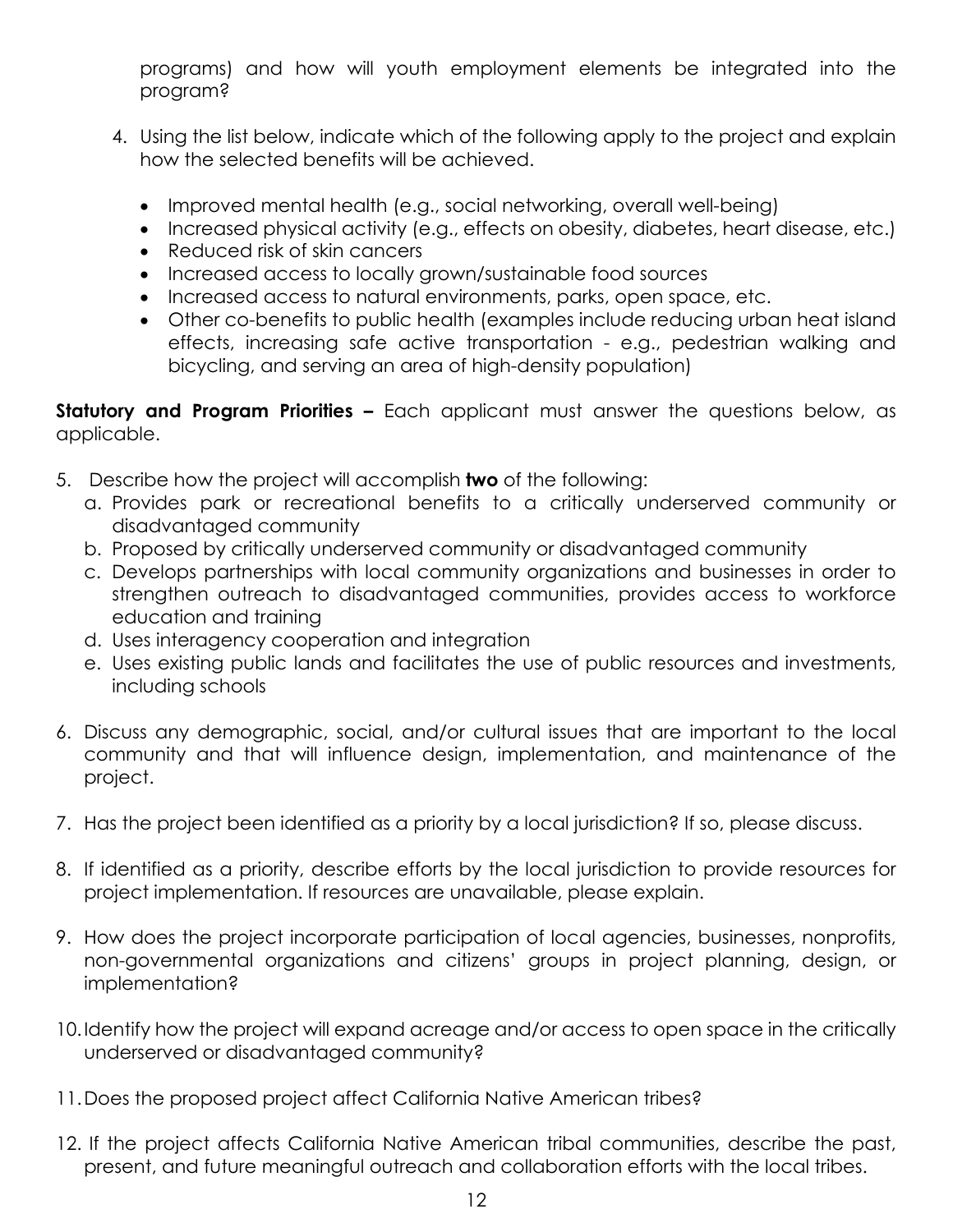**Disadvantaged Communities –** For the purposes of this section, points will be awarded to projects in which one or both of the disadvantaged community criterion are met.

- 13.Identify where the project will be located in relation to the disadvantaged census tract by providing geographical location information. (See Appendix E for disadvantaged community criteria).
- 14.Describe how the applicant or partnering community-based organizations made efforts to meet with and involve disadvantaged community residents about the project prior to the proposal deadline.
- 15.Discuss how the project addresses an important and meaningful community need.

**Extreme Heat Threat –** Each applicant must answer the questions below, as applicable.

- 16. Determine if the project is located within a census tract that is estimated to have a significant increase in the annual number of heat-related health events in addition to high heat vulnerability, as identified in the California Heat Assessment Tool (See Appendix F for instructions on how to use this tool) and input the variable and indicator here.
- 17.Explain how the proposed project will help reduce the extreme heat threats of the project area.

**Statewide Park Development and Community Revitalization Act –** Each applicant must answer the question below, as applicable.

18.Was this project eligible to receive funding from the Statewide Park Development and Community Revitalization Act of 2008?

**Additional Project Characteristics –** Each applicant must answer the questions below, as applicable.

- 19.Explain how the project addresses environmental, social, economic, or public health issues or provide benefits not previously discussed?
- 20.Describe how the project uses anti-displacement strategies.
- 21. Describe the type of irrigation system included in the project.

**Project Readiness –** Each applicant must answer the questions below, as applicable.

- 22.Describe the status of the following items, including anticipated timing for completion of each:
	- Preliminary designs
	- Environmental documentation
	- Necessary permits and long-term operation and maintenance commitments and agreements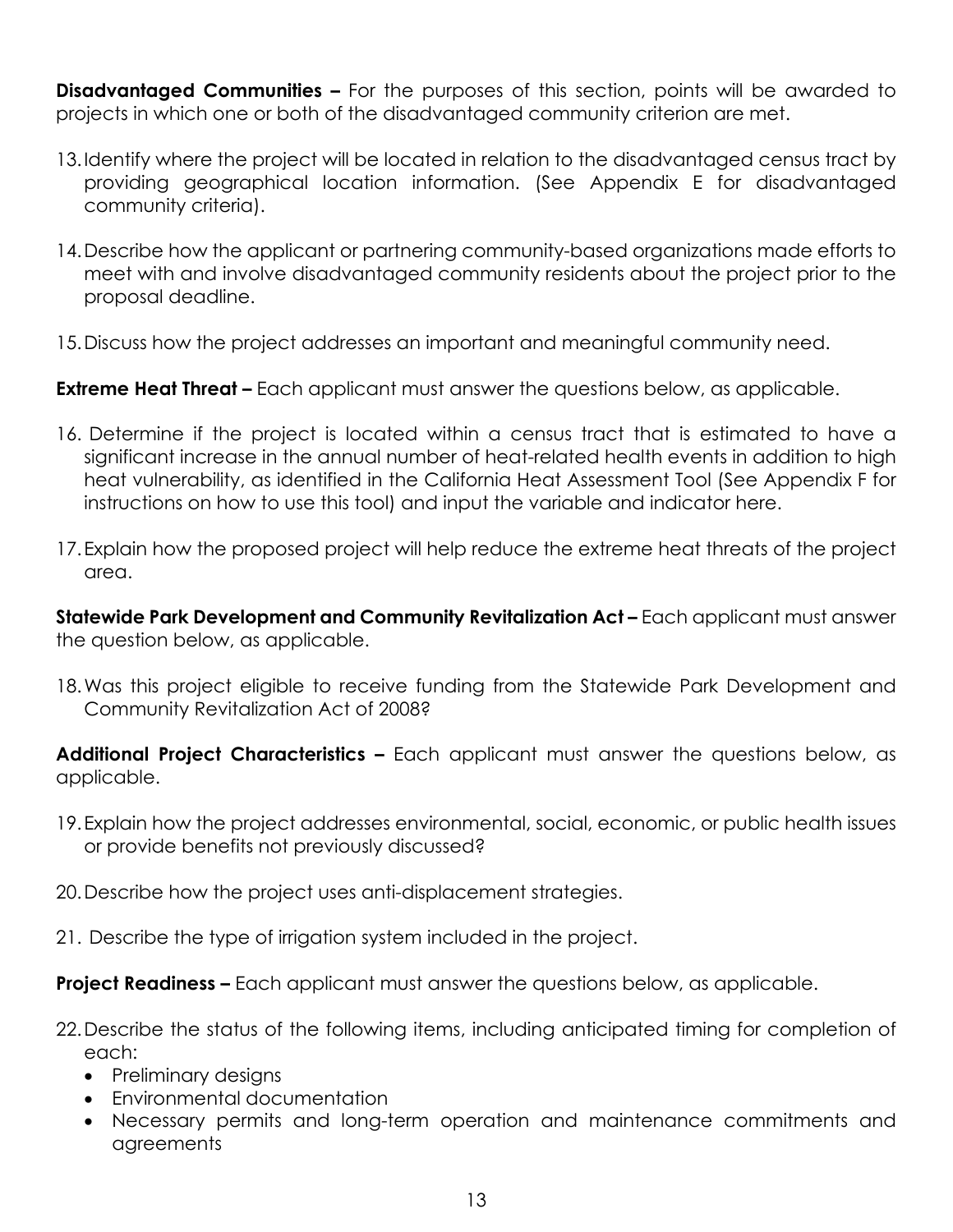- For projects including an acquisition: detailed appraisal and/or comparable sales data; preliminary title report; negotiations with a willing seller
- 23.List all other sources of funding and amounts already committed to the project and expected timing of funds.
- 24.If funding is not received from other sources, is the requested grant amount sufficient to complete the project?
- 25.List the legal owners for each parcel within the project footprint and the status of notifications, negotiations, agreements, etc. to implement the project.
- 26.List all entities with jurisdiction over the project and the status of notifications, agreements, meetings, etc.
- **Organizational Capacity –** Each applicant must answer the questions below, as applicable.

27.Describe your organization's experience in completing this type of project.

28.Describe all past state grants from other agencies including the project name and year.

# **REQUIRED DOCUMENTATION FOR PROJECT PROPOSAL**

The following documents must be uploaded into SOAR as part of the Project Proposal:

# **For All Projects**

1. **Proposal Form Signature Page –** The signature page of the completed Project Proposal Form should be signed by the same Authorized Representative to be identified in the resolution through electronic signature or printed, signed and then scanned and uploaded to SOAR as an attachment. Note, resolutions are not due until Step 2.

To print the Project Proposal Form from SOAR:

- Log into SOAR and go into the active Urban Greening Program Project Proposal Form.
- Ensure all Project Proposal page information is complete and accurate.
- On the General Information tab, scroll to the bottom of the page and select the Preview/Submit button (NOTE: Clicking this button will not submit the Project Proposal).
- On the Project Proposal Preview page, select the "Print Project Proposal" button on the top.
- Select Ctrl+P (for Microsoft/PC) or Command P (for Mac/Apple), to print the Project Proposal. Choose the correct page range for just the signature page. Select Print for paper copy wet signature or save as a PDF for electronic signature.
- Once signed, upload in SOAR in the Attachments tab.
- 2. **Photographs –** Provide up to five (5) labeled color photographs of different views of the project site reflecting current conditions.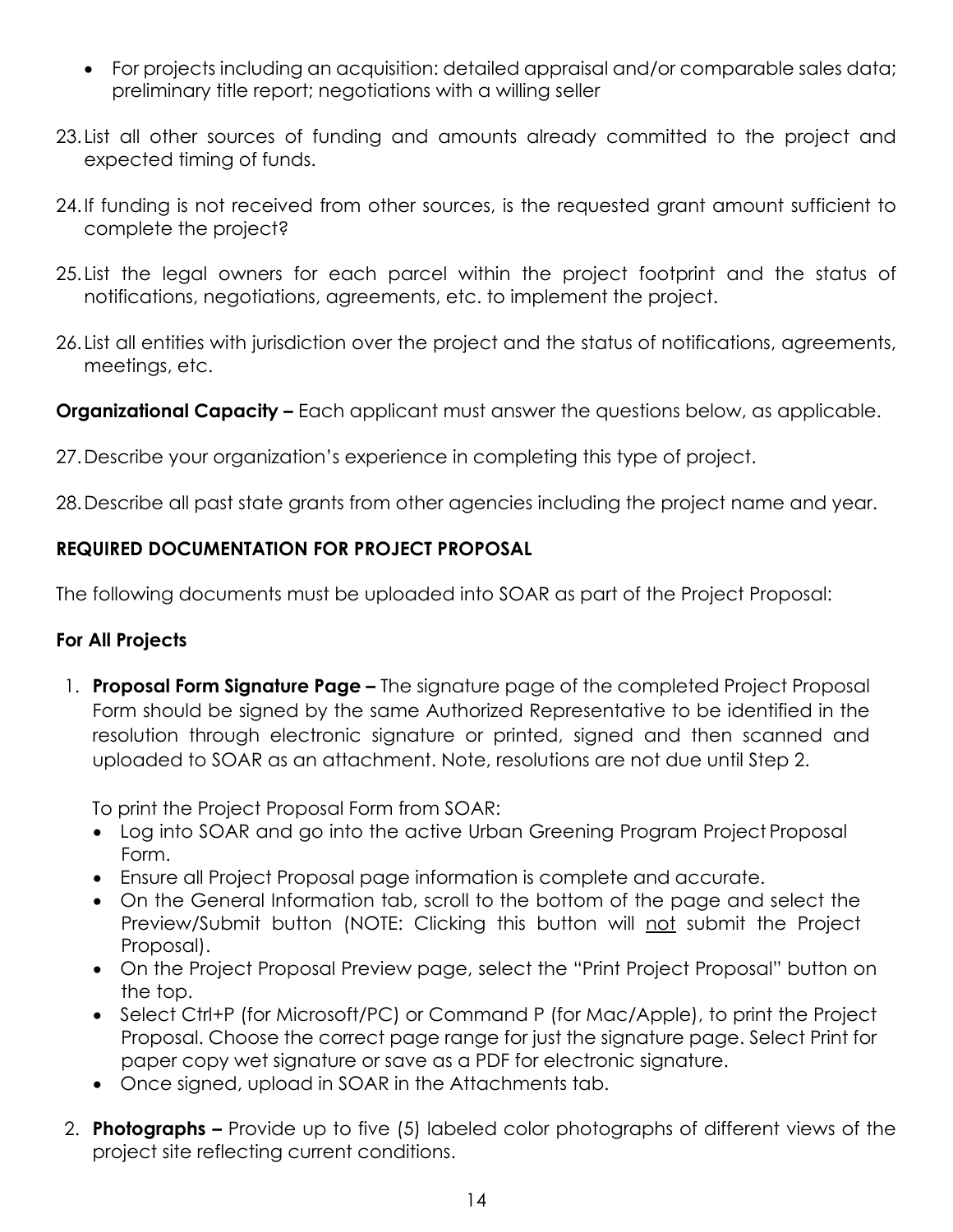- 3. **Cost Estimate –** Provide a detailed cost estimate reflecting all costs associated with the project. Identify costs included in the grant request and costs covered by other funding sources in separate columns. (See Appendix B for sample format.) The cost of project elements funded by the Urban Greening grant should not be split between the grant and other funding sources. Cost estimates should include an individual line item for funding acknowledgement signage costs. (See Appendix L for Signage Guidelines).
- 4. **Community Engagement Plan –** Provide a detailed overview of the project's community engagement strategy. The plan should include past, current, and future activities to engage the community in the project planning, design, and implementation process.
- 5. **Assessor's Parcel Map –** Provide a photocopy of relevant assessor's parcel maps, with project parcels highlighted and full parcel numbers clearly labeled.

# **For Development Projects**

6. **Site Plan –** Plans should be for the project which funding is requested. If the project is part of a larger project, clearly indicate the portions to be grant-funded. Plans should contain specific property details, including exterior boundaries, public access points, and location of the proposed improvements described in the Project Proposal (vegetation, restrooms, amenities, interpretative signage, funding acknowledgement sign, etc.). Indicate any natural or geologic features as well as any existing buildings and/ or impediments (storm drains, power lines, wells, etc.). The plan should be specific enough to allow someone unfamiliar with the project to visualize it in detail.

# **For Acquisition Projects**

7. **Evidence of Willing Seller –** Provide a letter from each landowner indicating they are a willing participant in the proposed real property transaction. The letter should clearly identify the parcels owned by each seller and state if grant funds are awarded, the seller is willing to enter into an agreement or negotiation for an agreement for the sale of the real property at a purchase price not to exceed fair market value (see Appendix D for a sample letter). If available, include a copy of the fully executed purchase option agreement as well.

# **END OF STEP ONE PROJECT PROPOSAL**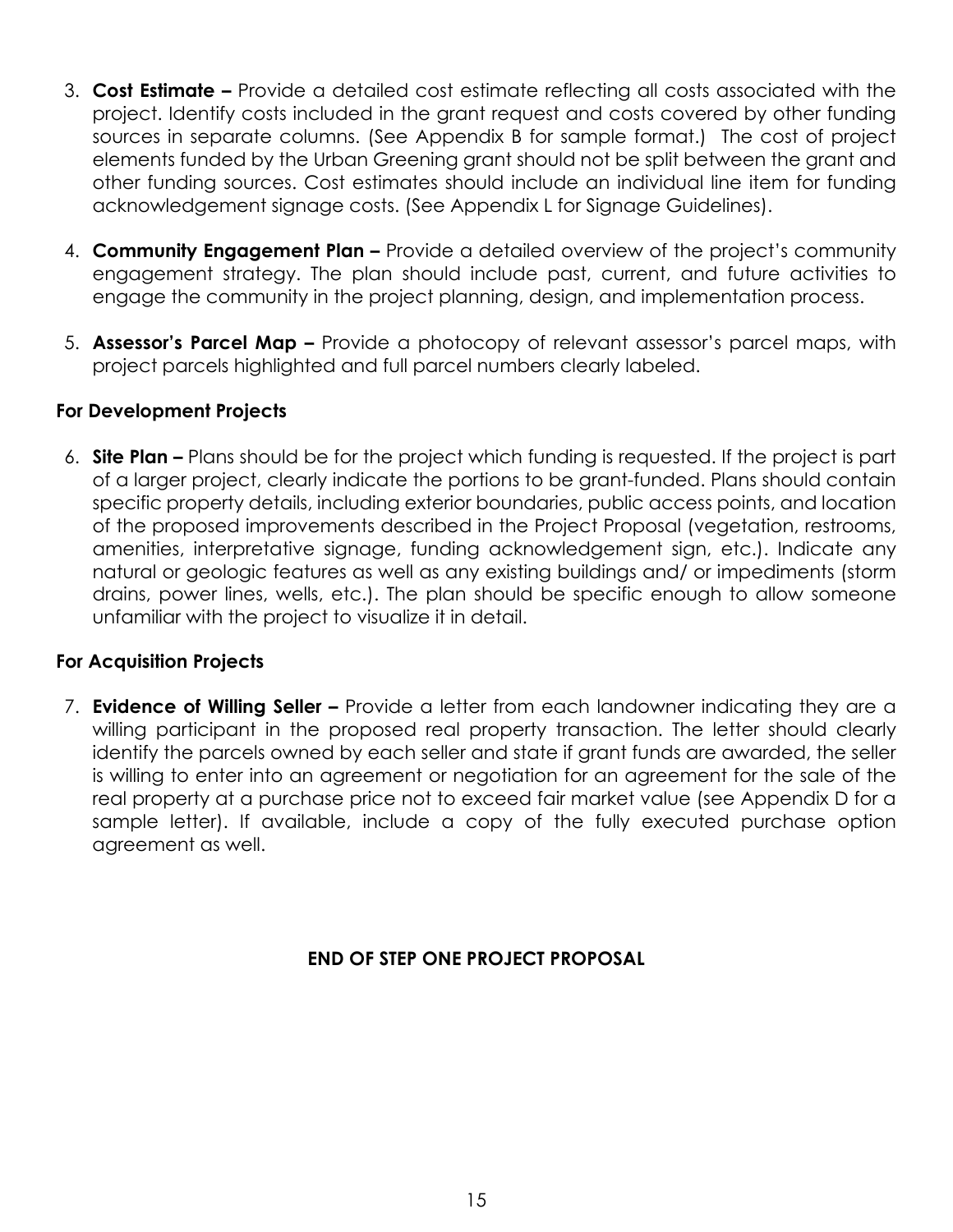# **STEP 2: FIELD VISIT (QUALIFYING PROJECTS ONLY)**

Applicants submitting the most competitive Project Proposals will be further evaluated during a field visit**.** During the field visit, applicants should be prepared to respond to project-specific questions including, but not limited to, the cost estimate, funding, site plan, site control, operations and maintenance, partnerships, community involvement, and any possible barriers to successful completion.

Applicants may be required to provide additional documentation about the project before being granted a field inspection. A field visit invitation does not guarantee a project will compete successfully for funding. Field visits may be conducted either in person and onsite or virtually.

### **END OF STEP TWO FIELD VISIT INFORMATION**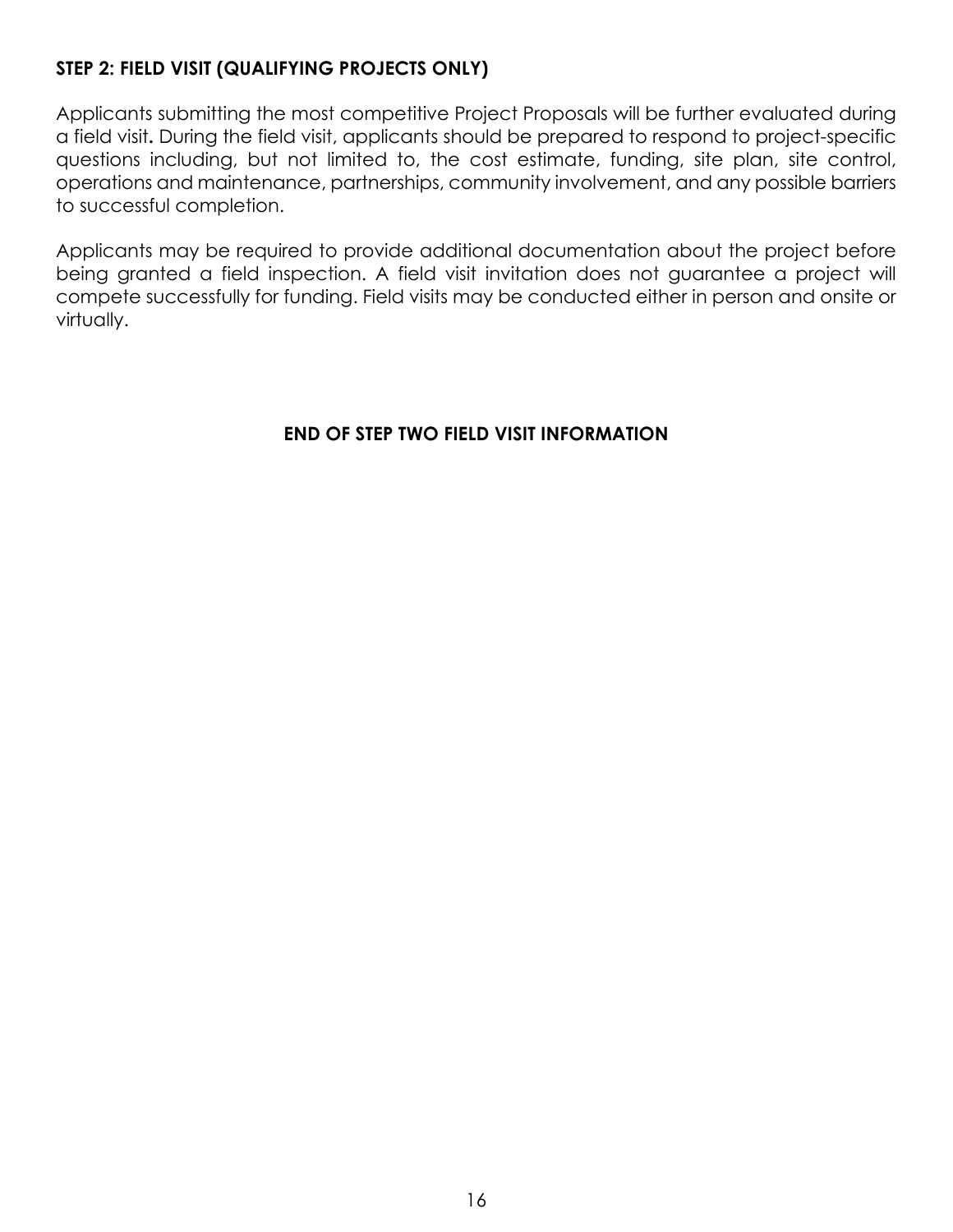# **STEP 3: SUPPORTING DOCUMENTATION (QUALIFYING PROJECTS ONLY)**

Applicants with the most competitive projects after field visits will be required to submit supporting documentation further demonstrating their ability to carry out the project.

The following required supporting documentation must be uploaded as attachments in SOAR. If an item is not applicable to the project, but is required in SOAR, upload a brief explanation of why the item is not applicable. Templates for some materials can be found at [http://resources.ca.gov/grants/urban-greening.](http://resources.ca.gov/grants/urban-greening)

# **For All Projects**

- 1. **Location Map –** Directional map with enough detail to allow a person unfamiliar with the area to locate the project site.
- 2. **Signed Authorizing Resolution –** Provide a signed authorizing resolution from the applicant's governing board (See Appendix G for required Resolution format and content). Resolutions must include all assurances indicated in the template.
- 3. **Eligibility for Nonprofit Applicants**  Provide evidence of all three:
	- 1. the corporation is qualified under Section 501(c)(3) of the Internal Revenue Service Code (e.g., IRS Determination Letter),
	- 2. the corporation is in good standing with the **Secretary of State** (e.g., Active Status printout) and
	- 3. the corporation is current with Charity Registration with the [State of California](http://rct.doj.ca.gov/Verification/Web/Search.aspx?facility=Y)  [Department of Justice, Office of the Attorney General.](http://rct.doj.ca.gov/Verification/Web/Search.aspx?facility=Y)
- 4. **Environmental Compliance –** At a minimum, provide a copy of the draft Notice of Exemption, Environmental Checklist Form, or an Initial Study for the entire proposed project. Drafts are acceptable for this step. If the project is awarded funding, CEQA (and NEPA, if applicable) must be completed to the State's satisfaction before any construction funds will be disbursed. (See Appendix H).
- 5. **Project Timeline –** Provide an estimated timeline for all major project milestones.
- 6. **Funding Plan –** Provide a plan with specific information about the status of other funding needed to complete the project, including where the applicant is in the process of each funder and a timeline for funding decisions.
- 7. **Plant Palette –** For projects with any plantings, provide genus, species, common name, and stock size (if known). **Trees must not be larger than 15-gallon**. (See Appendix P for resources to aid in plant selection and planting standards).
- 8. **Property Data Sheet –** Provide the completed Property Data Sheet for all parcels included in the project (see Appendix I).
- 9. **Proof of Ownership –** Provide copies of documents verifying current ownership for each parcel listed on the Property Data Sheet. Examples of such documents include, but are not limited to, tax records, owner data sheets from county records, recorded deeds, title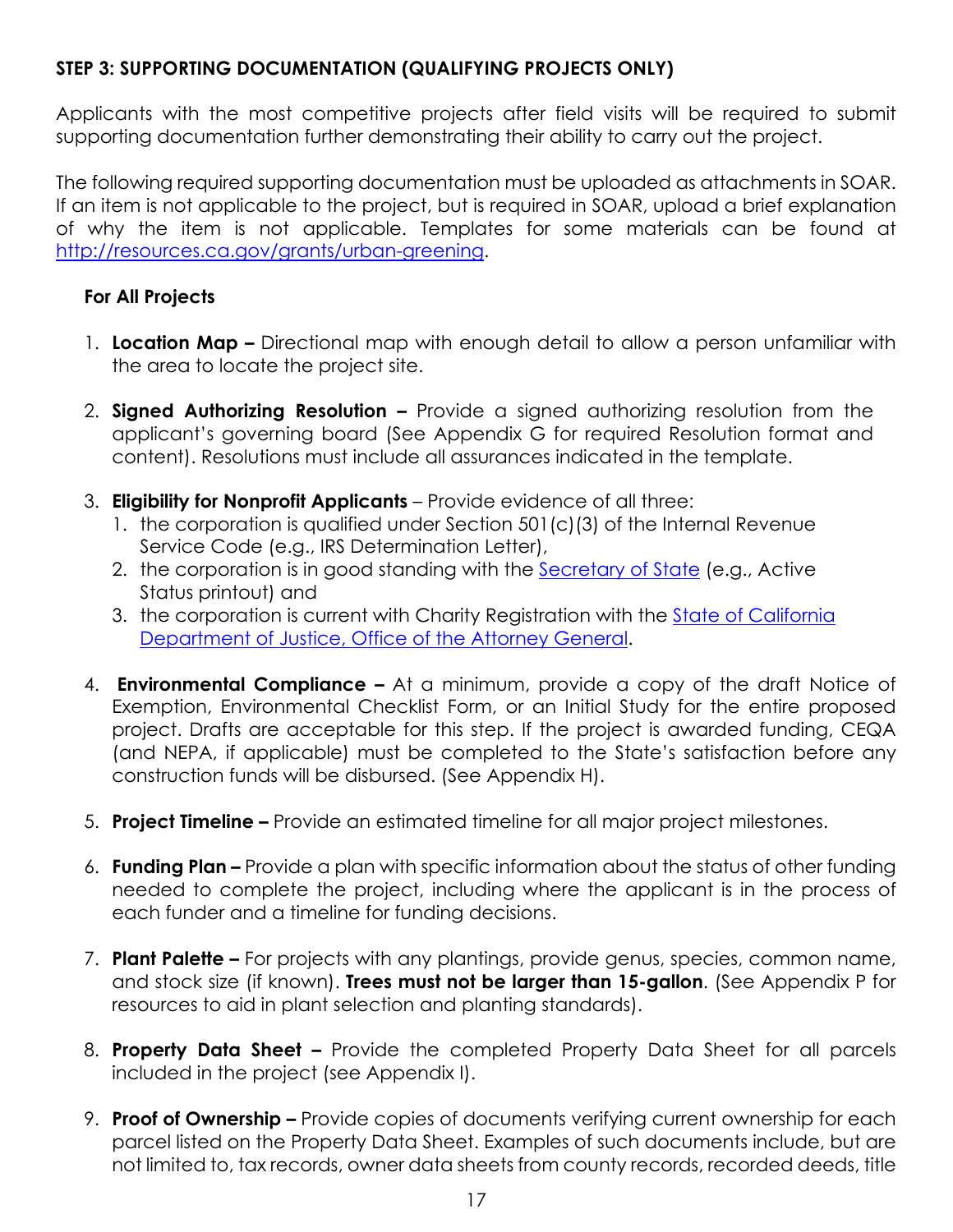reports, etc. All documents verifying ownership must have the parcel numbers clearly indicated on the document (handwritten acceptable).

10.**Adequate Site Control/Land Tenure –** For parcels not owned by the applicant, provide a copy of an agreement giving the applicant legal access to and permission to construct and maintain the project on the property. If applicable, the agreement should also permit public access to the project for the required number of years (see Appendix J).

If an agreement has not yet been executed at the time submitting supporting documentation, the applicant may submit a signed letter from each landowner identifying the affected parcel(s) and indicating that, if awarded funding, the owner is willing to enter into an agreement with the applicant to allow long-term access for construction, maintenance, and public use of the project.

- 11.**Operations & Maintenance –** If operation and maintenance will be performed by an entity other than the applicant, explain and provide evidence of concurrence from that entity (e.g., operational agreements, letters of intent, memoranda of understanding signed by all parties, etc.). If an agreement has not yet been executed at the time of application, the applicant may submit a signed letter by the entity indicating its intent to enter into such an agreement.
- 12.**Permit/Approval Status –** Indicate the types of permits necessary to complete the project, permitting submittal, and potential project delays due to permitting (Appendix  $K$ ).
- 13.**Payee Data Record** Provide a completed and signed STD 204 Payee Data Record form (see Appendix N).

# **For Acquisition Projects**

- 14.**Appraisal –** If available.
- 15.**Preliminary Title Report –** If available.

### **END OF STEP THREE SUPPORTING DOCUMENTATION INFORMATION**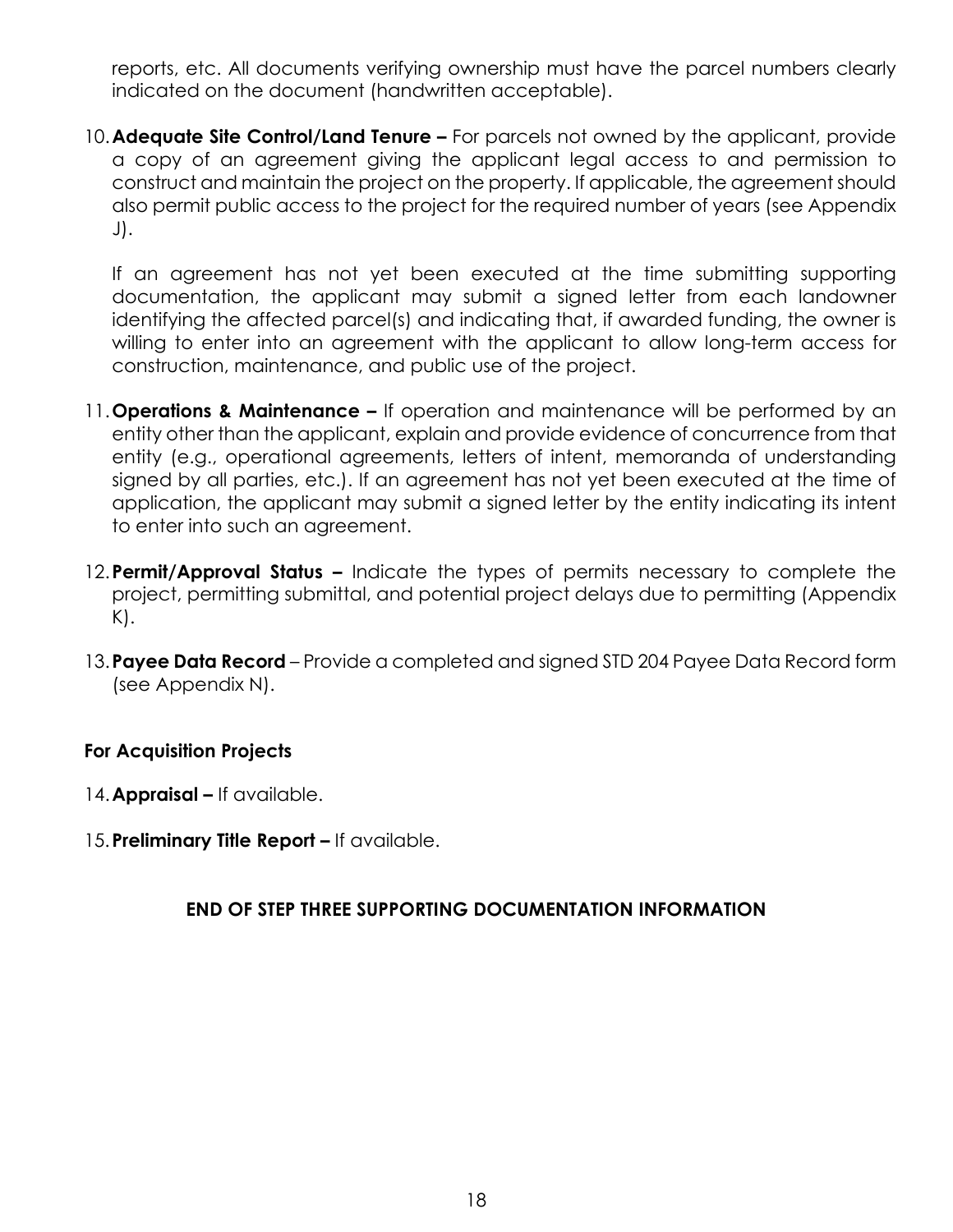# **PROJECT ADMINISTRATION (POST GRANT AWARD)**

All projects awarded funding will follow the general administrative procedure outlined below:

- 1. Grantee attends grant management workshop which addresses project administration, including proper submission of payment requests.
- 2. State grants administrators works with grantee to develop and execute grant agreement.
- 3. For acquisitions, grantee submits an appraisal for Department of General Services' (DGS) review.
- 4. Grantee submits final site control documents.
- 5. Grantee commences preliminary work (planning, design, permitting, CEQA, etc.) and submits reimbursement requests for eligible expenses (subject to retention).
- 6. Prior to commencing construction, grantee submits final design plans, including plant palette, for the State's review, as well as evidence of environmental compliance and funding acknowledgement installation.
- 7. Grantee notifies the State of any public events related to the initiation of project construction.
- 8. Grantee commences project construction work.
- 9. The State conducts, as needed, periodic project site visits and requests periodic progress reports from the Grantee.
- 10.Grantee submits periodic progress reports and periodic reimbursement requests for eligible expenses (subject to retention).
- 11.For acquisition projects, grantee may request an advance of funds into escrow (subject to retention).
- 12.As applicable, grantee records Deed Restriction/Memorandum of Unrecorded Grant Agreement (MOUGA).
- 13.Grantee completes project and submits project completion packet.
- 14. The State conducts final project inspection and approves final payment request(s).

# **Changes to Approved Project**

Grantee seeking changes or amendments to an approved project must obtain the State's approval. Changes in the project scope must continue to meet the need and benefits cited in the original application. Grantees jeopardize funding should changes be made without prior notice and approval by the State.

# **Eligible Expenses**

Direct project-related expenses and indirect expenses that can be directly tied to the capital project that are incurred during the project performance period specified in the grant agreement are eligible for reimbursement. All eligible expenses must be supported by appropriate documentation, including, but not limited to timesheets for in-house labor. Expenses incurred outside of the project performance period are not eligible for reimbursement. General operational expenses such as rent, utilities, and office equipment/supplies are not eligible for reimbursement.

Up to 25 percent (25%) of the grant request may be budgeted for non-construction expenses and incidental expenses that are directly related to construction or acquisition, including, but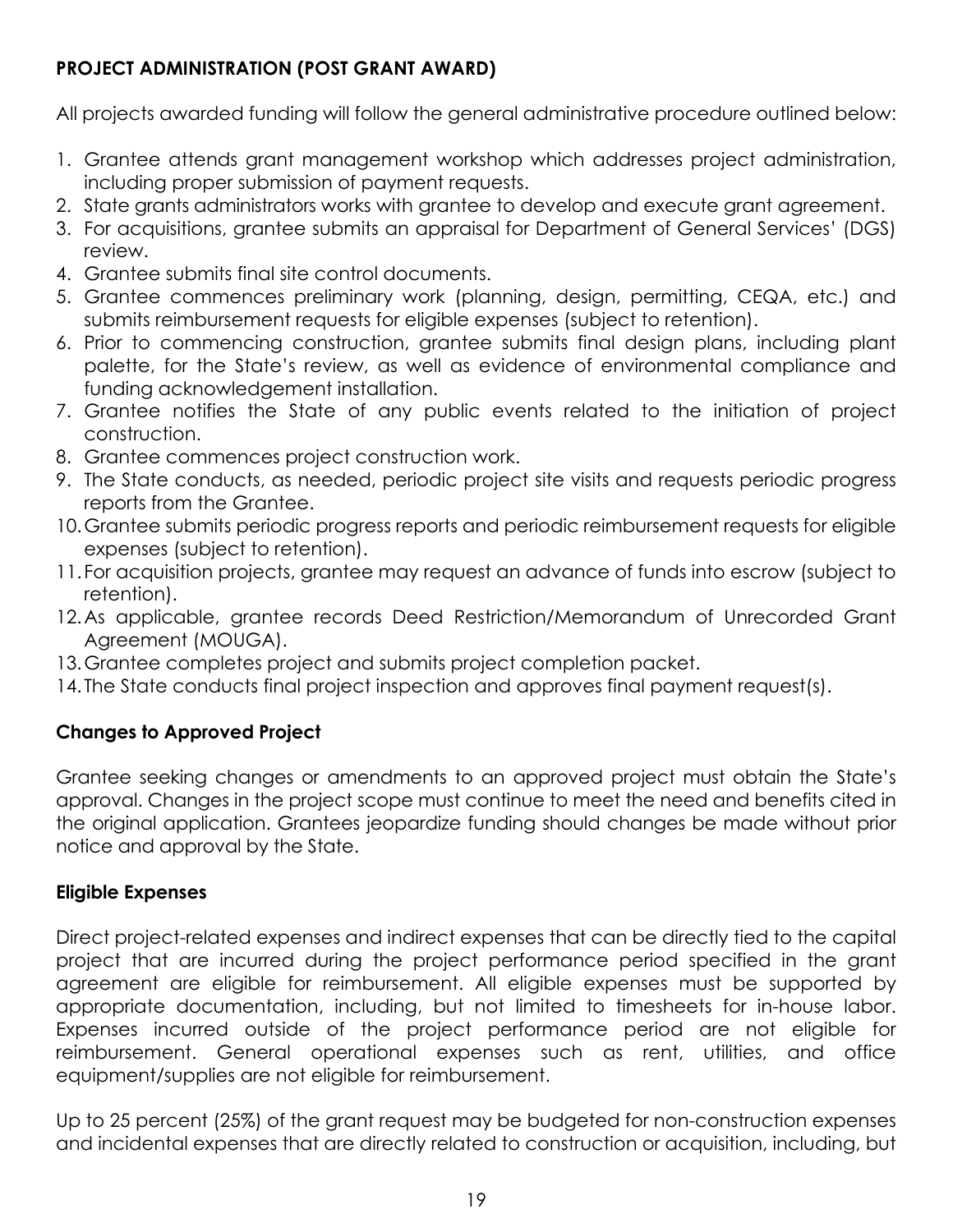not limited to, CEQA/NEPA, design, permitting, outreach, etc. (See Appendix C for further information on eligible expenses).

# **Site Visits**

The State may make periodic visits to the project site, including a final inspection. The State will determine if the work is consistent with the approved project scope and ensure compliance with signage requirements.

# **Payment of Grant Funds**

Funds will not be disbursed until there is a fully executed grant agreement between the State and the Grantee. Funds for construction/implementation cannot be disbursed until environmental review is completed and the funding acknowledgement sign is installed at the project site.

Development Projects

- Payments will be made on a **reimbursement** basis. This means the Grantee pays for services, products, or supplies; submits invoices and proof of payment; and is then reimbursed by the State. It generally takes six to eight weeks to receive payment after Grantee submits a completed payment request.
- Ten percent (10%) of the amount requested for reimbursement may be retained and issued as a final payment upon project completion.

Acquisition Projects

- The property appraisal must be reviewed and approved by the Department of General Services (DGS).
- Properties must be acquired at a price that does not exceed fair market value.
- The State-approved purchase price, together with eligible acquisition expenses, may be advanced into an escrow account within 60 days of close of escrow. All disbursements are subject to a ten percent (10%) retention.
- Any remaining grant funds shall be available on a reimbursable basis for other eligible expenses.
- Acquisitions are subject to the State's interest expressly stated in the deed.

# **Loss of Funding**

The following are examples of actions that may result in a Grantee's loss of funding. This is not a comprehensive list.

- Grantee fails to execute a Grant Agreement.
- Grantee changes the project scope without prior notice to and approval by the State.
- Grantee fails to submit evidence of environmental compliance as specified in the grant agreement.
- Grantee loses willing seller(s).
- Grantee fails to complete the project.
- Grantee fails to timely submit all documentation within the period specified in the grant agreement.
- Property cannot be acquired at or below approved fair market value.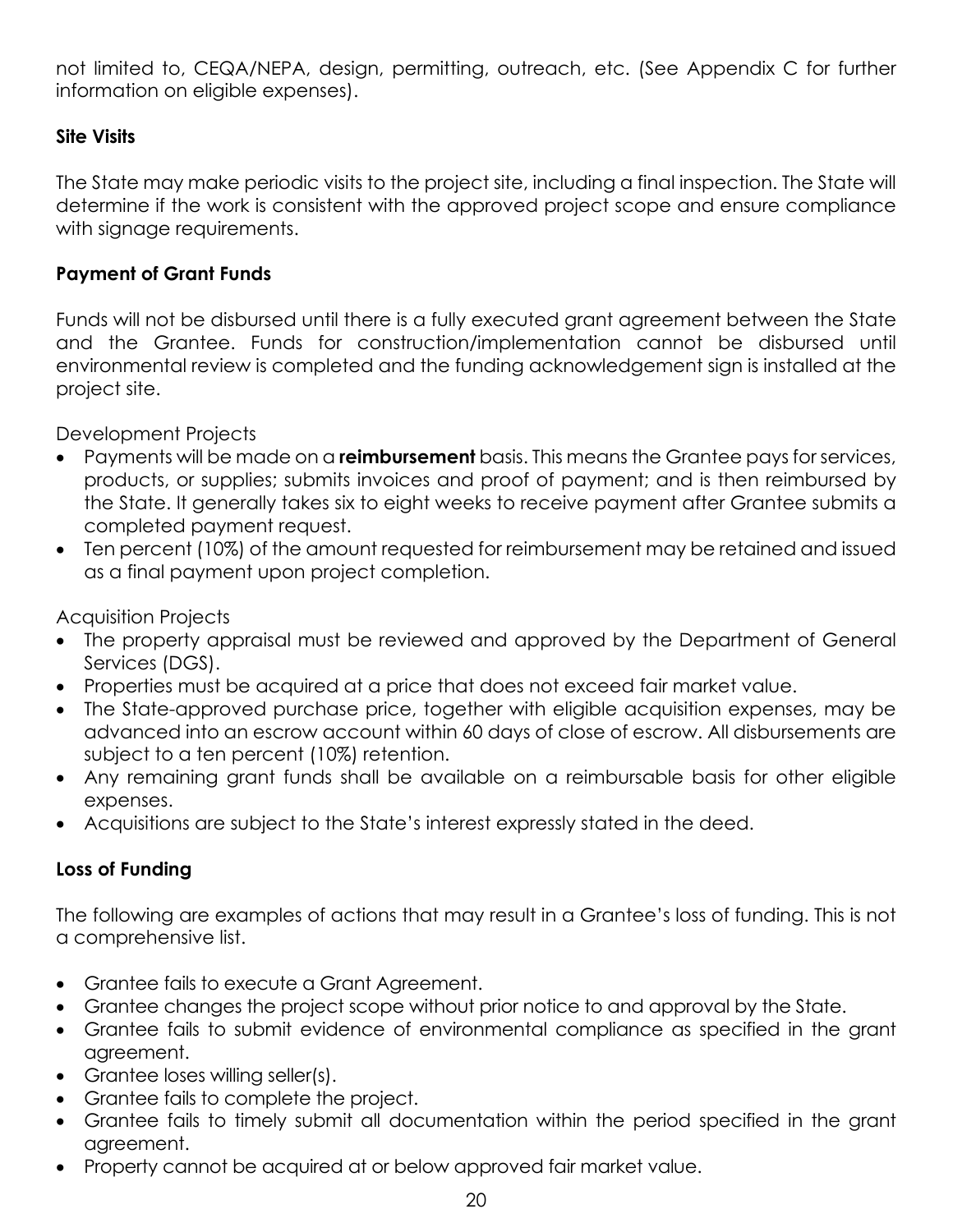• Grantee fails to provide project updates as requested.

# **Use of Project Property**

Grantee must maintain and operate the project property acquired or developed in a manner consistent with the grant agreement and grant guidelines for a period commensurate with land tenure/site control requirements (see Appendix J).

Grantee must own the land or hold a lease or other legal, long-term interest in the land that is satisfactory to the State. Fee-title/simple acquisitions, grantees must include deed restrictions describing the State's interest in the property (See Appendix O). The final deed is subject to input, review, and approval by the State.

Grantee is responsible for ensuring the project complies with all applicable state and federal laws and regulations, including, but not limited to: CEQA/NEPA, legal requirements for construction, building codes, health and safety codes, state contractor's and other licenses, and disabled access laws. Grantee must certify that all applicable permits have been obtained.

# **Project Reporting and Performance**

Grantee is required to keep the State informed of the project's progress throughout the project performance period. Grantee must submit periodic status reports as requested by the grant administrator.

# **STATE AUDIT AND ACCOUNTING REQUIREMENTS**

### **Audit Requirements**

Urban Greening projects are subject to audit by the State of California annually and for three (3) years following the final payment of grant funds. If the project is selected for audit, advance notice will be given. The audit shall include all books, papers, accounts, documents, or other records of the grantee, as they relate to the project for which the funds were granted. All project expenditure documentation should be available for an audit whether paid with grant funds or other funds.

The grantee must have the project records, including the source documents and evidence of payment, readily available, and provide an employee with knowledge of the project to assist the auditor. The grantee must provide a copy of any document, paper, record, etc., requested by the auditor. Further, grantees must include planning, monitoring, and reporting necessary to ensure successful implementation of the project objectives and have documentation available for State review upon request.

#### **Accounting Requirements**

The Grantee must maintain an accounting system that:

• Accurately reflects fiscal transactions, with the necessary controls and safeguards.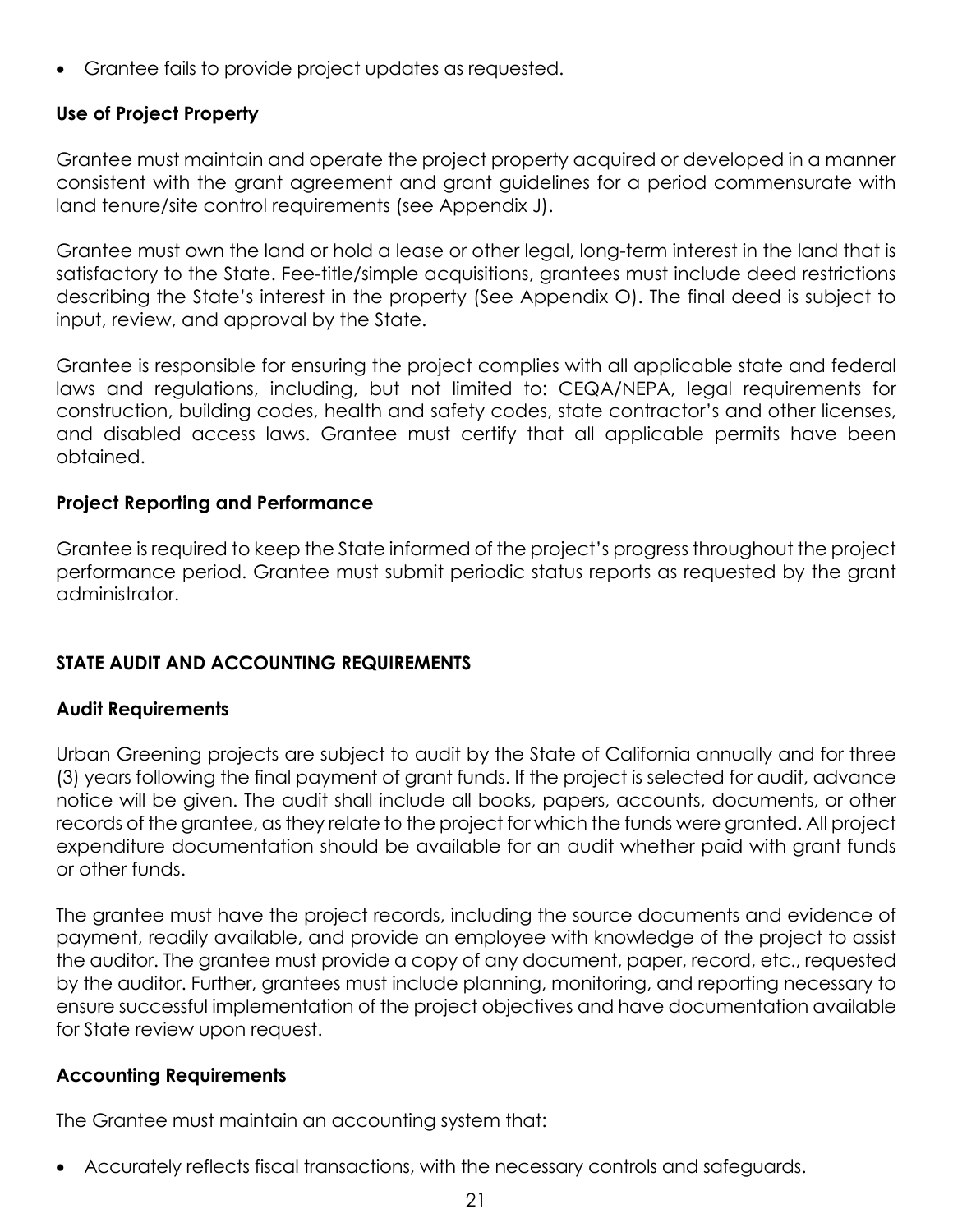- Provides a good audit trail, including original source documents such as purchase orders, receipts, progress payments, invoices, employee paystubs and timecards, evidence of payment, etc.
- Provides accounting data so the total cost of each individual project can be readily determined.

#### **Records Retention**

Records must be retained for a period of three (3) years after final payment is made by the State. Grantee must retain all project records for at least one (1) year following an audit.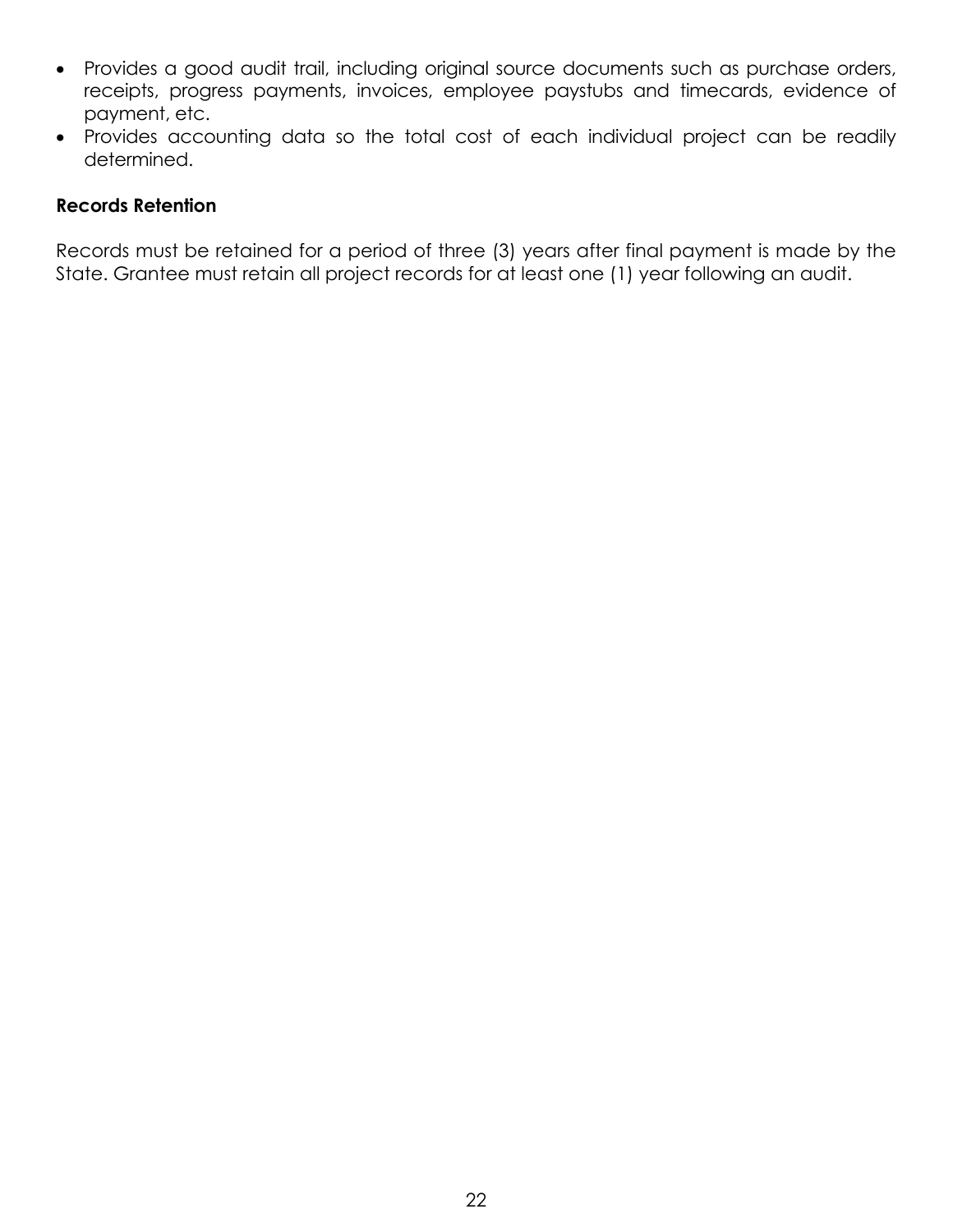**APPENDICES FOR STEP 1 – PROJECT PROPOSAL (PAGES 23 TO 31)**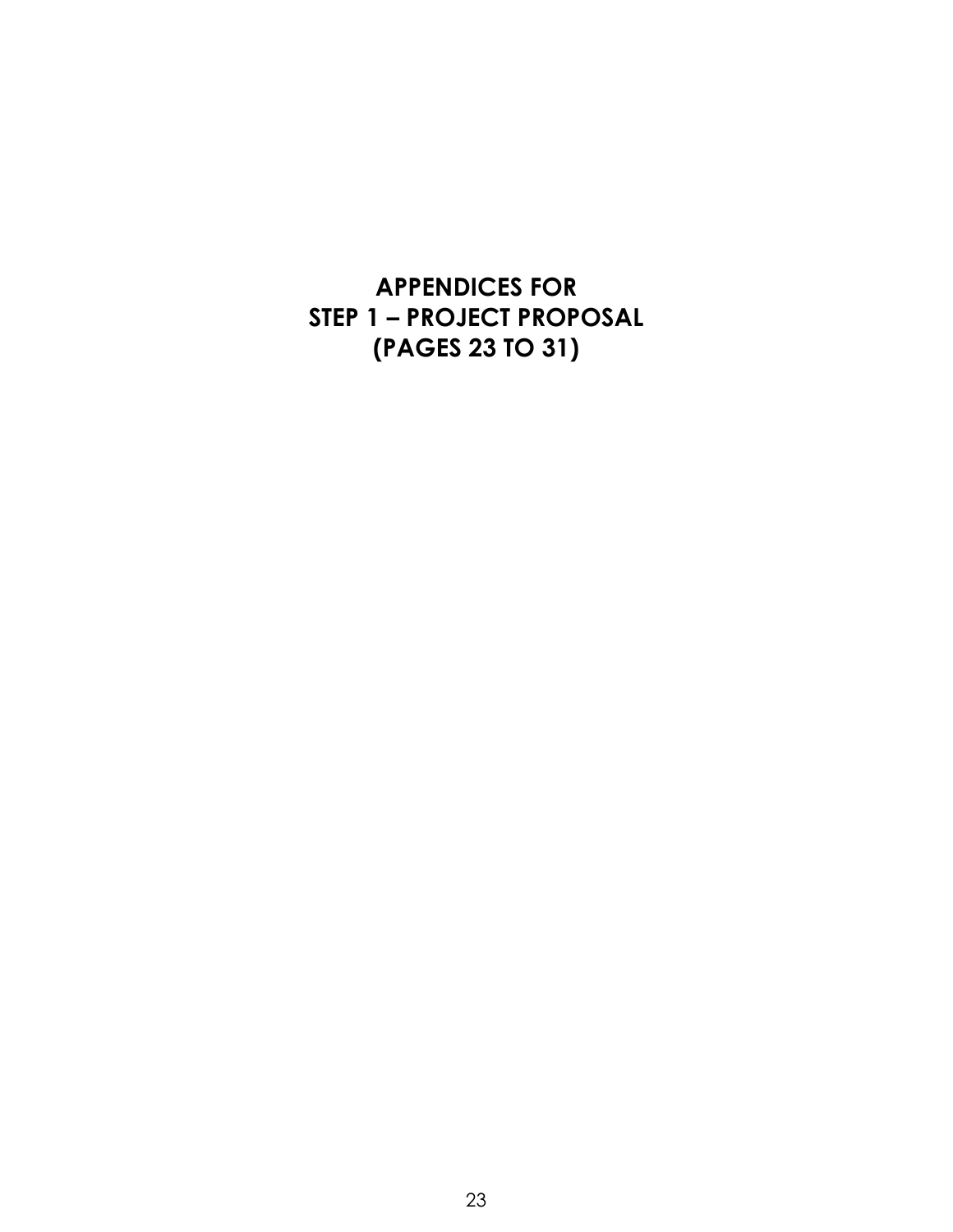# **The following is entered directly into SOAR:**

**Project Proposal Form** 

**Project Summary**

**Project Questions** 

**The following will be uploaded into SOAR as an attachment:**

**Project Proposal Signature Form** (print, sign, and upload)

**Site Plan** (Development Projects only)

**Photographs**

**Cost Estimate** (Appendix B)

**Community Engagement Plan** 

**Willing Seller letter** (Acquisition Projects only)

**Assessor's Parcel Maps**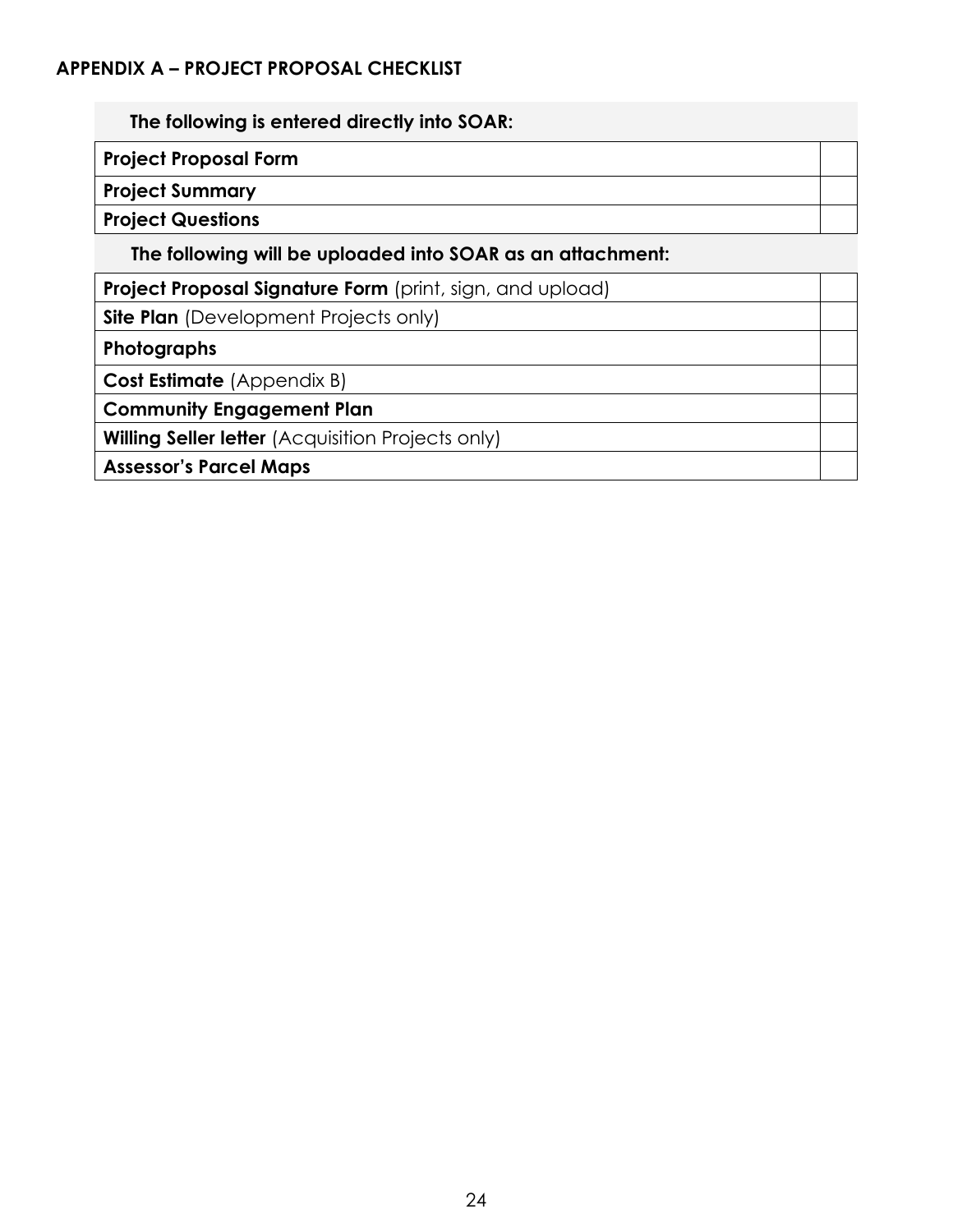# **APPENDIX B – SAMPLE COST ESTIMATE/BUDGET FORM FOR DEVELOPMENT PROJECTS**

In preparing a cost estimate for the project, applicants should comply with the following:

- 1. All project elements should be detailed and customized to fit the project. Each element should be clearly described in the project narrative.
- 2. Each funding source must have its own column. Other Funding Source column headings should specify cash or in-kind.
- 3. The Urban Greening Grant and Other Funding Source columns should sum to the Total Cost column.
- 4. **The cost of project elements funded by the Urban Greening Grant should not be split between the grant and other funding sources.**

5. General Overhead costs such as rent, utilities and office equipment/supplies are not eligible for reimbursement. In-service payroll may not include a "billable rate" or administrative cost allocation.

|                                    |                                                       | Unit  | Unit of |     |                   | Urban<br>Greening | <b>Other Funding</b><br>Source<br>(Indicate Cash | <b>Other Funding</b><br>Source<br>(Indicate Cash |
|------------------------------------|-------------------------------------------------------|-------|---------|-----|-------------------|-------------------|--------------------------------------------------|--------------------------------------------------|
| <b>PROJECT ELEMENTS (Examples)</b> |                                                       | Price | Measure | Qty | <b>Total Cost</b> | Grant             | or In-Kind)                                      | or In-Kind)                                      |
|                                    | NON-CONSTRUCTION (not to exceed 25% of grant)         |       |         |     |                   |                   |                                                  |                                                  |
| A                                  | <b>Direct Project Management &amp; Administration</b> |       |         |     |                   |                   |                                                  |                                                  |
|                                    | <b>Staff Time</b>                                     |       |         |     |                   |                   |                                                  |                                                  |
| $\overline{2}$                     | <b>Technical Consultants</b>                          |       |         |     |                   |                   |                                                  |                                                  |
| B                                  | <b>Planning, Design &amp; Permitting</b>              |       |         |     |                   |                   |                                                  |                                                  |
|                                    | Design                                                |       |         |     |                   |                   |                                                  |                                                  |
| $\mathbf{2}$                       | Engineering                                           |       |         |     |                   |                   |                                                  |                                                  |
| 3                                  | <b>Environmental Documents</b>                        |       |         |     |                   |                   |                                                  |                                                  |
|                                    | TOTAL NON-CONSTRUCTION (not to exceed 25% of grant)   |       |         |     |                   |                   |                                                  |                                                  |
|                                    | <b>CONSTRUCTION</b>                                   |       |         |     |                   |                   |                                                  |                                                  |
| C                                  | <b>Site Preparation</b>                               |       |         |     |                   |                   |                                                  |                                                  |
|                                    | Demolition                                            |       |         |     |                   |                   |                                                  |                                                  |
| $\overline{2}$                     | Grading                                               |       |         |     |                   |                   |                                                  |                                                  |
| D                                  | <b>Greening Elements</b>                              |       |         |     |                   |                   |                                                  |                                                  |
|                                    | Trees (15-gallon)                                     |       |         |     |                   |                   |                                                  |                                                  |
| $\overline{2}$                     | Plants                                                |       |         |     |                   |                   |                                                  |                                                  |
| 3                                  | Mulch                                                 |       |         |     |                   |                   |                                                  |                                                  |
| E.                                 | Other                                                 |       |         |     |                   |                   |                                                  |                                                  |
|                                    | Hazard Insurance/Bond                                 |       |         |     |                   |                   |                                                  |                                                  |
| $\mathbf{2}$                       | Inspections                                           |       |         |     |                   |                   |                                                  |                                                  |
| 3                                  | Funding Acknowledgment Sign                           |       |         |     |                   |                   |                                                  |                                                  |
|                                    | <b>TOTAL CONSTRUCTION</b>                             |       |         |     |                   |                   |                                                  |                                                  |
|                                    | <b>Contingency</b> (not to exceed 10% of grant)       |       |         |     |                   |                   |                                                  |                                                  |
|                                    | <b>PROJECT TOTAL</b>                                  |       |         |     |                   |                   |                                                  |                                                  |

\*All invoices and receipts for project expenditures from all funding sources will be retained and made available for state audit.

\*\*Only direct project management costs are eligible; no overhead/indirect costs are reimbursable. In-service payroll may not include a "billable rate" or administrative cost allocation.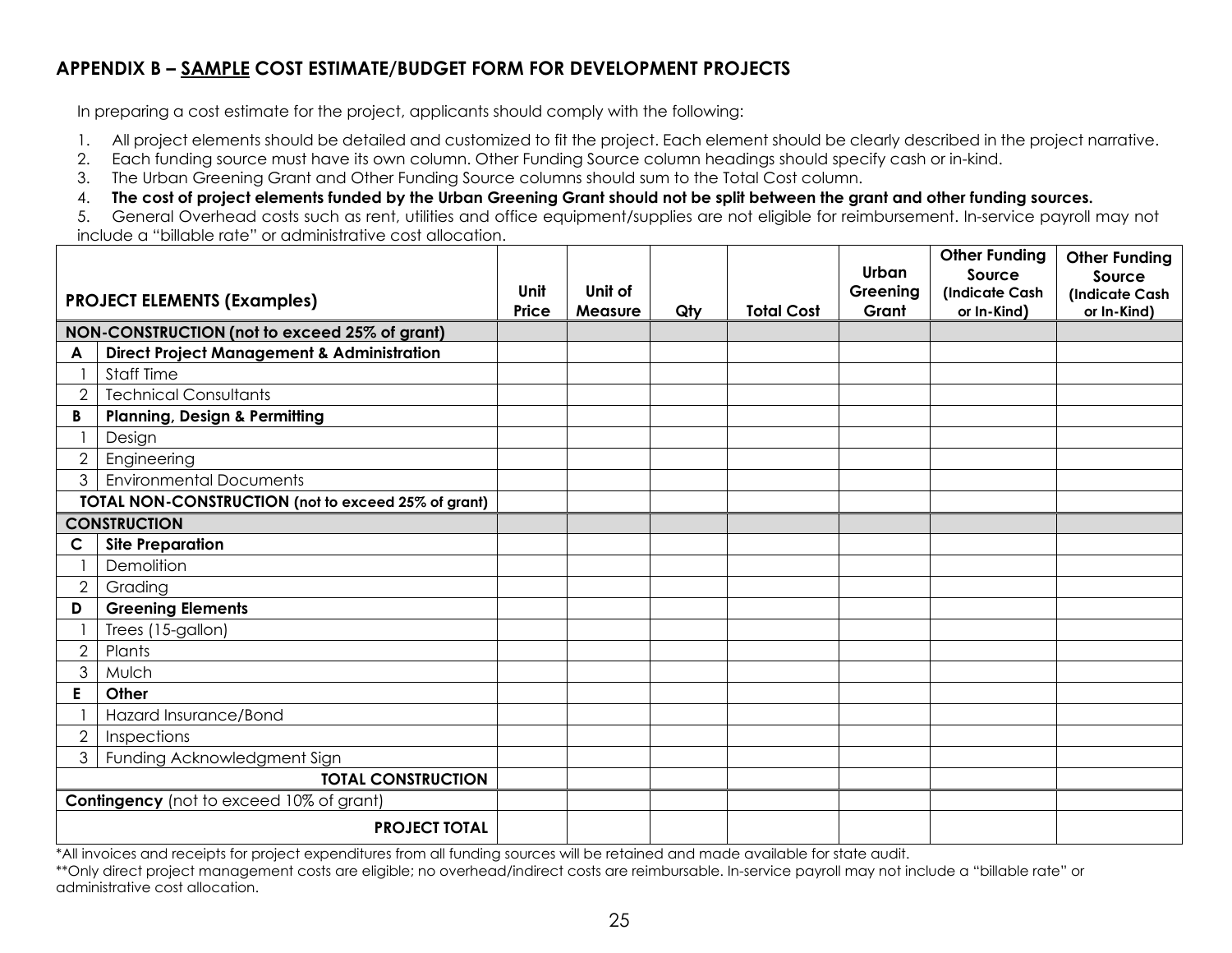# **APPENDIX B – SAMPLE COST ESTIMATE FOR ACQUISITION PROJECTS**

# **(Complete one form for each separate escrow)**

**Project Title:**

| <b>Assessor's Parcel Number(s)</b>                                                         | Acreage            | Indicate<br>Fee or<br><b>Easement</b> | <b>Willing Seller Name and Address</b>      |                                             |                                             |  |  |
|--------------------------------------------------------------------------------------------|--------------------|---------------------------------------|---------------------------------------------|---------------------------------------------|---------------------------------------------|--|--|
|                                                                                            |                    |                                       |                                             |                                             |                                             |  |  |
|                                                                                            |                    | <b>ACQUISITION COST ESTIMATE</b>      |                                             |                                             |                                             |  |  |
|                                                                                            | <b>Total Costs</b> | <b>Urban</b><br>Greening<br>Grant     | Other<br><b>Funding</b><br>Source<br>(Name) | Other<br><b>Funding</b><br>Source<br>(Name) | Other<br><b>Funding</b><br>Source<br>(Name) |  |  |
| Estimated Fair Market Value                                                                |                    |                                       |                                             |                                             |                                             |  |  |
| <b>Relocation Costs</b>                                                                    |                    |                                       |                                             |                                             |                                             |  |  |
| Preliminary Title Reports, Appraisal                                                       |                    |                                       |                                             |                                             |                                             |  |  |
| Escrow Fees, Title Insurance,<br><b>Closing Costs</b>                                      |                    |                                       |                                             |                                             |                                             |  |  |
| Surveying (limited to boundary<br>line adjustments)                                        |                    |                                       |                                             |                                             |                                             |  |  |
| Direct costs (staff and consultants<br>$-$ limited to \$10,000 per grant)                  |                    |                                       |                                             |                                             |                                             |  |  |
| State approval of appraisal,<br>transaction review, etc.<br>(Recommend budgeting \$10,000) | \$10,000           |                                       |                                             |                                             |                                             |  |  |
| Contingency<br>(not to exceed 10% of grant)                                                |                    |                                       |                                             |                                             |                                             |  |  |
| Funding Acknowledgement Sign<br>(Required)                                                 |                    |                                       |                                             |                                             |                                             |  |  |
| 7. Other (specify)                                                                         |                    |                                       |                                             |                                             |                                             |  |  |
| <b>Project Total</b>                                                                       |                    |                                       |                                             |                                             |                                             |  |  |

#### **Acquisition Schedule\* Date Completed By**

| Complete Appraisal                                  |  |
|-----------------------------------------------------|--|
| Submit appraisal, purchase docs and title report to |  |
| State                                               |  |
| Open escrow & request advance into escrow           |  |
| Submit instruments of conveyance                    |  |
| Close escrow (submit final closing documents to     |  |
| State                                               |  |
| Install Funding Acknowledgement Sign                |  |
| Close-out                                           |  |

\*Grantee should submit evidence of progress on the acquisition within 6 months of grant execution.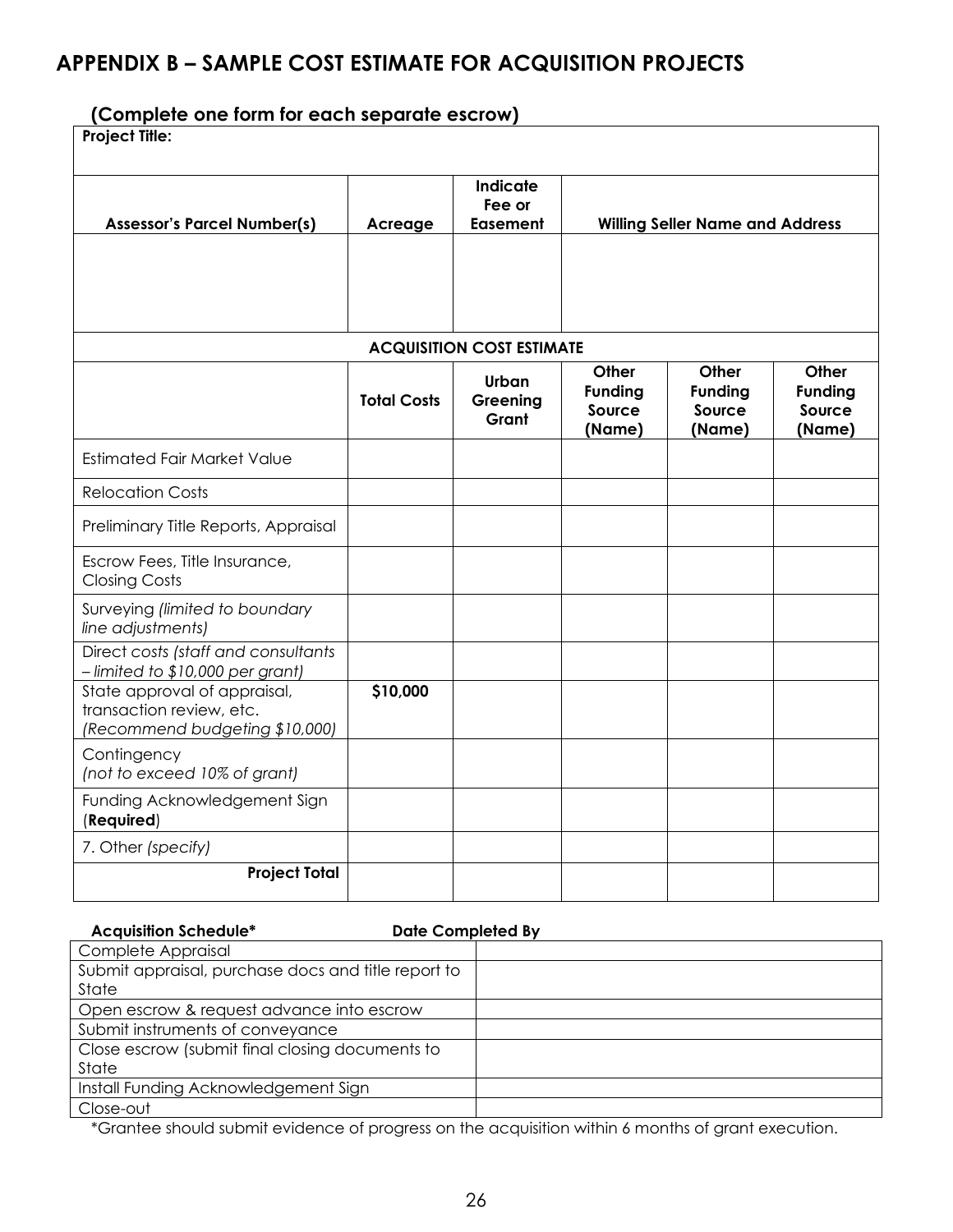# **APPENDIX C – ELIGIBLE EXPENSES**

Direct project-related expenses and indirect expenses that can be tied directly to the capital project that are incurred during the project performance period specified in the grant agreement may be eligible for reimbursement and must be supported by appropriate documentation**, including timesheets for in-house labor. Expenses incurred outside of the project performance period are not eligible for reimbursement.** General operational overhead expenses such as rent, utilities, and office equipment/supplies are not eligible for reimbursement.

Projects must comply with Labor Code Section 1771.5. Therefore, cost estimates should include prevailing wages, as applicable. See the Department of Industrial Relations' Division of Labor Statistics and Research website at <http://www.dir.ca.gov/DLSR/PWD/index.htm> for general prevailing wage determinations. For questions about prevailing wage, contact Department of Industrial Relations.

# **All Projects**

- 1. **Direct Expenses –** Only direct expenses are eligible. General administrative expenses and overhead (e.g., expenses calculated as a percentage of other direct expenses, such as telephone, utilities, and space rental, etc.) and endowments for ongoing project maintenance are not eligible and will not be reimbursed.
- 2. **Contingency –** Up to ten percent (10%) of the grant may be budgeted for contingency expenses. All such expenses must be eligible per these guidelines. Contingency funds may not be used to increase the amount of funds applied towards management/nonconstruction (pre-implementation) work.
- 3. **Signs and Interpretive Aids –** Expenses include construction of exhibits, kiosks, display boards or signs located at and communicating information about the Urban Greening Project and the required funding acknowledgement sign (see Appendix L).
- 4. **Project Management/Non-Construction –** Up to twenty-five percent (25%) of the grant funds for a development project may be spent on project management/nonconstruction (pre-implementation) expenses including but not limited to CEQA compliance, environmental assessments, planning and design, outreach, projectspecific anti-displacement strategies, architecture and engineering, construction plans, permitting, direct project administration and management.

The State will award pre-implementation funds for eligible proposed projects provided the applicant agrees that if the proposed project is not ultimately approved for implementation or awarded funding by the State, but is instead funded and implemented by entities independent of the State, and which rely in whole or in part on the environmental documentation paid for by the pre-implementation award, that upon approval by those other entities, all funds expended by the State for the environmental review will be repaid.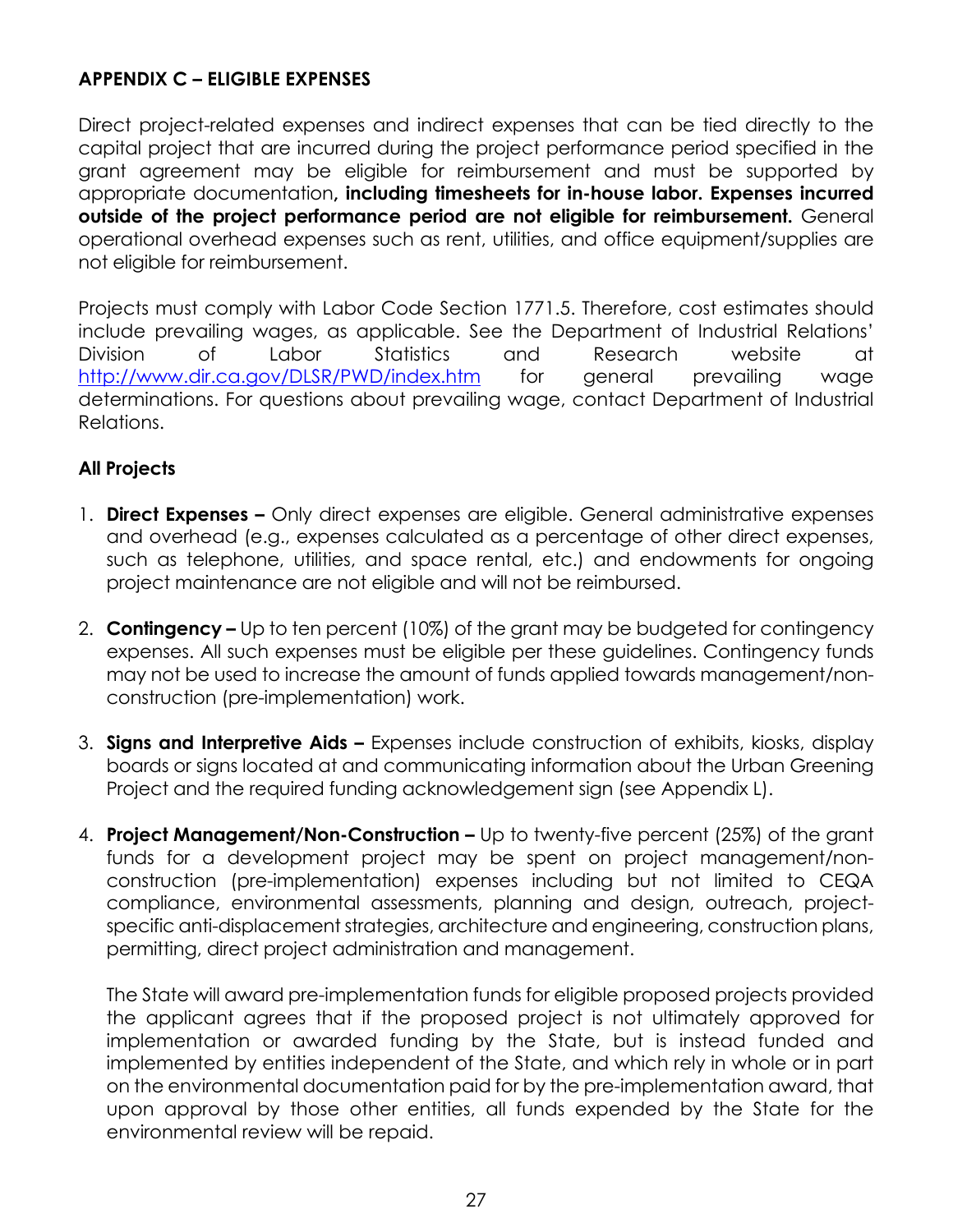5. **Personnel or Employee Services –** Expenses for services of the grantee's employees directly engaged in project execution must be computed according to the Grantee's prevailing wage or salary scales, and may include benefits such as vacation, sick leave, Social Security contributions, etc., that are customarily charged to the recipient's various projects, **excluding overhead allocations**.

Expenses charged to the project must be computed on actual time spent on the project and evidenced by time and attendance records describing the work and payroll records. Overtime expenses may be allowed under the recipient's established policy provided that the regular work time was devoted to the same project.

Salaries and wages claimed for employees working on State grant funded projects must not exceed the Grantee's established rates for similar positions.

- 6. **Contracted Services –** The expenses for contracted services may be reimbursed if invoices are presented with payment requests that identify the specific project activities and are supported by evidence of payment.
- 7. **Construction –** All necessary labor and construction activities to complete the project are eligible, including site preparation (demolition, clearing and grubbing, excavation, grading), monitoring (including soil and water testing during construction), onsite/field implementation and construction supervision, etc. The grant can pay for up to two years of plant establishment, as deemed appropriate.
- 8. **Equipment –** Equipment owned by the grantee may be charged to the project for each use. Equipment use charges must be made in accordance with the Grantee's normal accounting practices. The equipment rental rates published by the California Department of Transportation or local prevailing rental rates may be used as a guide (refer to<http://www.dot.ca.gov/hq/construc/equipment.html>

If the Grantee's equipment is used, a report or source document must describe the work performed, indicate the hours used, relate the use to the project, and be signed by the operator and supervisor.

Equipment may be leased, rented, or purchased, whichever is most economical. If equipment is purchased, its residual market value must be credited to the project expenses upon completion of the project.

9. **Supplies and Materials –** Supplies and materials may be purchased for a specific project or may be drawn from a central stock, providing they are claimed at an expense no higher than paid by the grantee. When supplies and/or materials are purchased with the intention of constructing a piece of equipment, a structure or a part of a structure, the expenses that are charged as supplies and materials may be capitalized according to the Grantee's normal practice or policy. If capitalized, only that expense reasonably attributable to the project may be claimed under the project.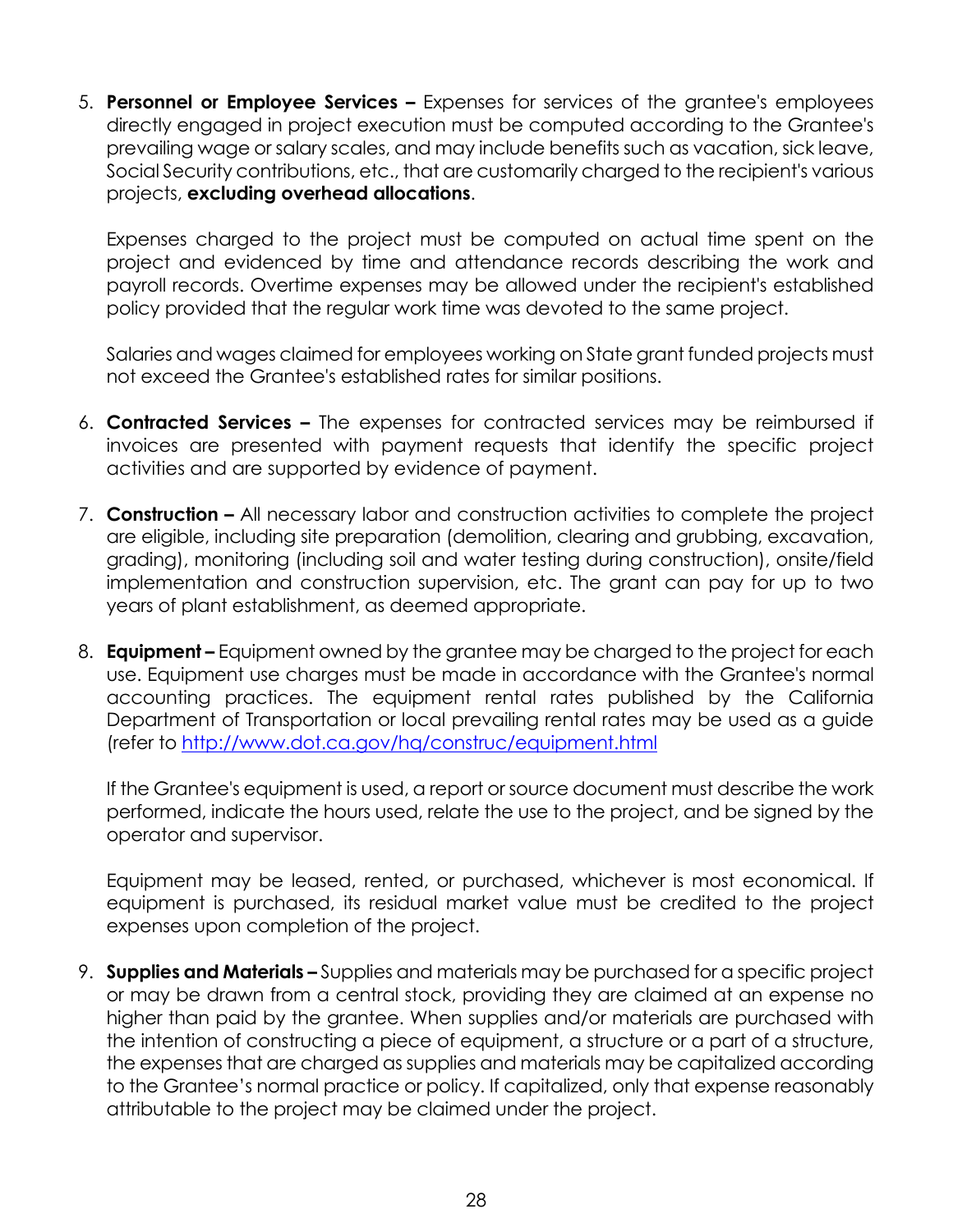Grantees in the business of growing plants may not charge retail rates for plants reared for a project; however, charges for materials and staff time are allowable. **Trees larger than 15-gallon are not eligible for reimbursement.**

- 10.**Outreach –** Expense of engaging community members through community meetings and events directly related to the project are eligible.
- 11.**Other Expenditures –** In addition to the major categories of expenditures, grant funding may be used for miscellaneous expenses necessary for execution of the project at the discretion of the State. Some of these expenses may include:
	- Premiums on hazard and liability insurance to cover personnel and/or property.
	- Work performed by another section or department of the grantee's agency that can be documented as direct expenses to the project (see requirements above under Personnel or Employee Services).
	- Transportation expenses for moving equipment and/or personnel.

# **Acquisition Projects**

- 1. **Acquisition –** Expenses of acquiring real property are eligible and include the purchase price of the property at or below approved fair market value, appraisals, surveys for boundary adjustments, preliminary title reports, escrow fees, and title insurance fees.
- 2. **DGS Appraisal Review –** Expenses of obtaining State approvals of purchase price and transaction reviews from the State Department of General Services (DGS) are also allowable.
- 3. **Relocation Expenses –** Relocation expenses are eligible for acquisition projects that result in displacement of any person or business (See State Relocation Act requirements, Chapter16, Section 7260 et seq., Government Code).
- 4. **Direct Staff and Consultant Services –** The expenses of direct staff and consultant services necessary for the project are eligible and may be reimbursed up to \$10,000. Invoices must be presented with payment requests that identify the specific project activities and include evidence of payment. Consultants must be paid by the customary or established method and rate of applicant. No consultant fee may be paid to applicant's own employees without prior approval or unless specifically agreed to by the State.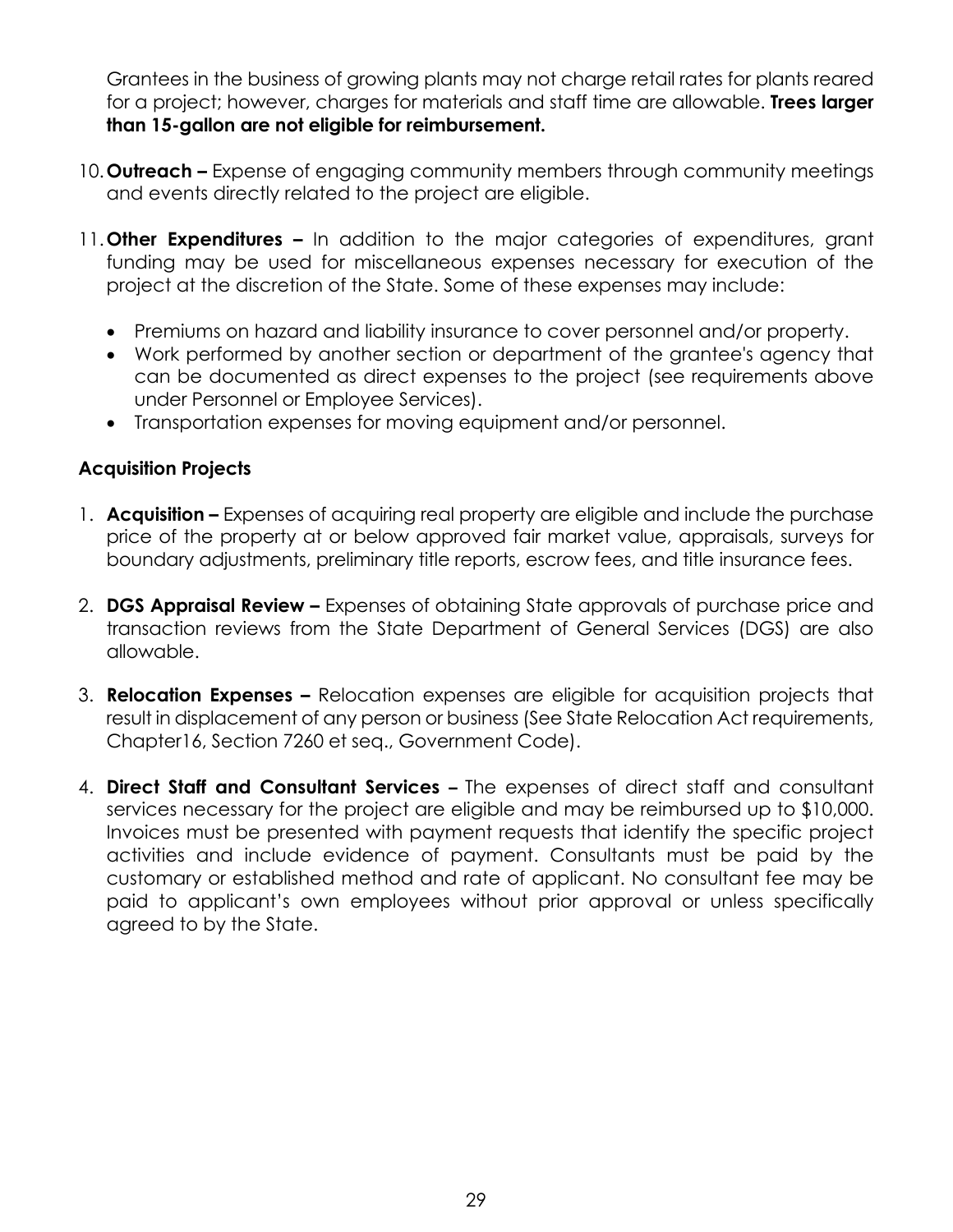# **APPENDIX D – WILLING SELLER LETTER (ACQUISITIONS ONLY)**

All acquisition proposals must provide a willing seller letter from **each person on the title**. The letter must include the following information and be signed and dated by the legal owner(s) of each parcel to be acquired.

# *(Sample -- Willing Seller Letter)*

Date:

- To: Urban Greening Grant Program c/o California Natural Resources Agency
- From: Name(s) of Legal Owner (*Trust, etc.)* Address of Legal Owner(s)
- Re: Parcel number(s): County: Property Address:

To Whom It May Concern:

This letter is provided to confirm that (*name of owner(s), trust, etc.*), owner of the above referenced property, is a willing participant in the proposed real property transaction. Should grant funds be awarded to the grant applicant (*name of grant applicant*), then (*name of owner(s), trust, etc.*), as Seller, is willing to enter into negotiations for the sale of the real property for a purchase price not to exceed fair market value.

Acknowledged:

\_\_\_\_\_\_\_\_\_\_\_\_\_\_\_\_\_\_\_\_\_\_\_\_\_\_\_\_\_ \_\_\_\_\_\_\_\_\_\_\_\_\_\_\_\_\_\_\_\_\_\_\_ *Signature of landowner (trustee, etc.) Date signed*

\_\_\_\_\_\_\_\_\_\_\_\_\_\_\_\_\_\_\_\_\_\_\_\_\_\_\_\_\_ \_\_\_\_\_\_\_\_\_\_\_\_\_\_\_\_\_\_\_\_\_\_\_ *Signature of landowner (trustee, etc.) Date signed*

\_\_\_\_\_\_\_\_\_\_\_\_\_\_\_\_\_\_\_\_\_\_\_\_\_\_\_\_\_ \_\_\_\_\_\_\_\_\_\_\_\_\_\_\_\_\_\_\_\_\_\_\_ *Signature of landowner (trustee, etc.) Date signed*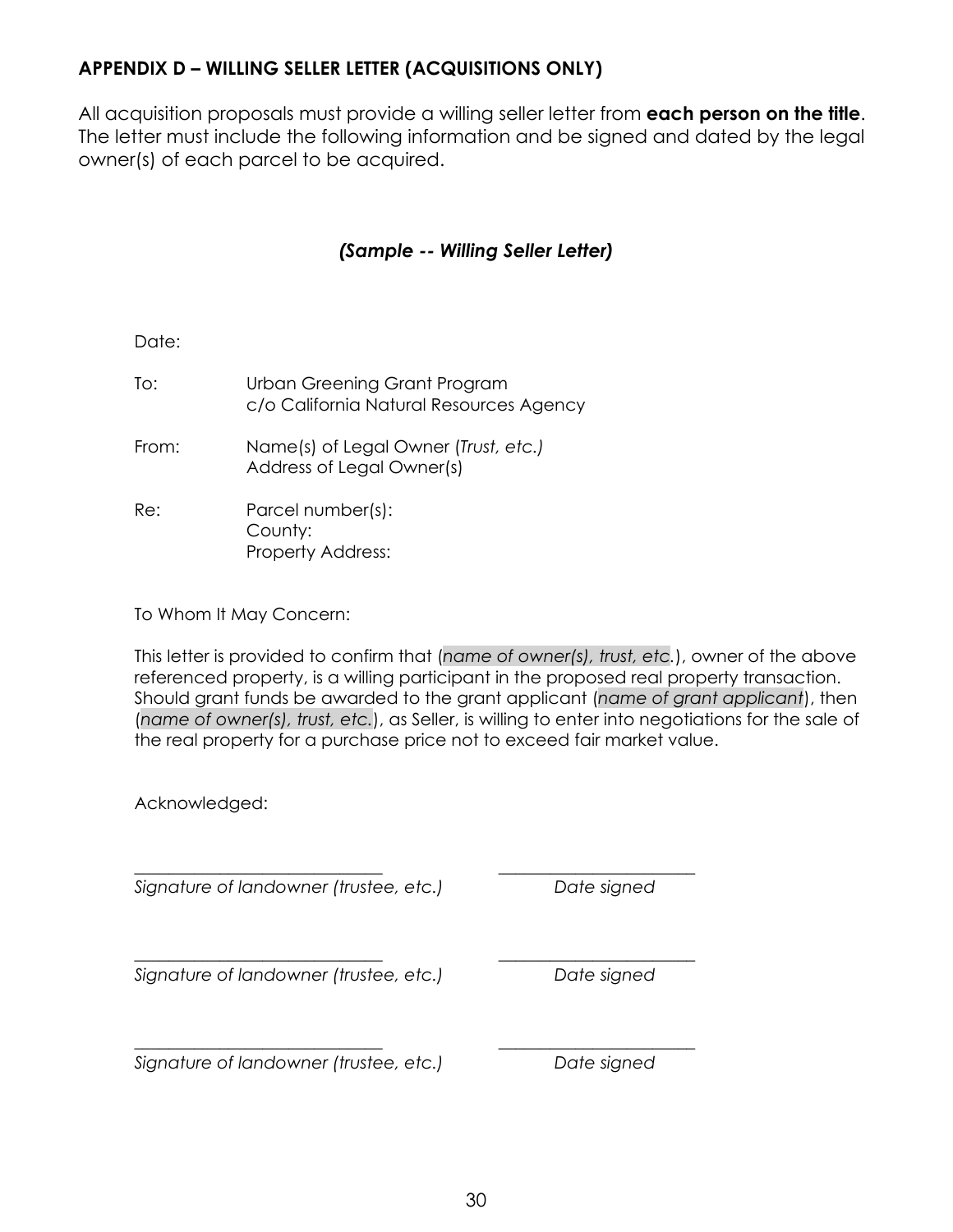# **APPENDIX E – DISADVANTAGED COMMUNITY CRITERIA AND MAPPING TOOLS**

To facilitate the statutory mandate in SB 859, this program intends to award a minimum of 75 percent of all grant funding for projects that are located in, and that provide benefits to, disadvantaged communities. In order to qualify towards the investment target, a majority (>50%) of the project footprint must be located within the boundaries of disadvantaged community census tract(s).

### **Disadvantaged Communities Mapping Tools**

To determine if the Urban Greening project is located within and benefits a disadvantaged community, applicants may use one of three tools: CalEnviroScreen 4.0 [\(https://oehha.ca.gov/calenviroscreen/report/calenviroscreen-40\)](https://oehha.ca.gov/calenviroscreen/report/calenviroscreen-40); California State Parks' Community FactFinder [\(http://www.parksforcalifornia.org/communities\)](http://www.parksforcalifornia.org/communities); or, Department of Water Resources' Disadvantaged Communities Mapping Tool [\(https://gis.water.ca.gov/app/dacs/\)](https://gis.water.ca.gov/app/dacs/). The CalEnviroScreen 4.0 tool uses census tract data from state and federal sources to identify disadvantaged communities using criteria such as environmental hazards, geographic, public health, and socioeconomic criteria, while the other two tools use census tract data on median household income. Links to these mapping tools are also provided in Appendix P.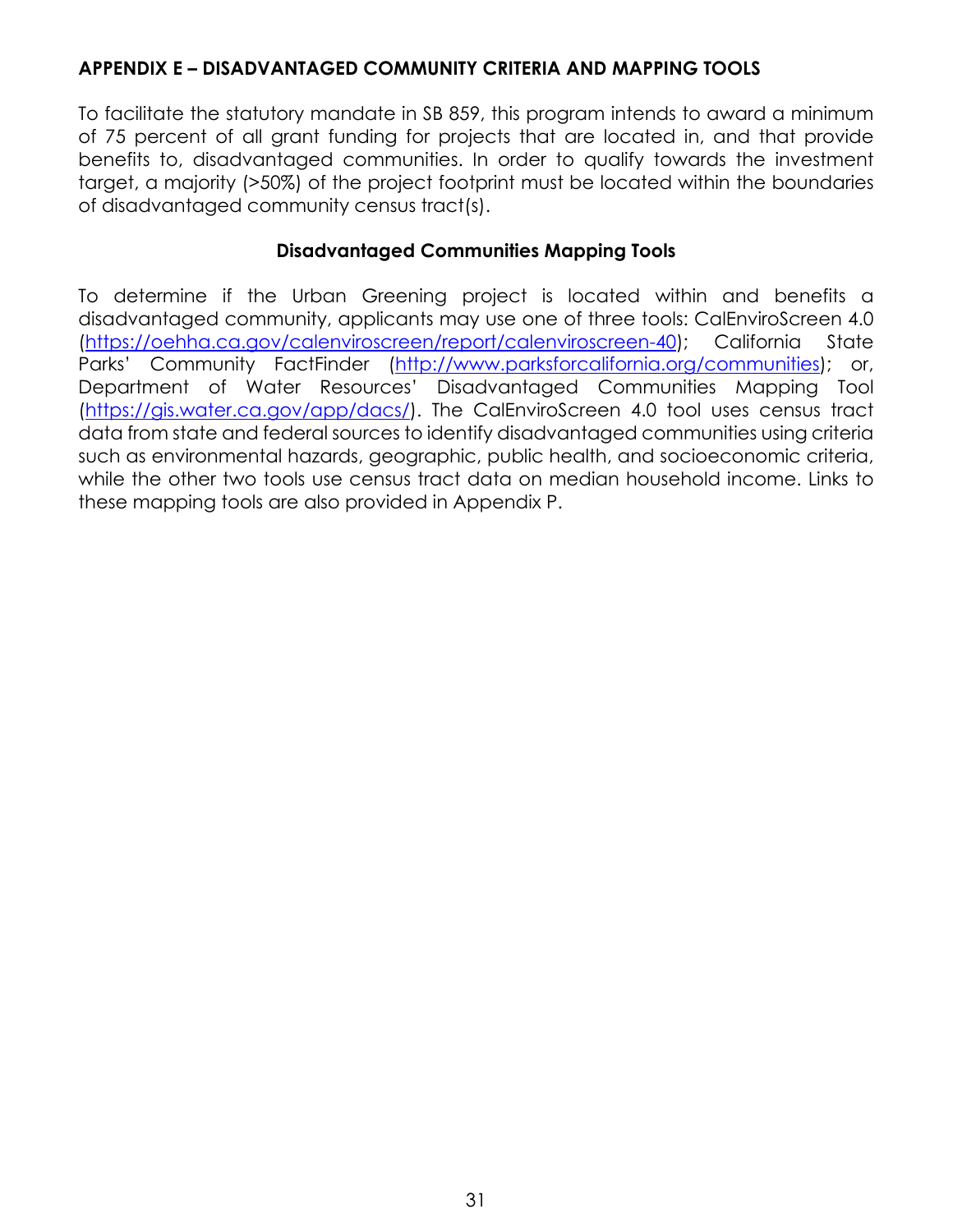# **APPENDIX F – EXTREME HEAT THREAT ASSESSMENT TOOL**

To determine if the project is located within and benefitting a community that faces a significant threat from extreme heat, applicants must use the California Heat Assessment Tool [\(https://www.cal-heat.org/explore\)](https://www.cal-heat.org/explore). Two data layers will be used to assess the degree of threat: Annual Number of Health Events, located under the Heat Health Events (HHEs) heading; and Heat Health Action Index located under the Vulnerability Indicators heading.

# **Annual Number of Health Events**

The annual number of health events represents the annual average number of HHEs projected to occur within each census tract. These numbers range from 0 to 7+ events. For the purposes of this program, please select the period 2021-2040 on the sliding scale at the bottom of the mapping tool. A number from 0 to 2.33 will be considered low, from 2.34 to 4.67 will be considered moderate, and from 4.68 to 7+ will be considered high.

# **Heat Health Action Index**

The heat health action index measures heat vulnerability within each census tract. The index is a statistically weighted result of various indicators, including social vulnerability, health, and environment, and is intended to represent overall heat vulnerability. The index ranges from 0 to 100, with lower scores indicating less vulnerability to extreme heat. For the purposes of this program, a number from 0 to 25 is considered low, 25.01 – 75 is considered moderate, and 75.01 to 100 is considered high.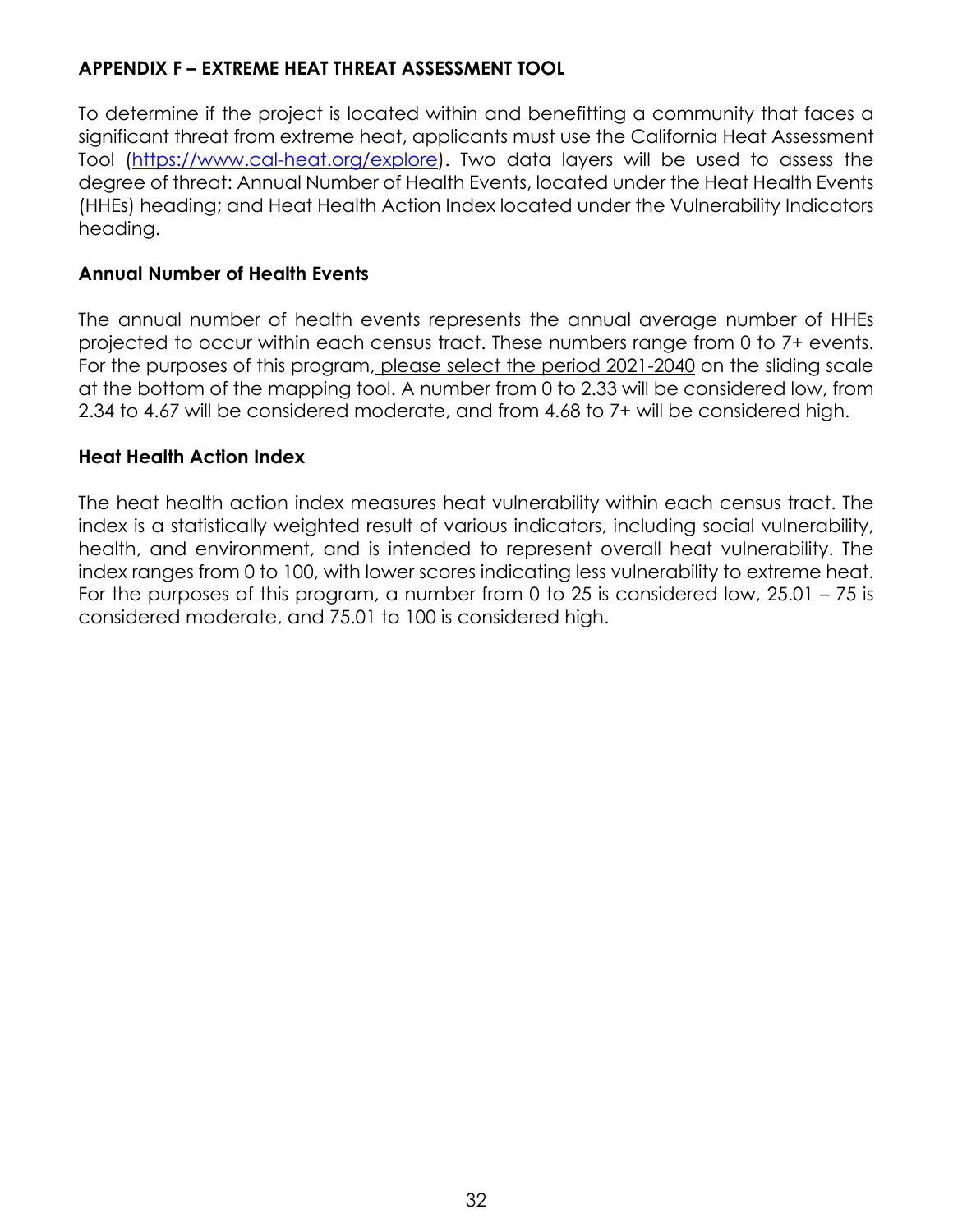**APPENDICES FOR STEP 3 – SUPPORTING DOCUMENTATION (QUALIFYING PROJECTS ONLY) (PAGES 33 TO 52)**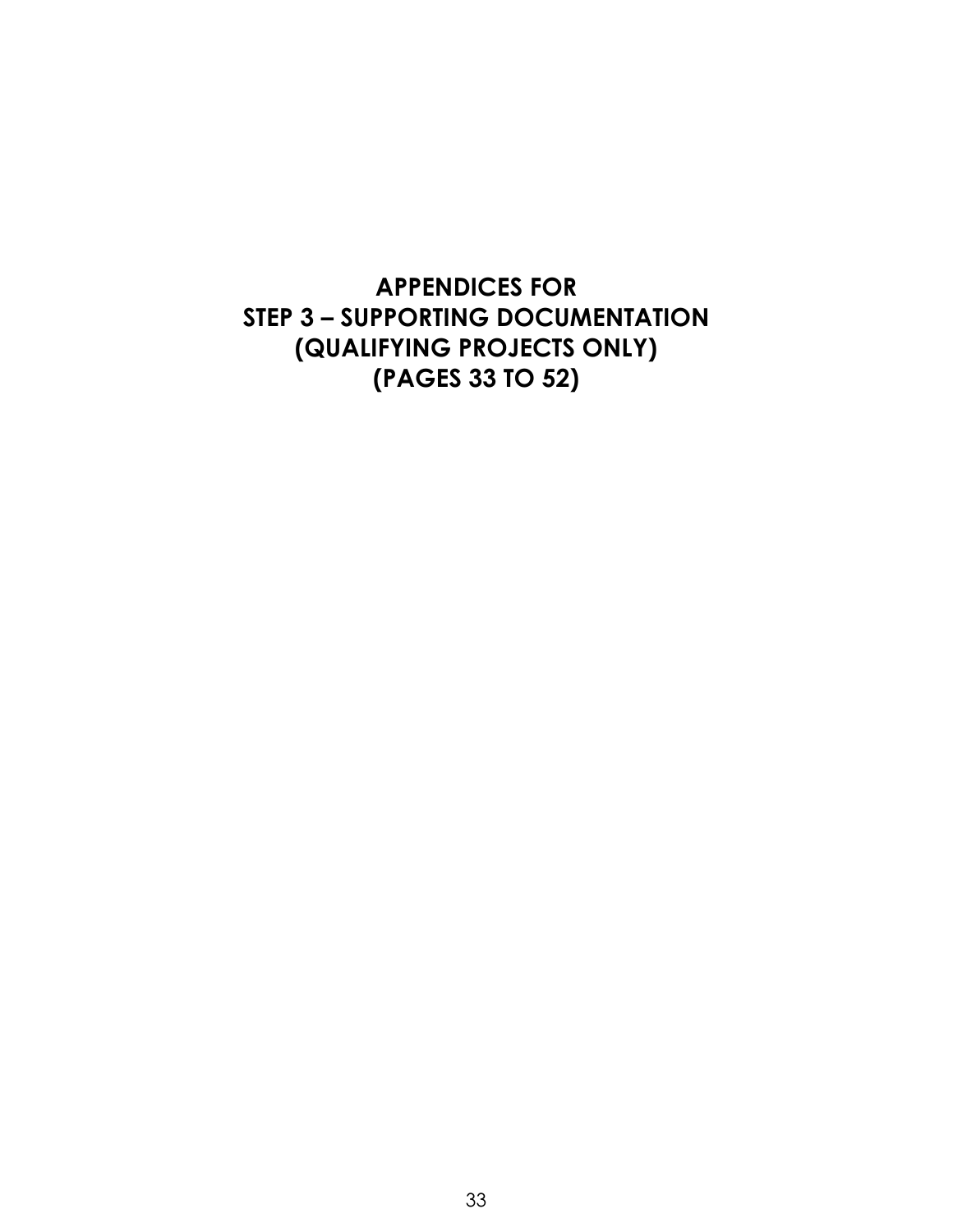### **APPENDIX G – RESOLUTION TEMPLATE**

**Applicant Resolution Template** (all applicants)

Resolution No: \_\_\_\_\_\_\_\_\_\_\_\_\_\_\_\_\_\_\_\_\_\_\_

#### RESOLUTION (GOVERNING BODY OF GRANTEE) APPROVING THE APPLICATION FOR GRANT FUNDS FOR URBAN GREENING PROGRAM

WHEREAS, the Legislature and Governor of the State of California have provided funds for the program shown above; and

WHEREAS, the California Natural Resources Agency has been delegated the responsibility for the administration of this grant program, establishing necessary procedures; and

WHEREAS, said procedures established by the California Natural Resources Agency require a resolution certifying the approval of application(s) by the Applicants governing board before submission of said application(s) to the State; and

WHEREAS, the applicant, if selected, will enter into an agreement with the State of California to carry out the Project

NOW, THEREFORE, BE IT RESOLVED that the\_\_\_\_\_\_\_\_\_\_\_\_\_\_\_\_\_\_\_\_\_\_\_ (Governing Body)

- 1. Approves the filing of an application for the (name of the project); and
- 2. Certifies that applicant understands the assurances and certification in the application; and
- 3. Certifies that applicant or title holder will have sufficient funds to operate and maintain the project consistent with the land tenure requirements; or will secure the resources to do so; and
- 4. Certifies that it will comply with the provisions of Section 1771.5 of the State Labor Code; and
- 5. If applicable, certifies that the project will comply with any laws and regulations including, but not limited to, legal requirements for building codes, health and safety codes, disabled access laws, environmental laws and, that prior to commencement of construction, all applicable permits will have been obtained; and
- 6. Certifies that applicant will work towards the Governor's State Planning Priorities intended to promote equity, strengthen the economy, protect the environment, and promote public health and safety as included in Government Code Section 65041.1; and
- 7. Appoints the (designate position, not person occupying position) and the same of the state of the state of designee, as agent to conduct all negotiations, execute and submit all documents including, but not limited to applications, agreements, payment requests and so on, which may be necessary for the completion of the aforementioned project(s).

| Approved and adopted the    | dav of |                         | .I, the undersigned, hereby certify that the |
|-----------------------------|--------|-------------------------|----------------------------------------------|
| foregoing Resolution Number |        | was duly adopted by the | (Governing                                   |
| Body)                       |        |                         |                                              |

| Following Roll Call Vote:<br>Ayes:<br>Nos:<br>Absent: |  |
|-------------------------------------------------------|--|
|-------------------------------------------------------|--|

Clerk/Secretary for the Governing Board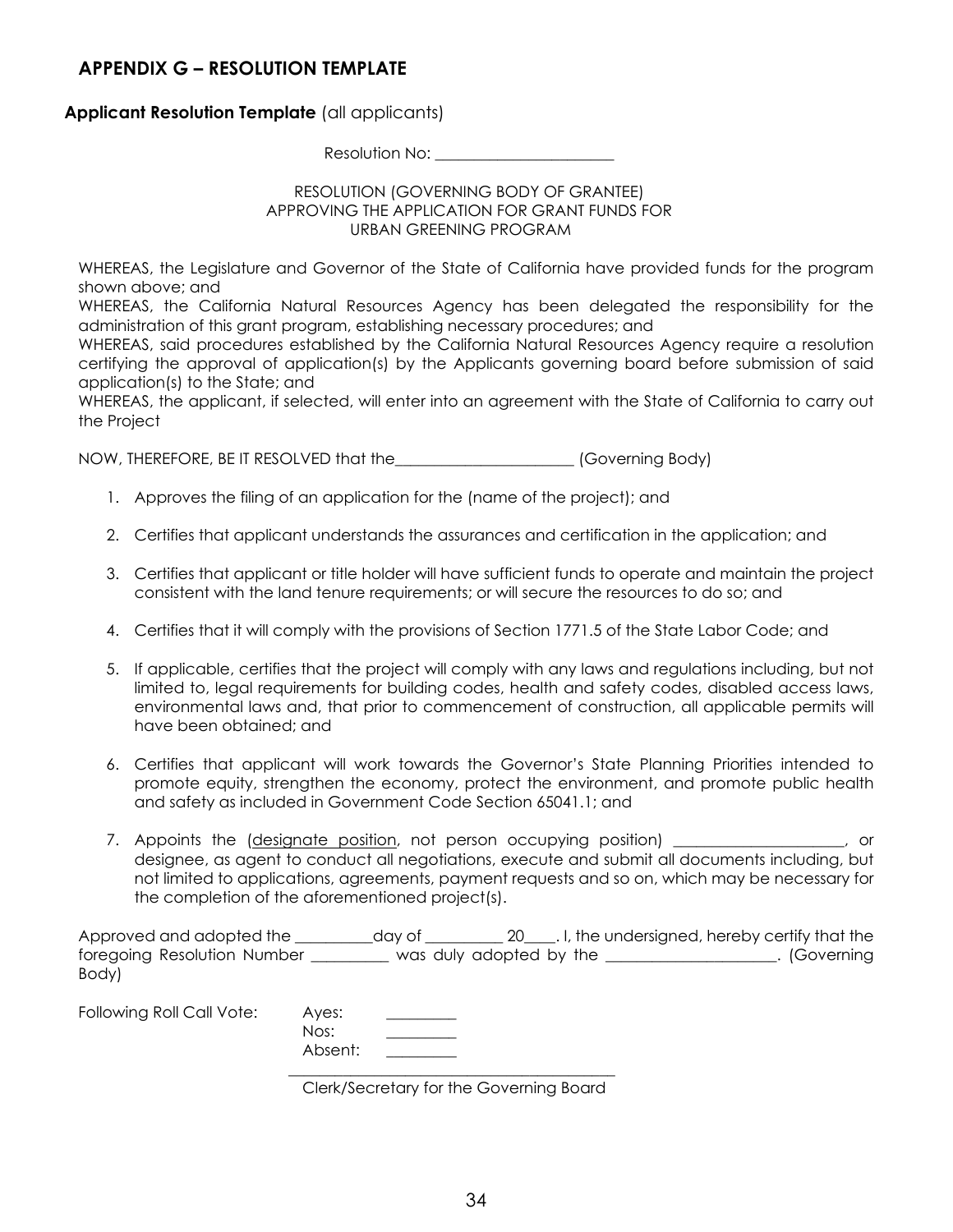# **APPENDIX H – ENVIRONMENTAL COMPLIANCE**

Prior to approval and distribution of grant funds for construction/implementation, every proposed project shall comply with the California Environmental Quality Act, Division 13 (commencing with Section 21000; 14 California Code of Regulations section 15000 *et seq*. ["CEQA"]).

The State of California, acting through its administering agencies and departments, will typically act as a responsible agency for the purposes of CEQA. Therefore, prior to the State approving funding for a proposed project, **one** of the following must be submitted:

- a. The Notice of Exemption filed with the County Clerk and State Clearinghouse (as applicable) if the proposed project is categorically or statutorily exempt, with the appropriate Public Resources Code section citation to the exemption(s) being relied upon by the lead agency.
- b. The Negative Declaration or Mitigated Negative Declaration adopted by the lead agency and Initial Study, including a copy of the Environmental Checklist Form located in Appendix G of the CEQA Guidelines and the Notice of Determination filed with the County and with the State Clearinghouse. If the lead agency has adopted a Mitigated Negative Declaration, the applicant must also provide the adopted mitigation monitoring and reporting program\*.
- c. The Final Environmental Impact Report certified and adopted by the lead agency with Initial Study, including a copy of the Environmental Checklist Form located in Appendix G of the CEQA Guidelines, the adopted mitigation monitoring and reporting program, and the Notice of Determination filed with the County and State Clearinghouse. Please include any State Clearinghouse Responses received by the applicant.

\* For b and c, include documentation the State of California Department of Fish and Wildlife CEQA feed was paid or is not applicable.

d. Projects that tier from a Programmatic, Master, or other Environmental Impact Report shall include a copy of any subsequent Initial Study for the proposed project together with a copy of any supplementary environmental documentation adopted by the lead agency, including, if applicable, any required findings pursuant to Public Resources Code section 21157.1, subdivision (c), and the Notice of Determination, filed with the County Clerk and with the State Clearinghouse, as applicable.

Pursuant to Section 75102 of the Public Resources Code 75102, before the adoption of a Negative Declaration or Environmental Impact Report, the lead Agency shall notify the proposed action to a California Native American tribe, which is on the contact list maintained by the Native Heritage Commission, if that tribe has traditional lands located within the area of the proposed project.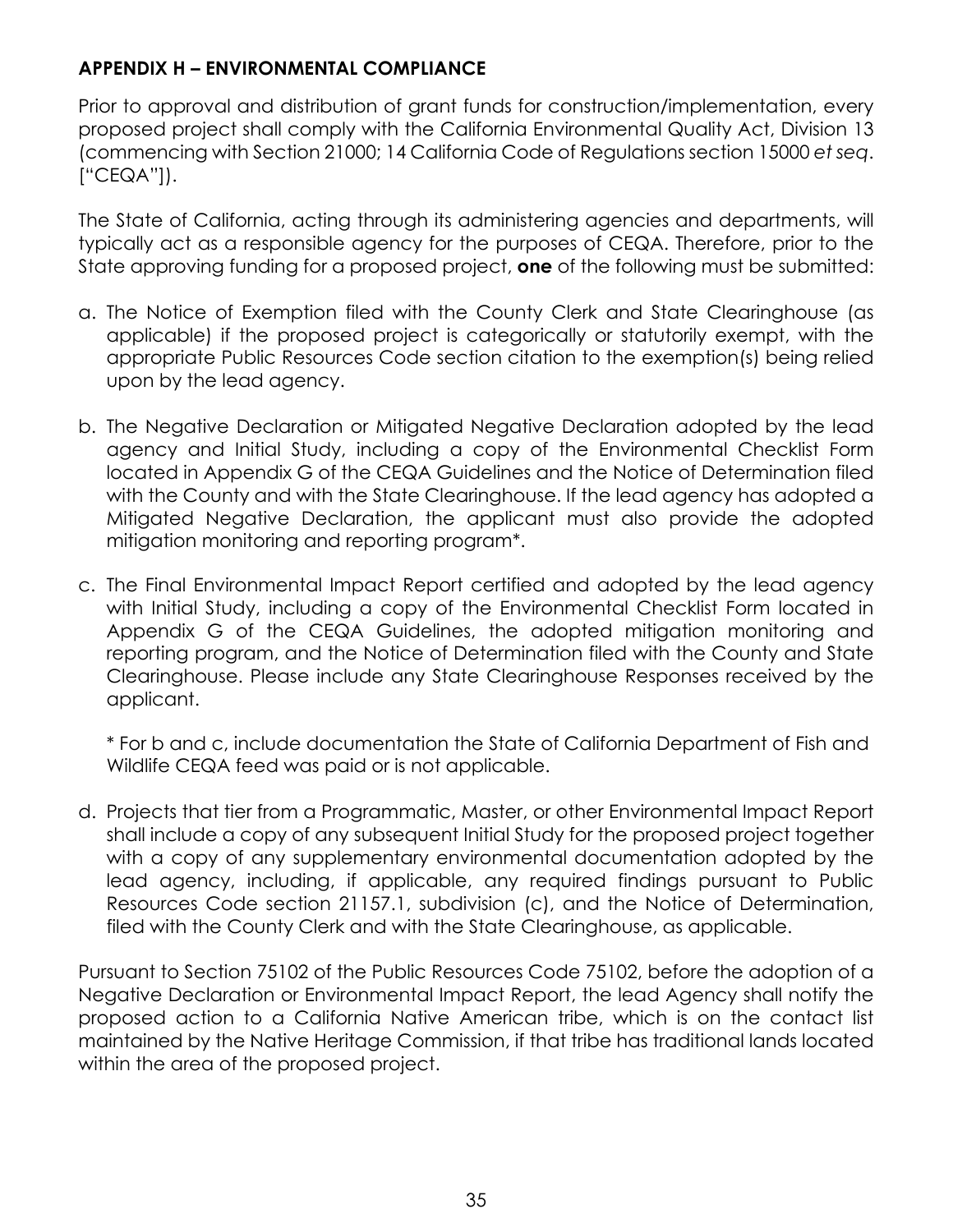# **APPENDIX I – PROPERTY DATA SHEET**

Complete the Property Data Sheet, listing all parcels included in the proposed project, as well as the owner(s) of each parcel. Indicate and attach all required documents\* including any clarifying comments below. Attach additional sheets if necessary.

|                |            |                                     |         |            | ownership. For<br>acquisitions,<br>purchase | Indicate type of<br>indicate type of | For all parcels, indicate<br>*document used to<br>demonstrate ownership<br>and attach a copy of<br>each document-clearly<br>labeled with the APN-to<br>this document | If parcel(s) not owned by<br>applicant(s) indicate<br>*document verifying long-<br>term Permission to<br>Develop and maintain<br>and attach here |       |             |                      |                     |                       |                                   |
|----------------|------------|-------------------------------------|---------|------------|---------------------------------------------|--------------------------------------|----------------------------------------------------------------------------------------------------------------------------------------------------------------------|--------------------------------------------------------------------------------------------------------------------------------------------------|-------|-------------|----------------------|---------------------|-----------------------|-----------------------------------|
| No.            | Owner Name | <b>Assessor Parcel</b><br>Number(s) | Acreage | Fee Simple | Easement                                    | Other<br>(describe)                  | Proof of Ownership (tax<br>bill, grant deed, etc.)                                                                                                                   | Agreement<br><b>O&amp;M</b>                                                                                                                      | Lease | $\exists P$ | Letter from<br>Owner | Other<br>(describe) | Entity to perform O&M | # of years O&M to be<br>performed |
|                |            |                                     |         |            |                                             |                                      |                                                                                                                                                                      |                                                                                                                                                  |       |             |                      |                     |                       |                                   |
| $\mathbf{2}$   |            |                                     |         |            |                                             |                                      |                                                                                                                                                                      |                                                                                                                                                  |       |             |                      |                     |                       |                                   |
| 3              |            |                                     |         |            |                                             |                                      |                                                                                                                                                                      |                                                                                                                                                  |       |             |                      |                     |                       |                                   |
| $\overline{A}$ |            |                                     |         |            |                                             |                                      |                                                                                                                                                                      |                                                                                                                                                  |       |             |                      |                     |                       |                                   |
| 5              |            |                                     |         |            |                                             |                                      |                                                                                                                                                                      |                                                                                                                                                  |       |             |                      |                     |                       |                                   |
| 6              |            |                                     |         |            |                                             |                                      |                                                                                                                                                                      |                                                                                                                                                  |       |             |                      |                     |                       |                                   |
| $\overline{7}$ |            |                                     |         |            |                                             |                                      |                                                                                                                                                                      |                                                                                                                                                  |       |             |                      |                     |                       |                                   |
| 8              |            |                                     |         |            |                                             |                                      |                                                                                                                                                                      |                                                                                                                                                  |       |             |                      |                     |                       |                                   |
| 9              |            |                                     |         |            |                                             |                                      |                                                                                                                                                                      |                                                                                                                                                  |       |             |                      |                     |                       |                                   |
| 10             |            |                                     |         |            |                                             |                                      |                                                                                                                                                                      |                                                                                                                                                  |       |             |                      |                     |                       |                                   |

**Comments:**

**Total Number of Parcels: \_\_\_\_\_\_\_\_\_\_\_\_\_\_\_\_\_\_\_\_Total Number of Acres: \_\_\_\_\_\_\_\_\_\_\_\_\_\_\_\_\_\_\_\_\_\_\_\_\_\_\_\_\_\_\_\_\_\_\_\_\_\_\_\_\_\_\_\_\_\_\_\_**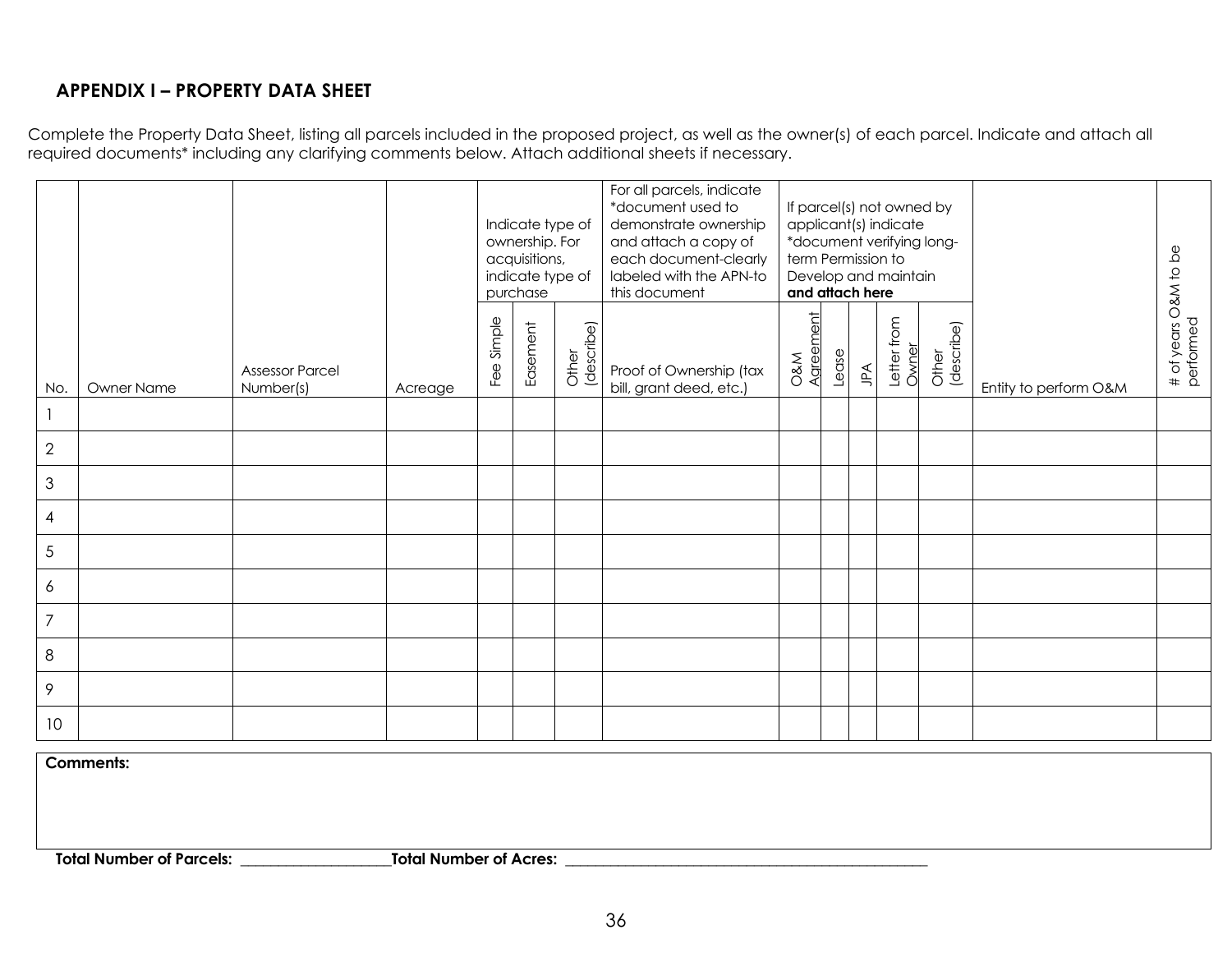# **APPENDIX J – SITE CONTROL/LAND TENURE REQUIREMENTS**

The State recognizes that specific activities may change over time; however, the property must remain available for compatible Urban Greening Program use in accordance with the following requirements:

# **Acquisition Projects**

The Grantee or the Grantee's successor in interest shall hold, in perpetuity, the real property only for the purpose for which the grant was made and make no other use or sale or other disposition of the property without the written permission of the State.

### **Development Projects**

Grantee shall maintain and operate the project developed pursuant to this grant for a period of:

- At least 10 years for Grants up to \$100,000
- At least 20 years for Grants up to \$1 million
- At least 25 years for Grants over \$1 million

### **For All Projects**

- 1. A deed restriction or a Memorandum of Unrecorded Grant Agreement (MOUGA) which defines the State's interest in the property must be recorded on all projects, whether the grantee owns the property or not. Exceptions may be granted as appropriate and at the sole discretion of the State.
- 2. The grantee shall not use or allow the use of any portion of the real property for mitigation (i.e., to compensate for adverse changes to the environment elsewhere).
- 3. The grantee shall not use or allow the use of any portion of the real property as security for any debt.
- 4. With the approval of the State, the grantee or the grantee's successor in interest in the property may enter into an agreement with another party to maintain and operate the property in accordance with this grant program. At a minimum, the agreement must do the following:
	- Clearly spell out the roles of each party in detail
	- Be signed by all parties signifying their acceptance
	- Not terminate prior to the length of site control/land tenure required by the Grant Agreement (only agreements that allow early termination for cause or by mutual consent will be acceptable)
	- Include language that the grantee would resume responsibility for ongoing operations and maintenance in the event of cancellation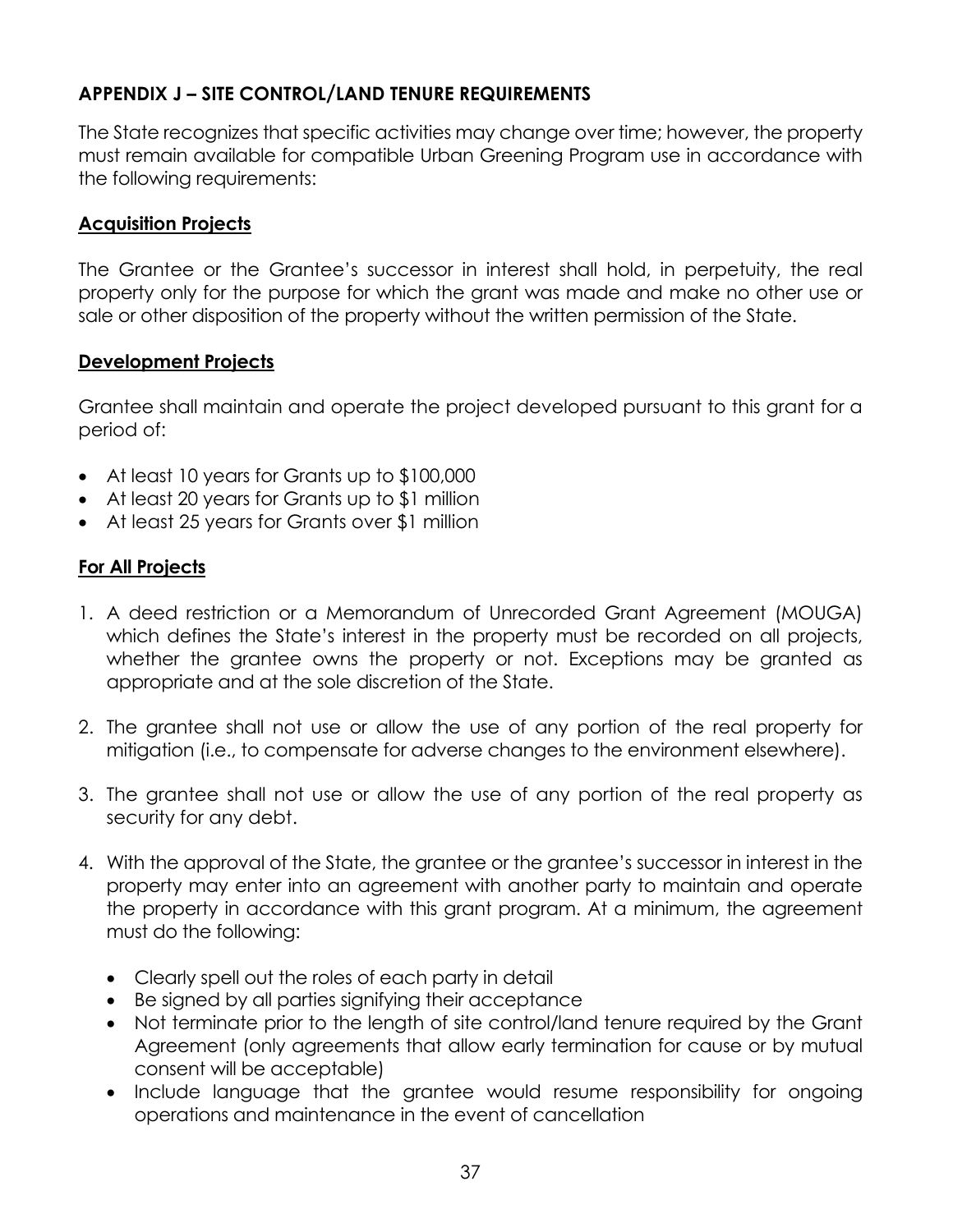5. Grantee may be excused from its obligations for operation and maintenance of the project site only upon the written approval of the State for good cause. "Good cause" includes, but is not limited to, natural disasters that destroy the project improvements and render the Project obsolete or impracticable to rebuild.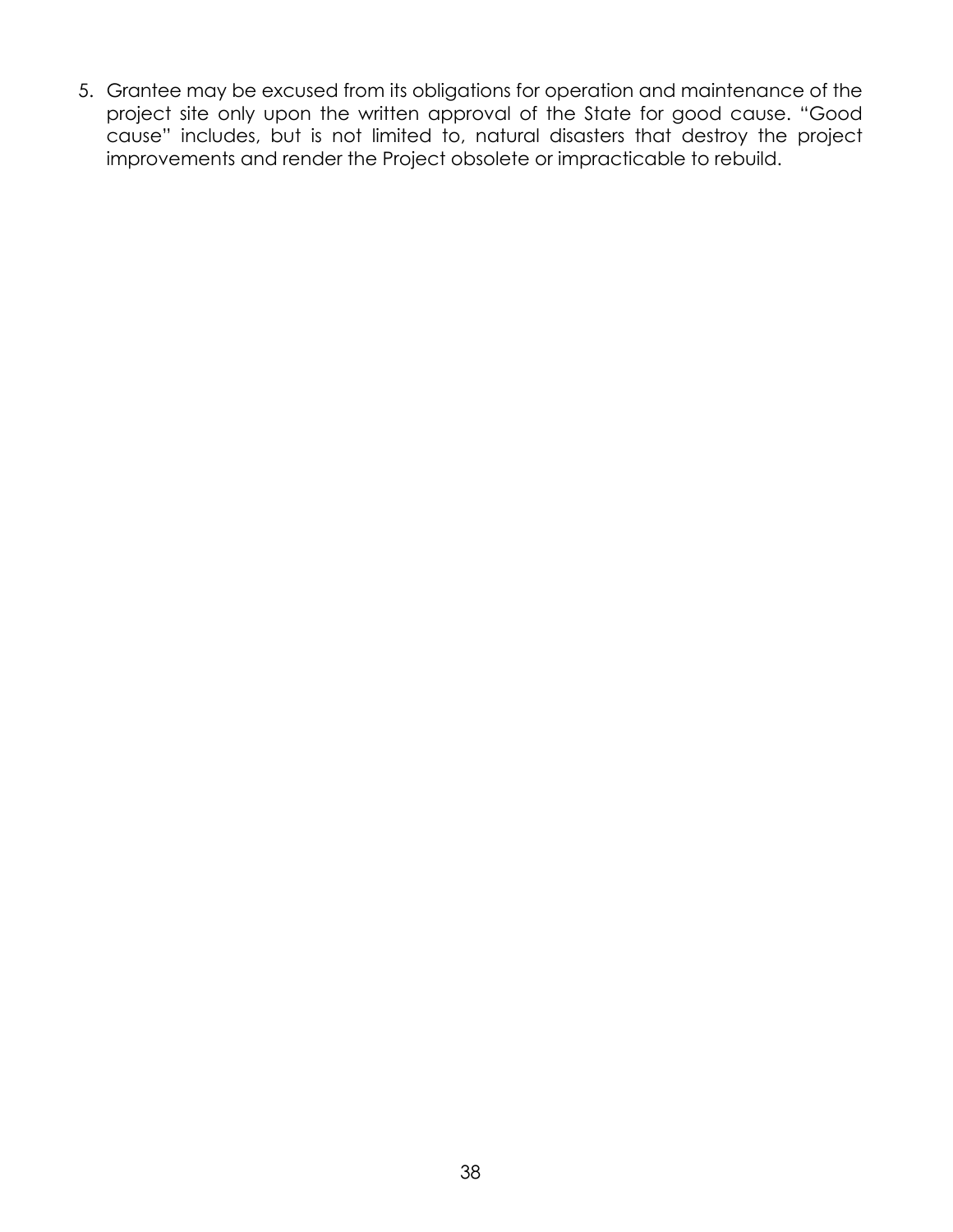# **APPENDIX K – PROJECT PERMIT/APPROVAL STATUS**

Indicate the status of all federal, state, and local permits required for the project. Describe any potential delays due to permitting (indicate specific permits). **If acquiring a long-term encroachment permit, submit evidence the entity with jurisdiction is aware of the project and is willing to work with Applicant to issue the permit.**

This list is not all-inclusive. It is Grantee's responsibility to identify and obtain all applicable permits.

| <b>PERMITTING AGENCY</b>                                      | <b>TYPE OF REQUIREMENT</b>                                                                                        | REQUIRED | APPLIED | ACQUIRED | DATE<br>EXPECTED          |
|---------------------------------------------------------------|-------------------------------------------------------------------------------------------------------------------|----------|---------|----------|---------------------------|
| <b>State Agencies</b>                                         |                                                                                                                   |          |         |          |                           |
| Department of Fish & Wildlife                                 | Lake or Streambed Alteration Agreement (Section 1600)                                                             |          |         |          |                           |
| Department of Fish & Wildlife                                 | Incidental Take Permit or Consistency Determination (CESA)<br>(California Endangered Species Act)                 |          |         |          |                           |
| Department of Transportation                                  | <b>Encroachment Permit</b>                                                                                        |          |         |          |                           |
| <b>Coastal Commission</b>                                     | <b>Coastal Development Permit</b>                                                                                 |          |         |          |                           |
| <b>Coastal Commission</b>                                     | Letter of Consistency                                                                                             |          |         |          |                           |
| <b>Regional Water Quality Control</b><br><b>Board</b>         | 401 Water Quality Certification or Waste Discharge Requirement                                                    |          |         |          |                           |
| <b>State Water Resources Control</b><br>Board                 | Water Rights Permit                                                                                               |          |         |          |                           |
| <b>State Water Resources Control</b><br>Board                 | <b>General Industrial Stormwater Permit</b>                                                                       |          |         |          |                           |
| <b>State Lands Commission</b>                                 | Permit (if using State-owned property)                                                                            |          |         |          |                           |
| <b>State Office of Historic</b><br>Preservation               | Section 106 Consultation with State Historic Preservation Officer<br>(National Historic Preservation Act of 1986) |          |         |          |                           |
| <b>Federal Agencies</b>                                       |                                                                                                                   |          |         |          |                           |
| U.S. Fish and Wildlife Service                                | Section 7 Consultation, Biological Opinion or Section 10 Permit<br>(Endangered Species Act)                       |          |         |          |                           |
| U.S. Army Corps of Engineers                                  | Section 404 Permit (Clean Water Act)                                                                              |          |         |          |                           |
| U.S. Army Corps of Engineers                                  | Section 10 Permit (Rivers & Harbors Act of 1899)                                                                  |          |         |          |                           |
| U.S. Coast Guard / U.S. Army<br>Corps of Engineers            | Section 9 Permit (Rivers & Harbors Act of 1899)                                                                   |          |         |          |                           |
| <b>U.S. National Resources</b><br><b>Conservation Service</b> | Section 106 Consultation (National Historic Preservation Act<br>of 1986)                                          |          |         |          |                           |
| <b>National Marine Fisheries</b><br>Service                   | Section 7 Consultation, Biological Opinion, or Section 10 Permit<br>(Endangered Species Act)                      |          |         |          |                           |
| <b>Local and Regional Planning Agencies</b>                   |                                                                                                                   |          |         |          |                           |
| City/County                                                   | <b>Grading Permit</b>                                                                                             |          |         |          |                           |
| City/County                                                   | <b>Environmental Health Department</b>                                                                            |          |         |          |                           |
| City/County                                                   | Model Water Efficient Landscape Ordinance (MWELO)<br>Landscape Documentation Package                              |          |         |          |                           |
| <b>Central Valley Flood Protection</b><br>Board               | Permission to Encroach on Waterways within Designated<br>Floodways                                                |          |         |          |                           |
| S.F. Bay Conservation and<br>Development Commission           | Any relevant permit                                                                                               |          |         |          |                           |
| <b>Tahoe Regional Planning</b><br>Agency                      | Any relevant permit                                                                                               |          |         |          |                           |
| <b>Local Resource Conservation</b><br>District                | Consultation                                                                                                      |          |         |          |                           |
| <b>Flood Control Districts</b>                                | Floodway & Hydrological Analysis                                                                                  |          |         |          |                           |
| Others (e.g., CalRecycle, State<br>Contractors Board, CPUC)   |                                                                                                                   |          |         |          |                           |
| <b>None</b>                                                   |                                                                                                                   |          |         |          | No permits are applicable |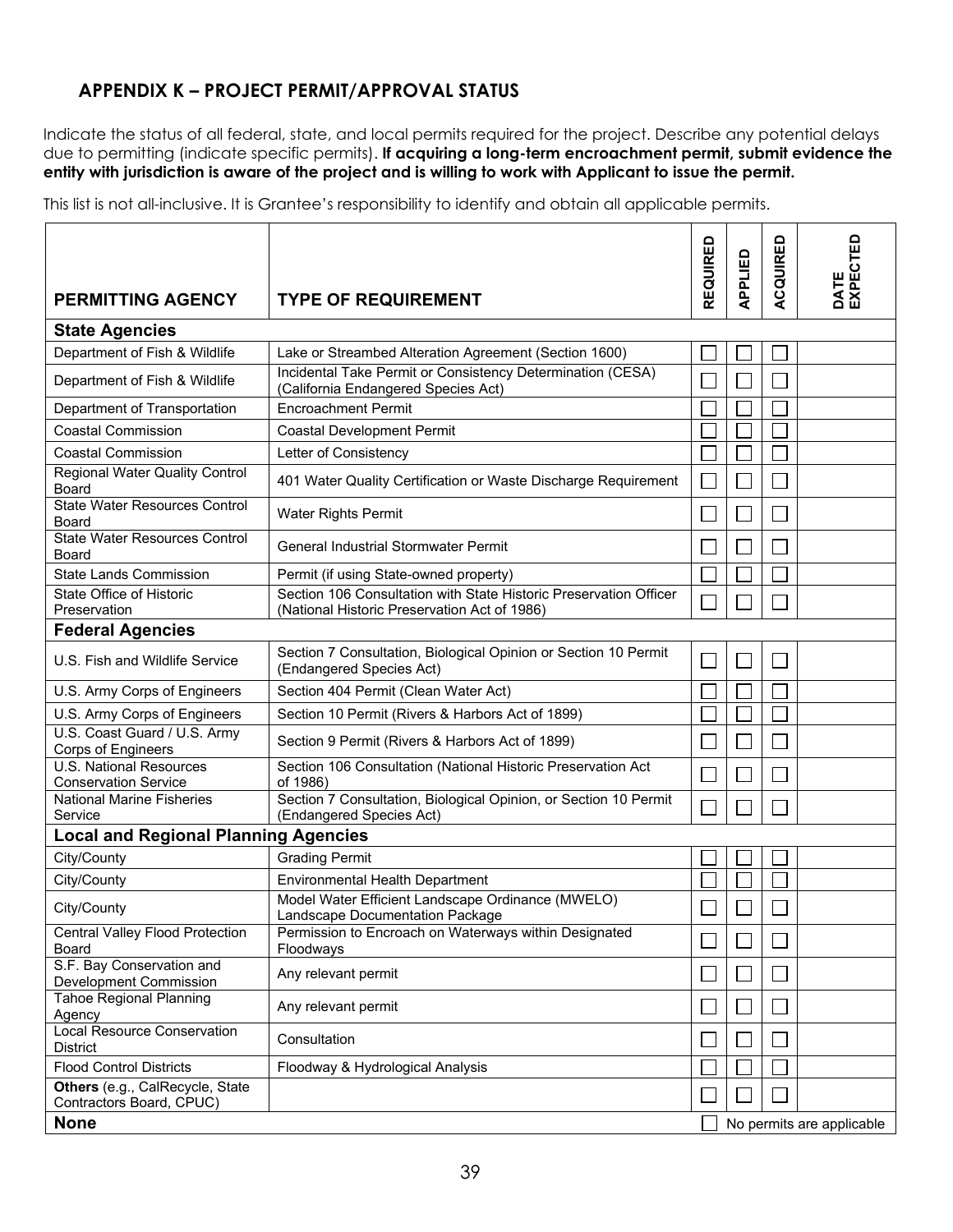# **APPENDIX L – SIGN GUIDELINES**

# **Types of Signs**

- 1. **Construction –** A sign acknowledging the funding source is required during construction.
- 2. **Post Completion –** A funding acknowledgement sign must be installed before the final project inspection and remain in place for at least four (4) years from the date of project completion. The size of the sign is not prescribed; however, the funding source logo must comply with minimum size requirements and all required funding language.

If appropriate, the same sign can be used during construction and completion.

#### **Sign Language**

All signs must contain the language shown to the right. The name of the director of the local agency or other governing body may be added, as well as the names (and/or logos) of othe partners, organizations, individuals, and elected representatives.

#### **Logo**

All signs must contain the Urban Greening Program logo (see the box to the right). The logo is available at [http://resources.ca.gov/grants/logo-art/.](http://resources.ca.gov/grants/logo-art/)The logo must be mounted in an area maximizing visibility and durability. The logo must measure a minimum of 1'X1'. When appropriate, exceptions may be approved at the State's discretion.



# **Sign Construction**

All materials used shall be durable and resistant to the elements and graffiti. The California Department of Parks and Recreation and California Department of Transportation standards can be used as a guide for gauge of metal, quality of paints, mounting specifications, etc.

### **Sign Expense**

The cost of the sign(s) is an eligible project expense. Permanent signage is encouraged.

### **Appropriateness of Signs**

For projects where the required sign may be out of place or affected by local sign ordinance, the State may authorize a sign that is more appropriate to the project.

### **Signs on State Highways**

Signs placed within the state highway right-of-way may require a Caltrans encroachment permit. Contact your local Caltrans District Office early in the planning process for more information. For District Office locations, see [https://dot.ca.gov/caltrans-near-me.](https://dot.ca.gov/caltrans-near-me)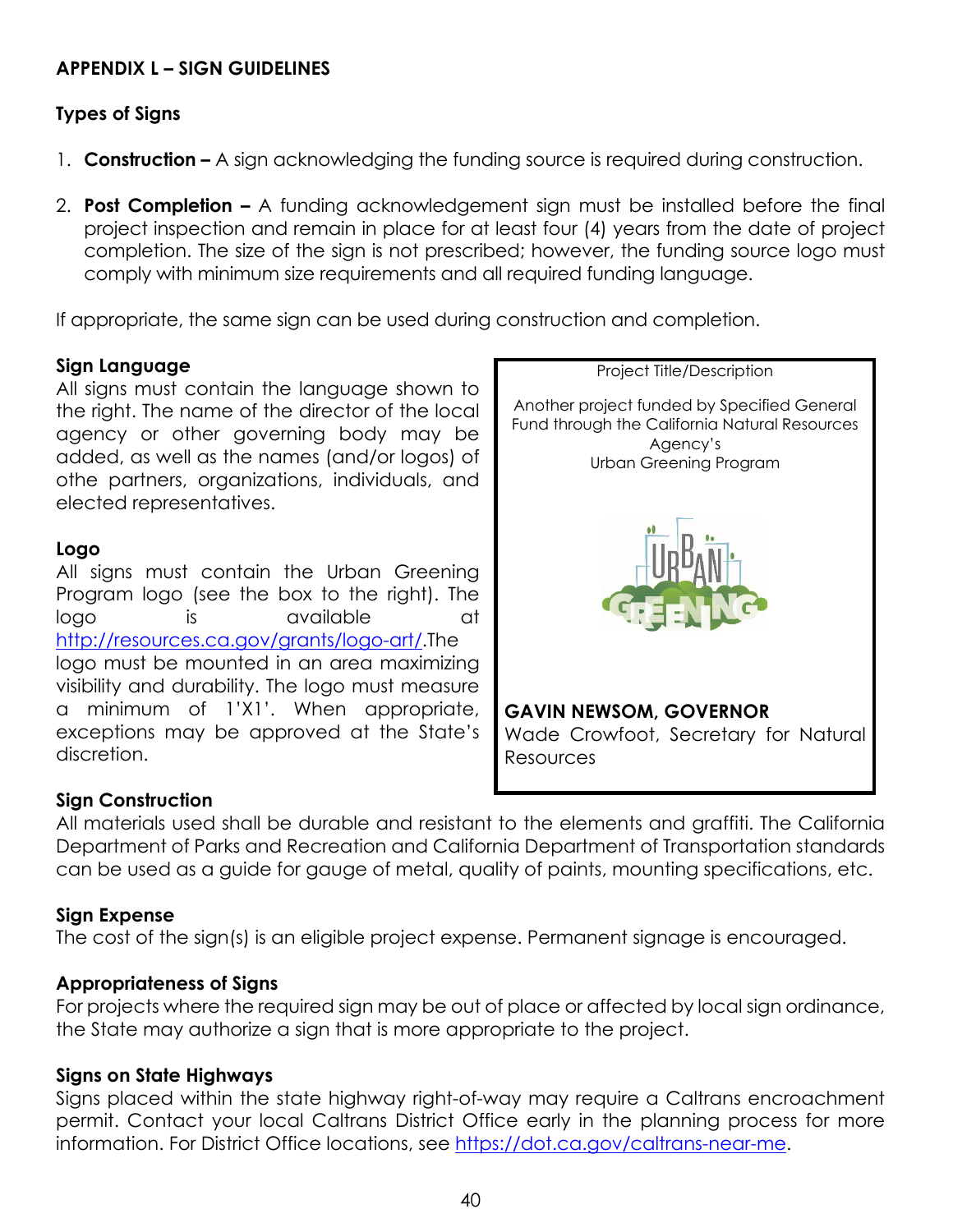# **State Approval**

Grantee shall submit the proposed number, location(s), size, and language of sign for review prior to ordering signs. Final funds for projects will not be reimbursed until signage has been approved and installed.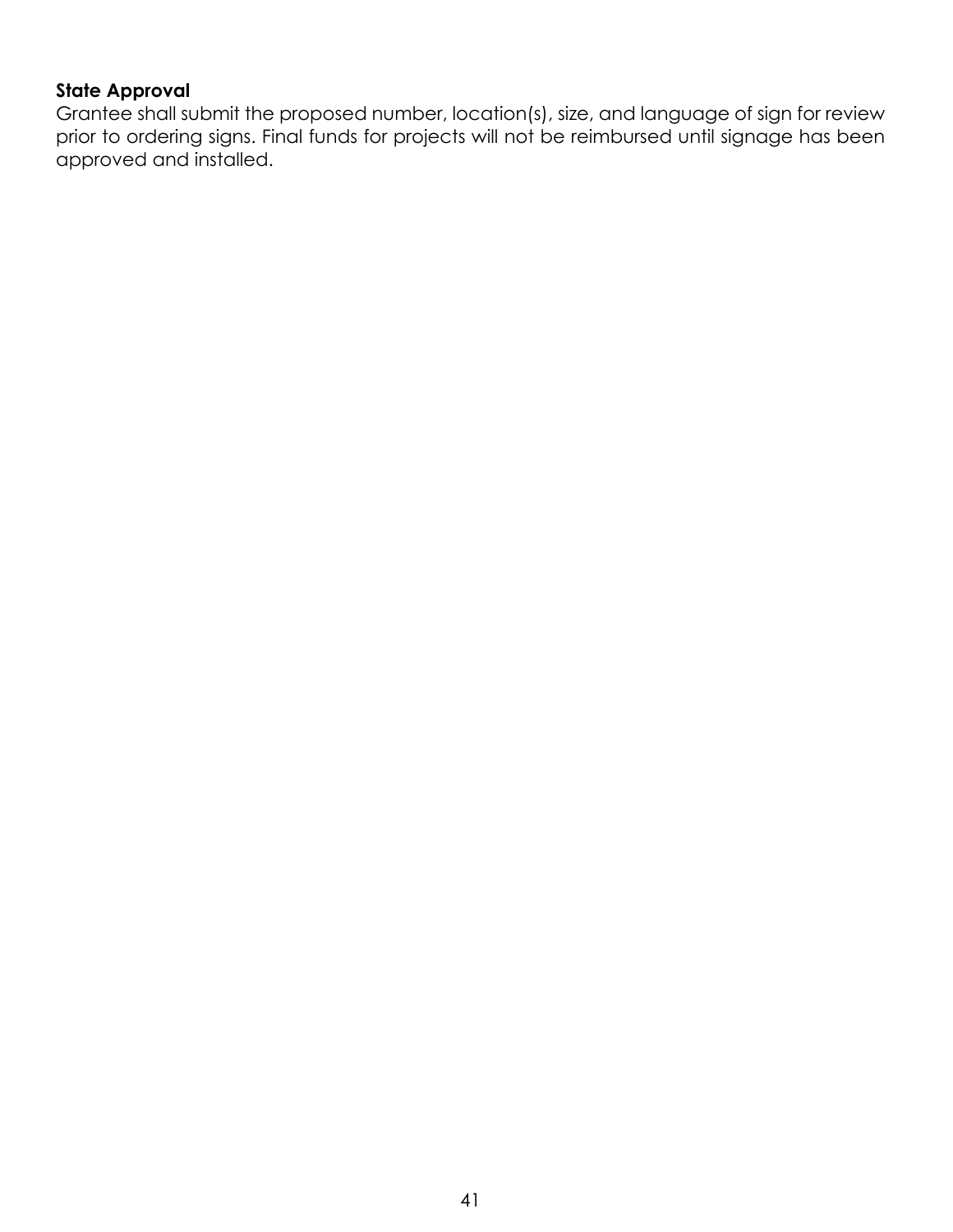#### **APPENDIX M – SAMPLE MEMORANDUM OF UNRECORDED GRANT AGREEMENT**

Recording requested by, and  $\qquad)$ when recorded, return to:  $|$ State of California (1) Natural Resources Agency (a) Bonds & Grants ) 715 P Street, 20<sup>th</sup> Floor ) Sacramento, CA 95814 )

Space above this line for Recorder's use

#### **MEMORANDUM OF UNRECORDED GRANT AGREEMENT**

This Memorandum of Unrecorded Grant Agreement (Memorandum), dated as of  $\Box$ , 20 $\Box$ , is recorded to provide notice of an agreement between the State of California, by and through the Natural Resources Agency ("Agency") and

("Grantee").

#### RECITALS

- On or about \_\_\_\_\_\_\_\_\_\_\_\_\_\_\_\_\_\_\_\_\_\_\_, \_\_\_\_\_, Agency and Grantee entered into a certain Grant Agreement, Grant No. \_\_\_\_\_\_\_\_\_\_\_ ("Grant"), pursuant to which Agency granted to Grantee certain funds for the acquisition or development of certain real property, more particularly described in attached Exhibit A and incorporated by reference (the "Real Property"). (**Must attach the legal description of property including APN's as Exhibit A.)**
- Under the terms of the Grant, Agency reserved certain rights with respect to the Real Property.
- Grantee desires to execute this Memorandum to provide constructive notice to all third parties of certain Agency reserved rights under the Grant.

#### **NOTICE**

- The Real Property (including any portion of it or any interest in it) may not be sold or transferred without the written approval of the State of California, acting through the Natural Resources Agency, or its successor, provided that such approval shall not be unreasonably withheld as long as the purposes for which the Grant was awarded are maintained.
- The Grantee shall not use or allow the use of any portion of the real property for mitigation without the written permission of the State.
- The Grantee shall not use or allow the use of any portion of the real property as security for any debt.
- For additional terms and conditions of the Grant, reference should be made to the Grant Agreement, which is on file with the Natural Resources Agency, 715 P Street, 20<sup>th</sup> Floor, Sacramento, California 95814.

GRANTEE (Authorized Representative):

 $\mathsf{By:}$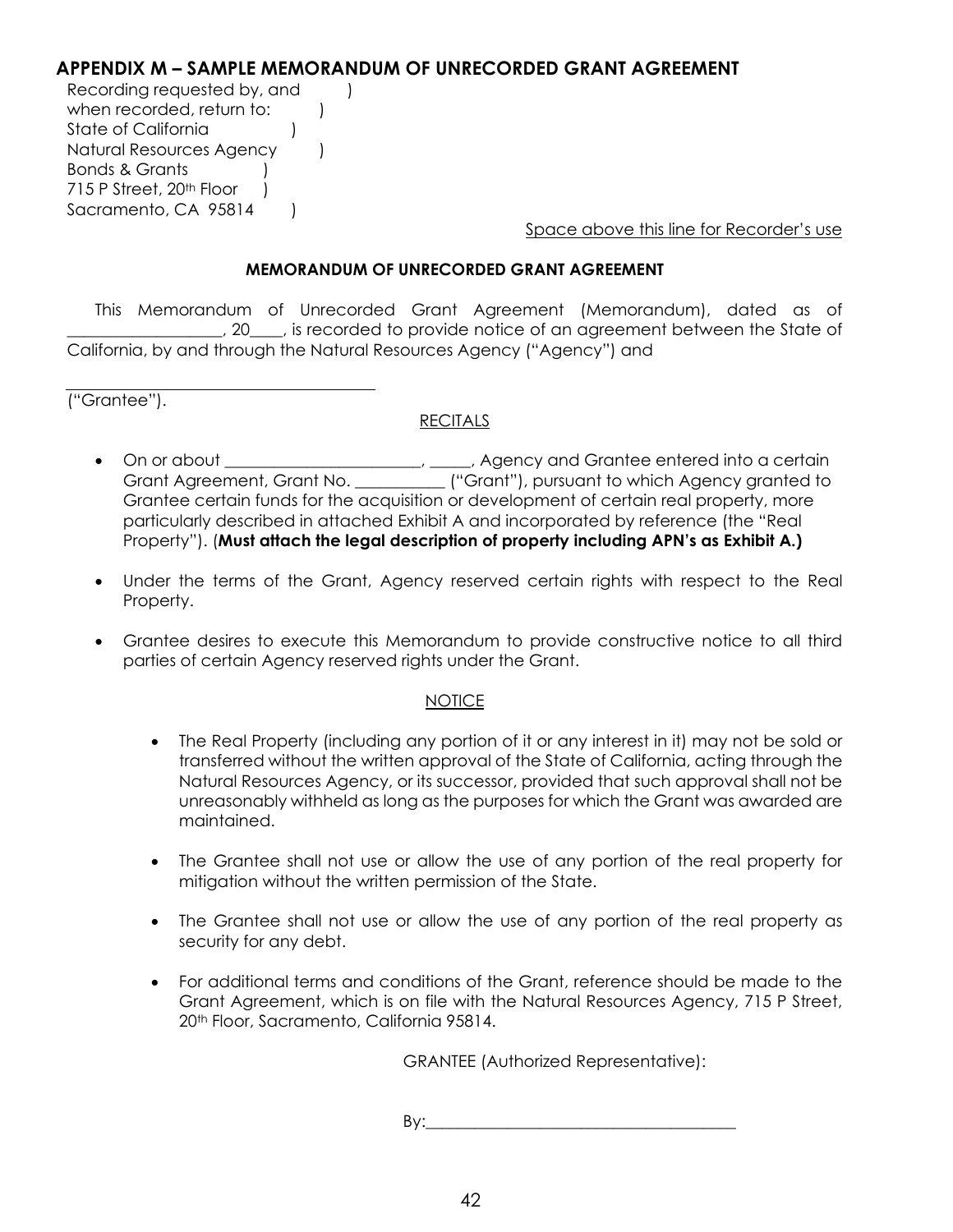# **Memorandum of Unrecorded Grant Agreement (MOUGA) Instructions**

- 1. Complete the Memorandum by inserting the following information:
	- Date
	- Grantee's name as its stated in the Grant Agreement
	- Start date of the Grant Agreement (start date of the Project Performance Period)
	- Grant Agreement number
	- Attach legal description of the properties including the property (APN's) as Exhibit A to the Memorandum.
- 2. Notarize the Memorandum. The grantee's authorized representative (the person holding the position identified in the submitted Resolution and on the Grant Agreement face sheet) signs the Memorandum form in the presence of a notary. The notary then completes the "Notary Acknowledgement" section.
- 3. Record the Memorandum form at the County Recorder's Office of the county in which the property is located.
- 4. Ensure a recorded copy of the Memorandum sent to the Natural Resources Agency, Bonds and Grants Unit, address listed at the at the top of the Memorandum form.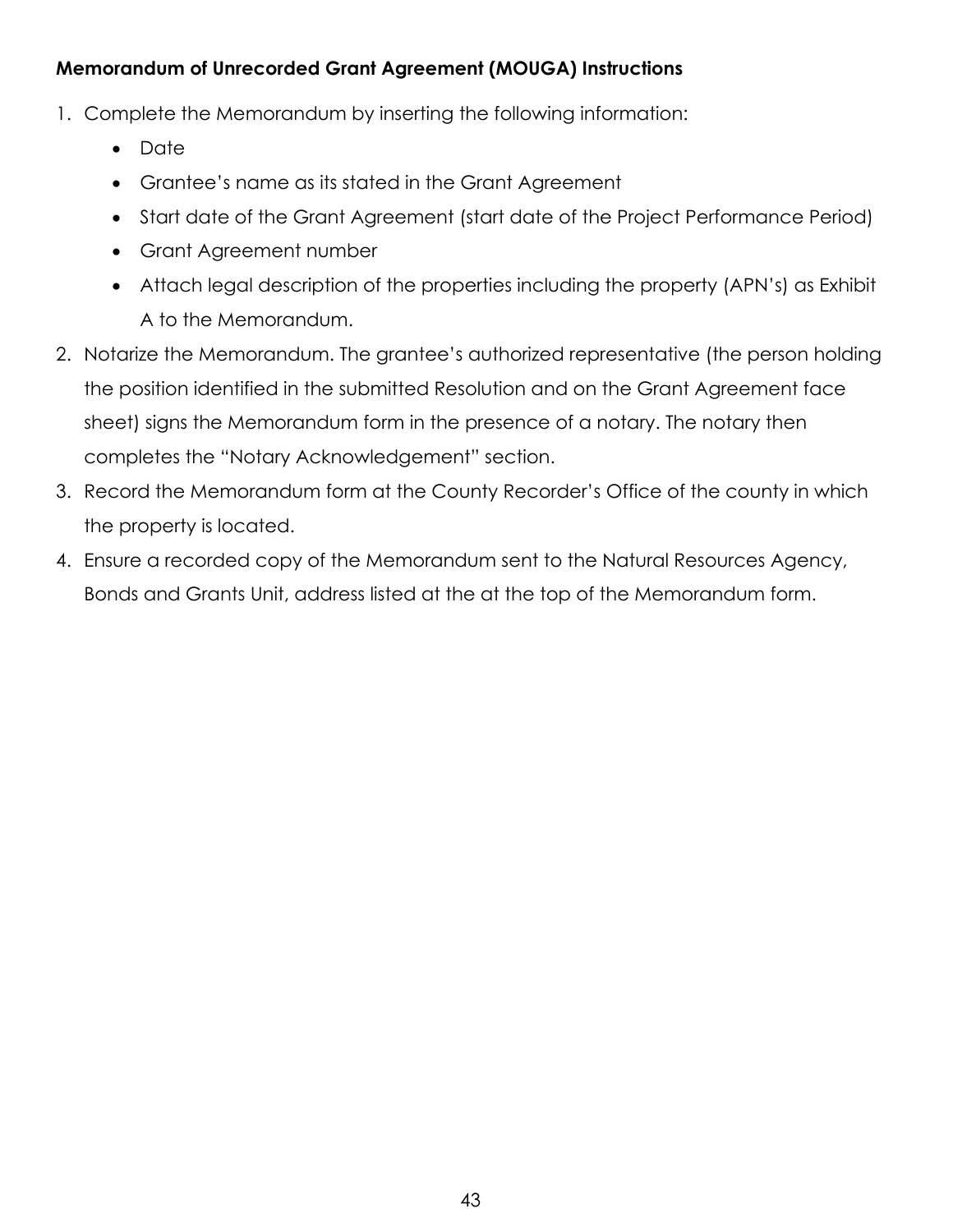### **APPENDIX N – PAYEE DATA RECORD**

Applicants must provide a completed and signed STD 204 Payee Data Record form. The Payee Data Record is required when receiving payment from the State of California.

A fillable form can be found at [https://resources.ca.gov/-/media/CNRA-](https://resources.ca.gov/-/media/CNRA-Website/Files/grants/AdminForms/std204.pdf)[Website/Files/grants/AdminForms/std204.pdf.](https://resources.ca.gov/-/media/CNRA-Website/Files/grants/AdminForms/std204.pdf)

| Print Form   Reset Form<br>STATE OF CALIFORNIA - DEPARTMENT OF FINANCE<br><b>PAYEE DATA RECORD</b>                                                                          |                                                                                                  |                                                       |                                  |  |                                                         |                                                    |  |  |  |
|-----------------------------------------------------------------------------------------------------------------------------------------------------------------------------|--------------------------------------------------------------------------------------------------|-------------------------------------------------------|----------------------------------|--|---------------------------------------------------------|----------------------------------------------------|--|--|--|
| (Required when receiving payment from the State of California in lieu of IRS W-9 or W-7)<br>STD 204 (Rev. 03/2021)                                                          |                                                                                                  |                                                       |                                  |  |                                                         |                                                    |  |  |  |
| <b>Section 1 - Payee Information</b>                                                                                                                                        |                                                                                                  |                                                       |                                  |  |                                                         |                                                    |  |  |  |
|                                                                                                                                                                             | NAME (This is required. Do not leave this line blank. Must match the payee's federal tax return) |                                                       |                                  |  |                                                         |                                                    |  |  |  |
| BUSINESS NAME, DBA NAME or DISREGARDED SINGLE MEMBER LLC NAME (If different from above)                                                                                     |                                                                                                  |                                                       |                                  |  |                                                         |                                                    |  |  |  |
|                                                                                                                                                                             |                                                                                                  |                                                       |                                  |  |                                                         |                                                    |  |  |  |
| MAILING ADDRESS (number, street, apt. or suite no.) (See instructions on Page 2)                                                                                            |                                                                                                  |                                                       |                                  |  |                                                         |                                                    |  |  |  |
| <b>E-MAIL ADDRESS</b><br>CITY, STATE, ZIP CODE                                                                                                                              |                                                                                                  |                                                       |                                  |  |                                                         |                                                    |  |  |  |
|                                                                                                                                                                             |                                                                                                  |                                                       |                                  |  |                                                         |                                                    |  |  |  |
| Check one (1) box only that matches the entity type of the Payee listed in Section 1 above. (See instructions on page 2)                                                    |                                                                                                  |                                                       | <b>Section 2 - Entity Type</b>   |  |                                                         |                                                    |  |  |  |
| SOLE PROPRIETOR / INDIVIDUAL                                                                                                                                                |                                                                                                  |                                                       |                                  |  | <b>CORPORATION</b> (see instructions on page 2)         |                                                    |  |  |  |
| SINGLE MEMBER LLC Disregarded Entity owned by an individual                                                                                                                 |                                                                                                  |                                                       |                                  |  |                                                         | MEDICAL (e.g., dentistry, chiropractic, etc.)      |  |  |  |
| <b>D</b> PARTNERSHIP                                                                                                                                                        |                                                                                                  |                                                       |                                  |  | $\Box$ LEGAL (e.g., attorney services)                  |                                                    |  |  |  |
| <b>ESTATE OR TRUST</b>                                                                                                                                                      |                                                                                                  |                                                       | EXEMPT (e.g., nonprofit)         |  |                                                         |                                                    |  |  |  |
|                                                                                                                                                                             |                                                                                                  |                                                       | <b>DALL OTHERS</b>               |  |                                                         |                                                    |  |  |  |
|                                                                                                                                                                             |                                                                                                  | <b>Section 3 - Tax Identification Number</b>          |                                  |  |                                                         |                                                    |  |  |  |
| Enter your Tax Identification Number (TIN) in the appropriate box. The TIN must                                                                                             |                                                                                                  |                                                       |                                  |  |                                                         |                                                    |  |  |  |
| match the name given in Section 1 of this form. Do not provide more than one (1) TIN.                                                                                       |                                                                                                  |                                                       |                                  |  |                                                         | Social Security Number (SSN) or                    |  |  |  |
| The TIN is a 9-digit number. Note: Payment will not be processed without a TIN.                                                                                             |                                                                                                  |                                                       |                                  |  |                                                         | <b>Individual Tax Identification Number (ITIN)</b> |  |  |  |
| · For Individuals, enter SSN.                                                                                                                                               |                                                                                                  |                                                       |                                  |  |                                                         |                                                    |  |  |  |
| . If you are a Resident Alien, and you do not have and are not eligible to get an<br>SSN, enter your ITIN.                                                                  |                                                                                                  |                                                       |                                  |  |                                                         |                                                    |  |  |  |
| · Grantor Trusts (such as a Revocable Living Trust while the grantors are alive) may<br>not have a separate FEIN. Those trusts must enter the individual grantor's SSN.     |                                                                                                  |                                                       |                                  |  | OR                                                      |                                                    |  |  |  |
| • For Sole Proprietor or Single Member LLC (disregarded entity), in which the<br>sole member is an individual, enter SSN (ITIN if applicable) or FEIN (FTB<br>prefers SSN). |                                                                                                  |                                                       |                                  |  | <b>Federal Employer Identification Number</b><br>(FEIN) |                                                    |  |  |  |
| • For Single Member LLC (disregarded entity), in which the sole member is a<br>business entity, enter the owner entity's FEIN. Do not use the disregarded<br>entity's FEIN. |                                                                                                  |                                                       |                                  |  |                                                         |                                                    |  |  |  |
| • For all other entities including LLC that is taxed as a corporation or partnership,<br>estates/trusts (with FEINs), enter the entity's FEIN.                              |                                                                                                  |                                                       |                                  |  |                                                         |                                                    |  |  |  |
|                                                                                                                                                                             |                                                                                                  | Section 4 - Payee Residency Status (See instructions) |                                  |  |                                                         |                                                    |  |  |  |
| CALIFORNIA RESIDENT - Qualified to do business in California or maintains a permanent place of business in California.                                                      |                                                                                                  |                                                       |                                  |  |                                                         |                                                    |  |  |  |
| CALIFORNIA NONRESIDENT - Payments to nonresidents for services may be subject to state income tax withholding.                                                              |                                                                                                  |                                                       |                                  |  |                                                         |                                                    |  |  |  |
|                                                                                                                                                                             |                                                                                                  |                                                       |                                  |  |                                                         |                                                    |  |  |  |
| No services performed in California<br>Copy of Franchise Tax Board waiver of state withholding is attached.                                                                 |                                                                                                  |                                                       |                                  |  |                                                         |                                                    |  |  |  |
|                                                                                                                                                                             |                                                                                                  |                                                       | <b>Section 5 - Certification</b> |  |                                                         |                                                    |  |  |  |
| I hereby certify under penalty of perjury that the information provided on this document is true and correct.                                                               |                                                                                                  |                                                       |                                  |  |                                                         |                                                    |  |  |  |
| Should my residency status change, I will promptly notify the state agency below.                                                                                           |                                                                                                  |                                                       |                                  |  |                                                         |                                                    |  |  |  |
| <b>NAME OF AUTHORIZED PAYEE REPRESENTATIVE</b>                                                                                                                              |                                                                                                  |                                                       | <b>TITLE</b>                     |  |                                                         | <b>E-MAIL ADDRESS</b>                              |  |  |  |
| <b>SIGNATURE</b>                                                                                                                                                            |                                                                                                  |                                                       | <b>DATE</b>                      |  |                                                         | TELEPHONE (include area code)                      |  |  |  |
|                                                                                                                                                                             |                                                                                                  | <b>Section 6 - Paying State Agency</b>                |                                  |  |                                                         |                                                    |  |  |  |
| Please return completed form to:                                                                                                                                            |                                                                                                  |                                                       |                                  |  |                                                         |                                                    |  |  |  |
| <b>STATE AGENCY/DEPARTMENT OFFICE</b>                                                                                                                                       | <b>UNIT/SECTION</b>                                                                              |                                                       |                                  |  |                                                         |                                                    |  |  |  |
| <b>MAILING ADDRESS</b>                                                                                                                                                      |                                                                                                  |                                                       | <b>FAX</b>                       |  |                                                         | TELEPHONE (include area code)                      |  |  |  |
| <b>CITY</b>                                                                                                                                                                 | <b>STATE</b>                                                                                     | <b>ZIP CODE</b>                                       |                                  |  | <b>E-MAIL ADDRESS</b>                                   |                                                    |  |  |  |
|                                                                                                                                                                             |                                                                                                  |                                                       |                                  |  |                                                         |                                                    |  |  |  |
|                                                                                                                                                                             |                                                                                                  |                                                       |                                  |  |                                                         |                                                    |  |  |  |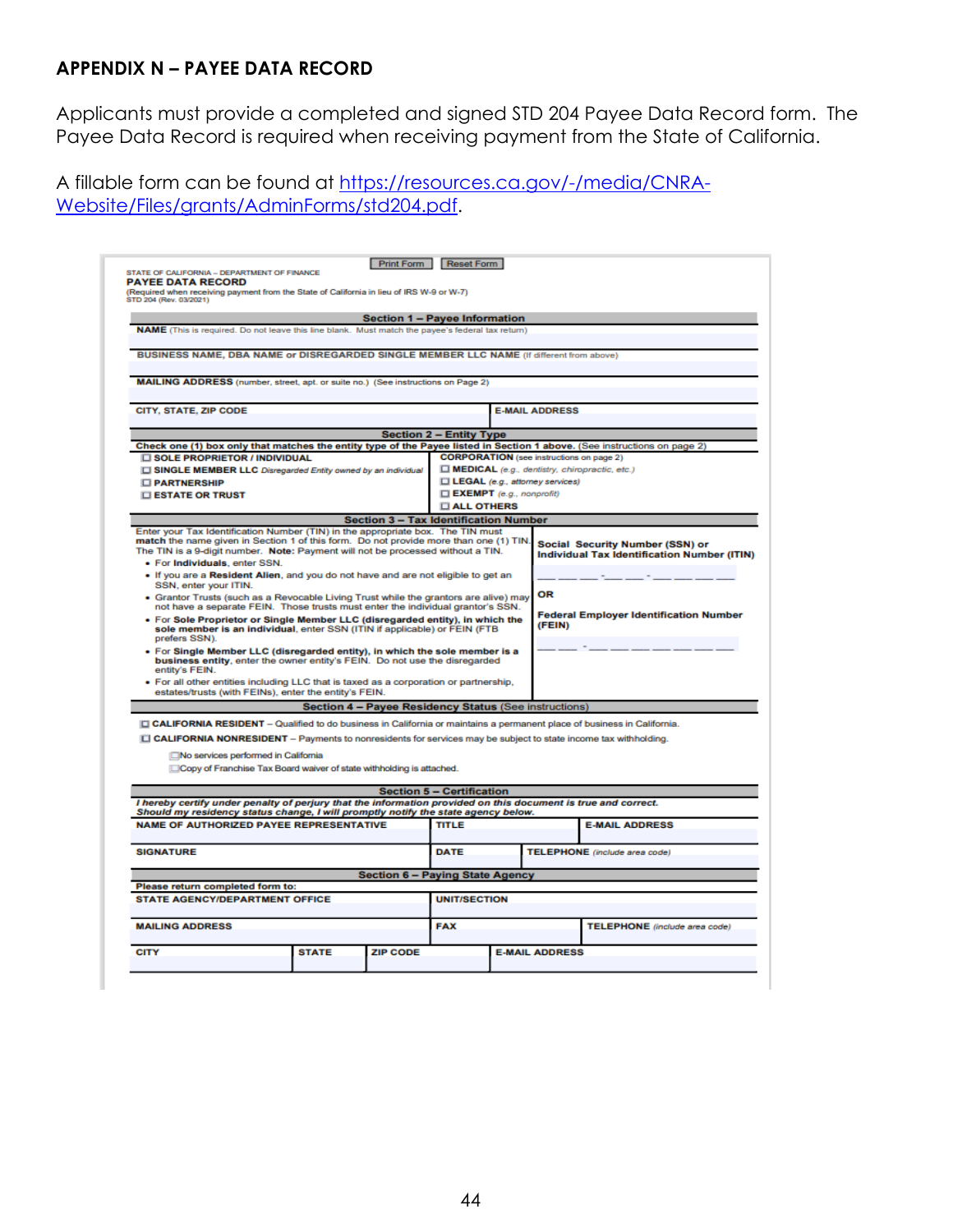# **APPENDIX O – DEED RESTRICTION TEMPLATE (ACQUISITIONS ONLY)**

The property described in this deed was purchased in part or in whole with grant funds provided by the State of California by and through the Natural Resources Agency ("the State") under the Urban Greening Program and is referred to herein as the "Burdened Property". The Burdened Property currently consists of [*take from appraisal/DGS letter]*. Landowner desires and intends that in order to provide public benefit and meet the terms of the funding, the Burdened Property shall be used only for purposes consistent with the funding.

Use of the burdened property is restricted and shall exclusively be for [*Insert description of property use based on purpose of the program/project proposal e.g., habitat preservation and public access*  which includes managing and maintaining the existing public access features consisting of an existing *trail head and two miles of trail*] so long as such management and maintenance complies with federal and state laws and regulations. If access for the public ever needs to change location, scope, or scale, landowner will seek consent from the State.

Unless otherwise expressly identified in this deed, all development rights are extinguished.

Grantor acknowledges the restrictions, extinguished development rights, and other dedications in this deed provide a benefit to the burdened property and all other adjacent property, as well as the People of the State of California, and the terms of this deed shall run with the land and bind all successive owners in interest consistent with Civil Code section 815 et seq. No other uses are permitted OR granted herein, and any violation of these restrictions or dedications will operate to automatically revert the Burdened Property to the State of California.

The Burdened Property (including any portion of it or any interest in it) may not be sold or transferred without the written approval of the State. Such approval shall not be unreasonably withheld, provided the purposes for which the funding was awarded are expressly assumed by the purchaser as part of the purchase agreement and prior to the close of escrow.

Responsibilities to maintain and operate the Burdened Property in accordance with this deed runs with the land.

Obligations for operation and maintenance of the Burdened Property may be abandoned only upon the written approval of the State and only for good cause. Good cause includes, but is not limited to, natural disasters that destroy the property. Good cause shall not include more expedient or economically beneficial development.

The Burdened Property, or any portion thereof, may not be used for additional mitigation without the written permission of the State.

The Burdened Property, or any portion thereof, may not be used as security for any debt.

These restrictions imposed on the Burdened Property shall run with the land and pass with each and every portion of the Burdened Property and shall apply to and bind the respective successors in interest to the Burdened Property.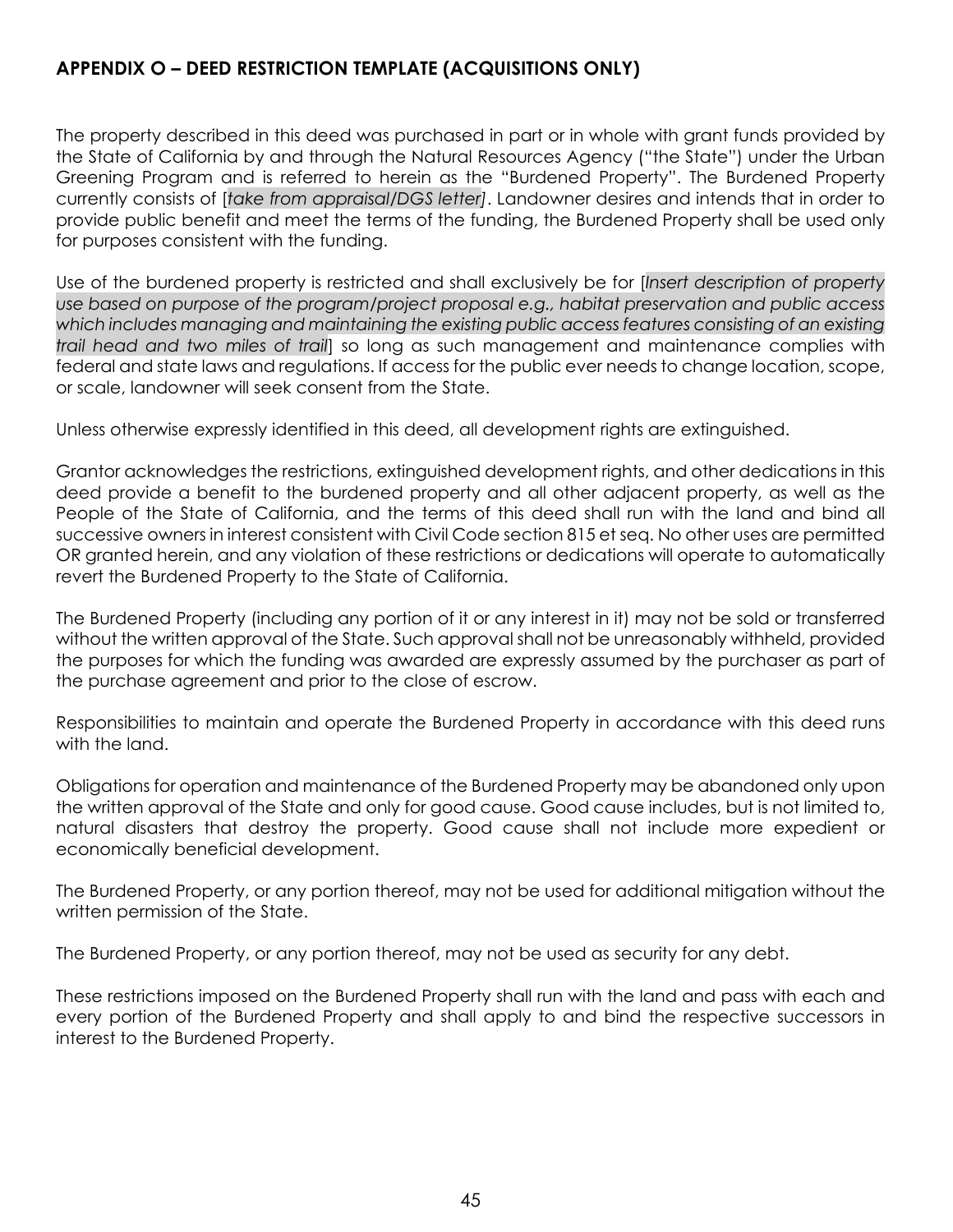### **APPENDIX P – AVAILABLE RESOURCES**

#### **Disadvantaged Communities**

#### **CalEnviroScreen 4.0**

<https://oehha.ca.gov/calenviroscreen/report/calenviroscreen-40>

#### **Community FactFinder (SCORP)**

<http://www.parksforcalifornia.org/communities>

**Department of Water Resources Disadvantaged Communities Mapping Tool** <https://gis.water.ca.gov/app/dacs/>

#### **Tribal Consultation**

**Native American Heritage Commission** <http://nahc.ca.gov/>

#### **Extreme Heat Threat**

#### **California Heat Assessment Tool** <https://www.cal-heat.org/explore>

#### **Executive Orders and Legislation**

#### **California Global Warming Solutions Act of 2006 (Assembly Bill 32)** [http://www.leginfo.ca.gov/pub/05-06/bill/asm/ab\\_0001-0050/ab\\_32\\_bill\\_20060927\\_chaptered.pdf](http://www.leginfo.ca.gov/pub/05-06/bill/asm/ab_0001-0050/ab_32_bill_20060927_chaptered.pdf)

**Senate Bill 32** [https://leginfo.legislature.ca.gov/faces/billNavClient.xhtml?bill\\_id=201520160SB32](https://leginfo.legislature.ca.gov/faces/billNavClient.xhtml?bill_id=201520160SB32)

**Senate Bill 859** [https://leginfo.legislature.ca.gov/faces/billNavClient.xhtml?bill\\_id=201520160SB859](https://leginfo.legislature.ca.gov/faces/billNavClient.xhtml?bill_id=201520160SB859)

#### **Senate Bill 170** [https://leginfo.legislature.ca.gov/faces/billTextClient.xhtml?bill\\_id=202120220SB170](https://leginfo.legislature.ca.gov/faces/billTextClient.xhtml?bill_id=202120220SB170)

**Statewide Park Development and Community Revitalization Act of 2008 (Assembly Bill 31)** [http://leginfo.legislature.ca.gov/faces/billNavClient.xhtml?bill\\_id=200720080AB31](http://leginfo.legislature.ca.gov/faces/billNavClient.xhtml?bill_id=200720080AB31)

#### **Plant Palette and Water Use**

**CAL FIRE's Tree Planting Standards and Specifications**  [Tree Planting Guidelines](https://californiareleaf.org/wp-content/uploads/2021/03/Tree-planting-guidelines_final.pdf)

#### **California Native Plant Society** <https://www.cnps.org/>

**CalPoly Urban Forest Ecosystems Institute** <https://ufei.calpoly.edu/>

**Model Water Efficient Landscape Ordinance**

[https://water.ca.gov/Programs/Water-Use-And-Efficiency/Urban-Water-Use-Efficiency/Model-Water-Efficient-Landscape-](https://water.ca.gov/Programs/Water-Use-And-Efficiency/Urban-Water-Use-Efficiency/Model-Water-Efficient-Landscape-Ordinance)**[Ordinance](https://water.ca.gov/Programs/Water-Use-And-Efficiency/Urban-Water-Use-Efficiency/Model-Water-Efficient-Landscape-Ordinance)** 

**OPALS- Plant Allergy Scale** <http://www.allergyfree-gardening.com/>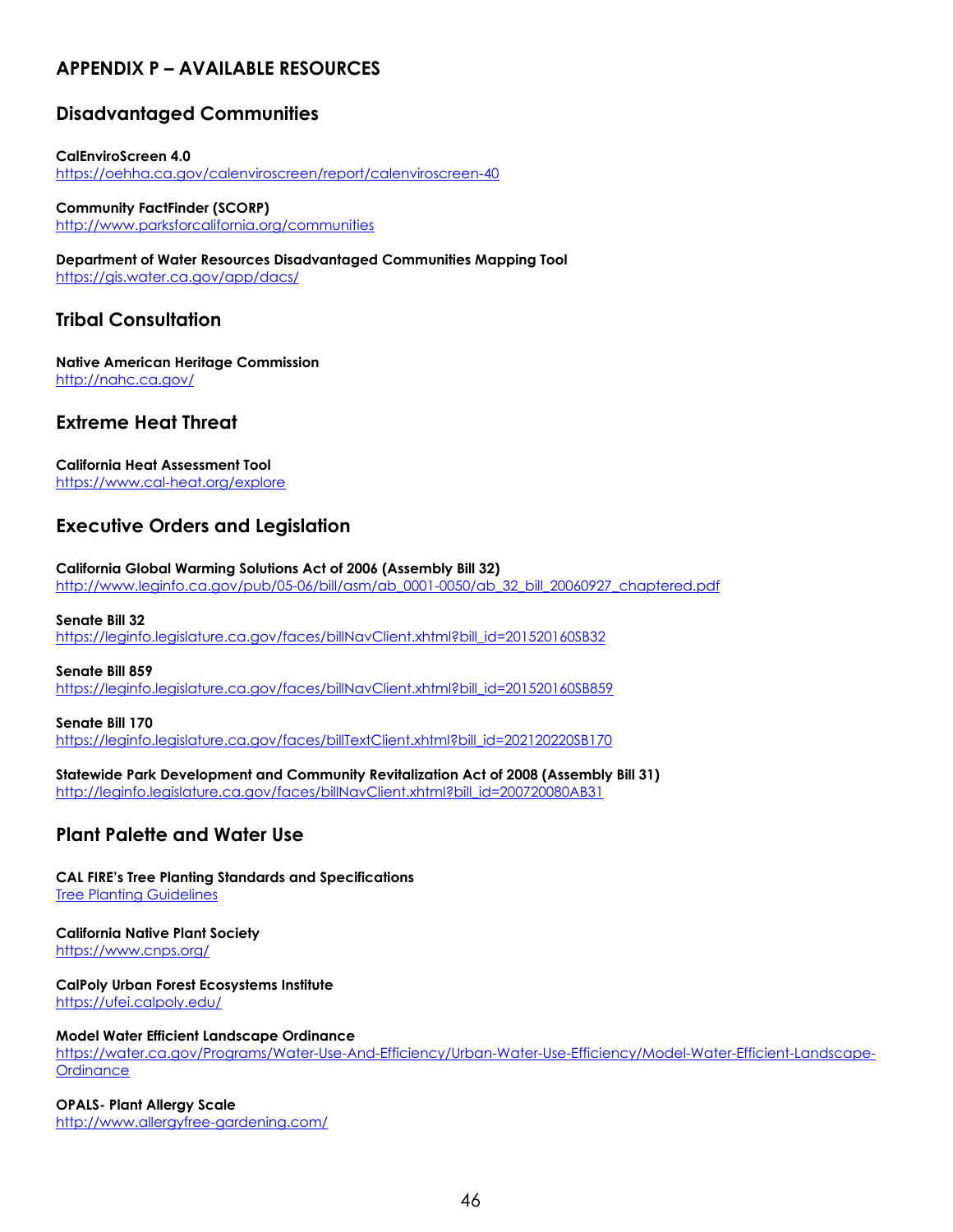#### **Urban Forest Ecosystems Institute- SelecTree**

<https://selectree.calpoly.edu/>

#### **Water Use Classification by Landscape Species (WUCOLS)**

<http://ucanr.edu/sites/WUCOLS/>

#### **California Invasive Plant Inventory Database**

<https://www.cal-ipc.org/plants/inventory/>

#### **Urban Forestry Canopy Viewer**

[https://www.fire.ca.gov/media/w4vkzd1w/canopyviewer\\_final01152021.pdf](https://www.fire.ca.gov/media/w4vkzd1w/canopyviewer_final01152021.pdf)

#### **Project Planning**

**California Regional Progress Report** [http://www.dot.ca.gov/hq/tpp/offices/orip/Collaborative%20Planning/California\\_Regional\\_Progress\\_Report.html](http://www.dot.ca.gov/hq/tpp/offices/orip/Collaborative%20Planning/California_Regional_Progress_Report.html)

#### **California Healthy Places Index**

<https://map.healthyplacesindex.org/>

#### **Reduced Vehicle Miles Traveled**

**Caltrans Traffic Census Program** <http://www.dot.ca.gov/trafficops/census/>

#### **Carbon Sequestration Calculator**

**i-Tree Planting** <https://planting.itreetools.org/>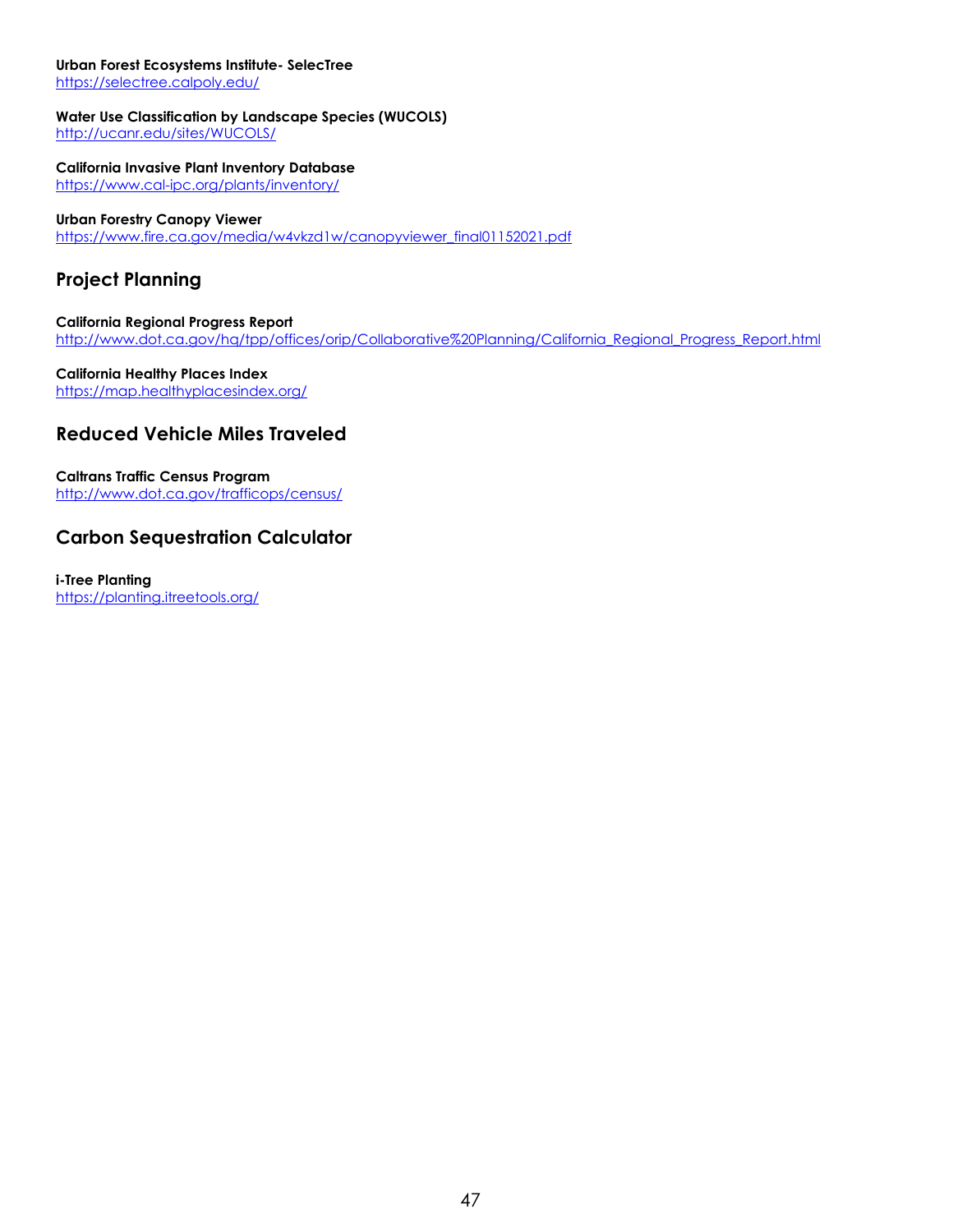### **APPENDIX Q – SENATE BILL 859**

SEC. 5. Section 12802.10 is added to the *Government Code*, to read:

A. 12802.10. For purposes of this section, the following terms have the following meanings:

(1) "Critically underserved community" has the same meaning as defined in Section 5642 of the Public Resources Code.

(2) "Disadvantaged community" means a community identified pursuant to Section 39711 of the Health and Safety Code or pursuant to Section 75005 of the Public Resources Code.

(3) "Multiple benefits" includes, but is not limited to, a decrease in air and water pollution or a reduction in the consumption of natural resources and energy, including, but not limited to, the establishment and enhancement of projects listed in subdivision (e).

- (4) "Secretary" means the Secretary of the Natural Resources Agency.
- B. To support the development of sustainable communities, the Secretary shall manage and award financial assistance, for the preparation and implementation of green infrastructure projects that reduce greenhouse gas emissions and provide multiple benefits, to any of the following:
	- (1) A city.
	- (2) A county.
	- (3) A special district.
	- (4) A nonprofit organization.

(5) An agency or entity formed pursuant to the Joint Exercise of Powers Act (Chapter 5 (commencing with Section 6500) of Division 7 of Title 1) if at least one of the parties to the joint powers agreement qualifies as an eligible applicant, notwithstanding the Joint Exercise of Powers Act.

- C. Moneys from the Greenhouse Gas Reduction Fund, created pursuant to Section 16428.8, shall be available, upon appropriation P13 1by the Legislature, for allocation by the Secretary pursuant to this section.
- D. The Secretary shall develop minimum requirements for awarding moneys for eligible projects pursuant to this section. Those requirements shall require a project, in addition to reducing greenhouse gas emissions, to do at least one of the following:

(1) Acquire, create, enhance, or expand community parks and green spaces.

(2) Use natural systems or systems that mimic natural systems to achieve multiple benefits.

The multiple benefits of a project may include, but are not limited to, the establishment or enhancement of at least two of the following:

(1) The greening of existing public lands and structures, including schools.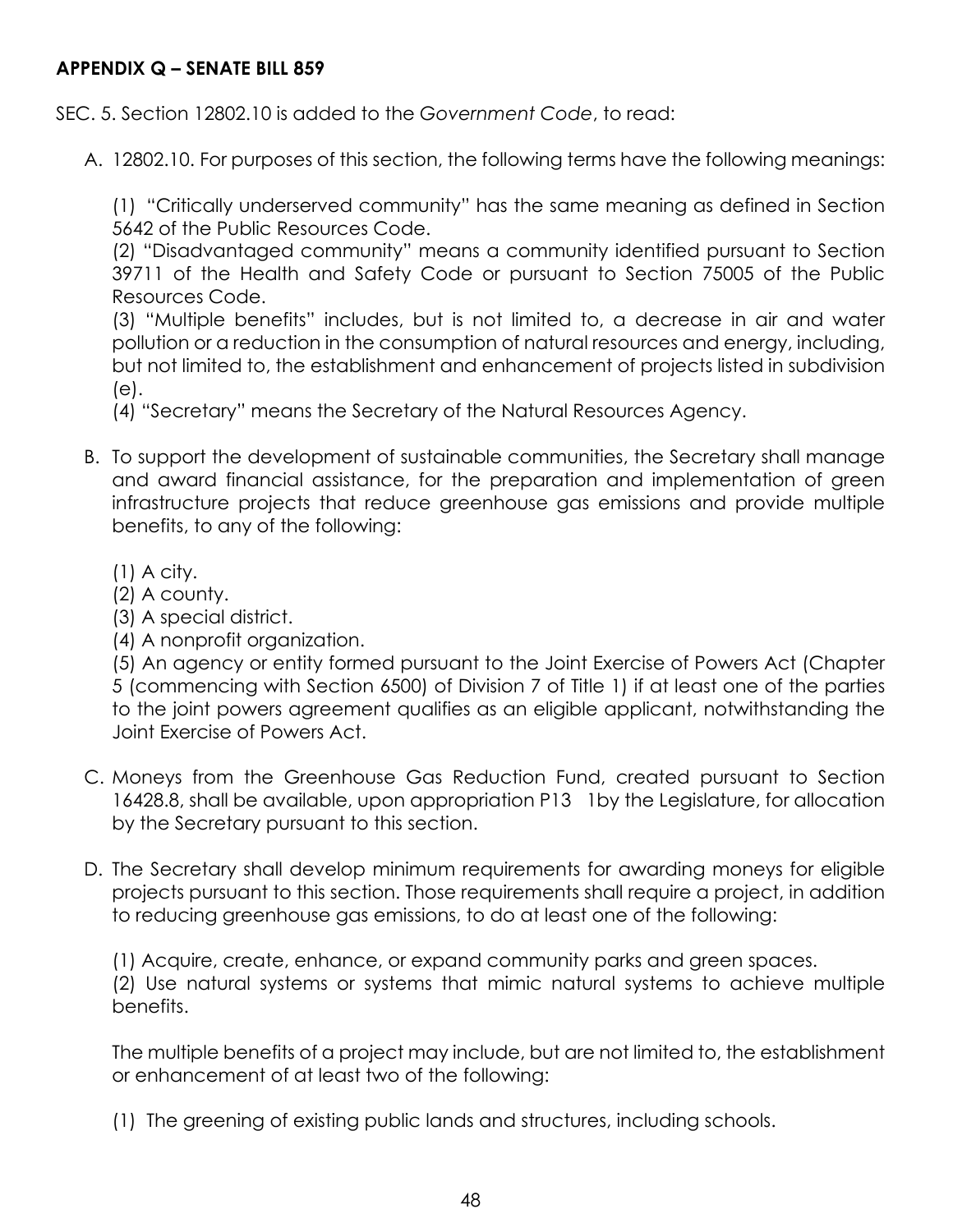(2) Multi-objective stormwater projects, including the construction of permeable surfaces and collection basins and barriers.

(3) Green streets and alleys that integrate green infrastructure elements into the street or alley design, including permeable surfaces, bioswales, and trees.

(4) Urban heat island mitigation and energy conservation efforts through greening, including green roof projects.

(5) Nonmotorized urban trails that provide safe routes for both recreation and travel between residences, workplaces, commercial centers, and schools.

(6) Tree canopy.

(7) Wetlands.

(8) Neighborhood, city, regional, or county parks and open space.

(9) Climate resilience and adaptation of urban areas that reduce vulnerability to climate impacts and improve the ability of natural systems to buffer the impacts of climate change.

(10) Economic, social, and health benefits, including, but not limited to, recreational opportunities, workforce education and training, contracting, and job opportunities for disadvantaged communities.

E. The Secretary shall give additional consideration to awarding moneys for a project pursuant to this section that meets at least two of the following criteria:

(1) Provides park or recreational benefits to a critically underserved community or disadvantaged community.

(2) Is proposed by a critically underserved community or disadvantaged community.

(3) Develops partnerships with local community organizations and businesses in order to strengthen outreach to disadvantaged communities, provides access to quality jobs for residents of disadvantaged communities, or provides access to workforce education and training.

(4) Uses interagency cooperation and integration.

(5) Uses existing public lands and facilitates the use of public resources and investments, including schools.

- F. The Secretary shall allocate at least 75 percent of the moneys available for the purposes of this section to projects that are located in, and that provide benefits to, disadvantaged communities.
- G. In implementing this section, the Secretary shall maximize the expenditure of funds made available pursuant to the Statewide Park Development and Community Revitalization Act of 2008 (Chapter 3.3 (commencing with Section 5640) of Division 5 of the Public Resources Code).
- H. The Secretary shall hold at least two public hearings to gather public input on program development before establishing the program guidelines and selection criteria. The Administrative Procedure Act (Chapter 3.5 (commencing with Section 11340) of Part 1) does not apply to the development and adoption of guidelines and selection criteria adopted pursuant to this section.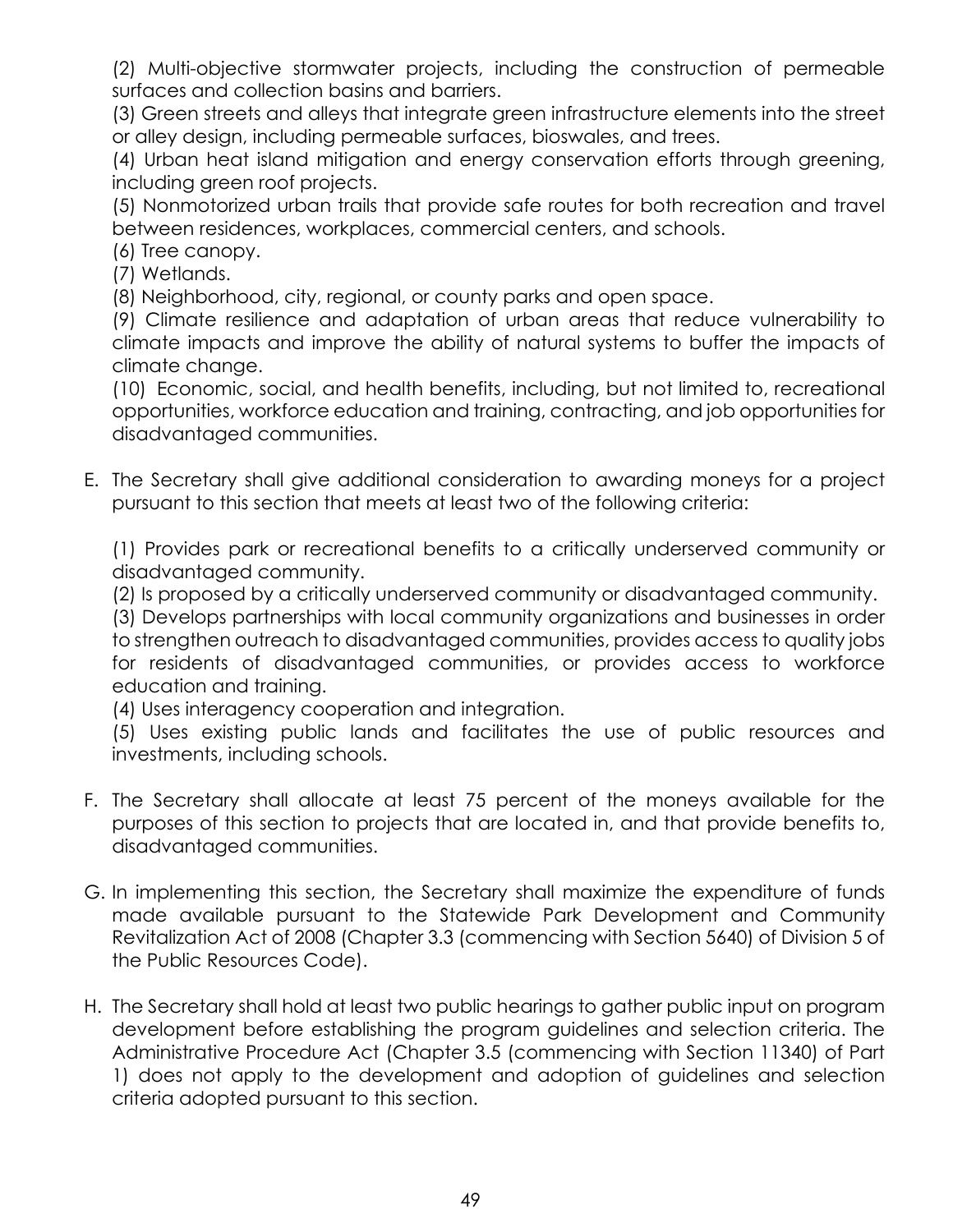### **APPENDIX R – DEFINITIONS**

Unless otherwise stated, the terms used in these grant guidelines have the following meanings:

**Acquisition** means obtaining a fee interest or any other interest, including easement, leases, and development rights.

**Applicant** means an eligible organization requesting funding from this program to be administered by the State.

**CEQA** means the California Environmental Quality Act, Public Resources Code Section 21000 et seq.; Title 14, California Code of Regulations, Section 15000 et seq.

**Critically Underserved Community** means a community that either has less than three acres of usable parkland per 1,000 residents or is a disadvantaged community and that the community has insufficient or no park space and recreation facilities.

**Disadvantaged Community** means a community disproportionately affected by environmental pollution and other hazards and areas with concentrations of people that are low income, high unemployment, low levels of home ownerships, high rent burden, sensitive populations, or low levels of educational attainment; and/or a community with a median household income less than 80% of the statewide average (see Appendix E for guidance).

**Easement** means an interest in land entitling the holder thereof to a limited use or enjoyment of the land in which the interest exists.

**Environmental Justice** is the fair treatment of people of all races, physical and cognitive abilities, cultures, and income with respect to the development, adoption, implementation, and enforcement of environmental laws, regulations, and policies.

**Fair Market Value** means the value placed upon the property as supported by an appraisal that has been reviewed and approved by the California Department of General Services.

**Fund or Funds** means the General Fund.

**Grant Agreement** means an arrangement between the State and grantee specifying the payment of funds by the State for the performance of specific Urban Greening Project objectives within a specific project performance period by the grantee.

**Grantee** means an applicant that has an agreement for grant funding with the State.

**Grants Administrator** means an employee of the State who manages the grants.

**Green Roof** means a vegetative layer grown on a rooftop to mitigate the urban heat island effect and improve energy efficiency by shading roof surfaces and removing heat from the air through evapotranspiration.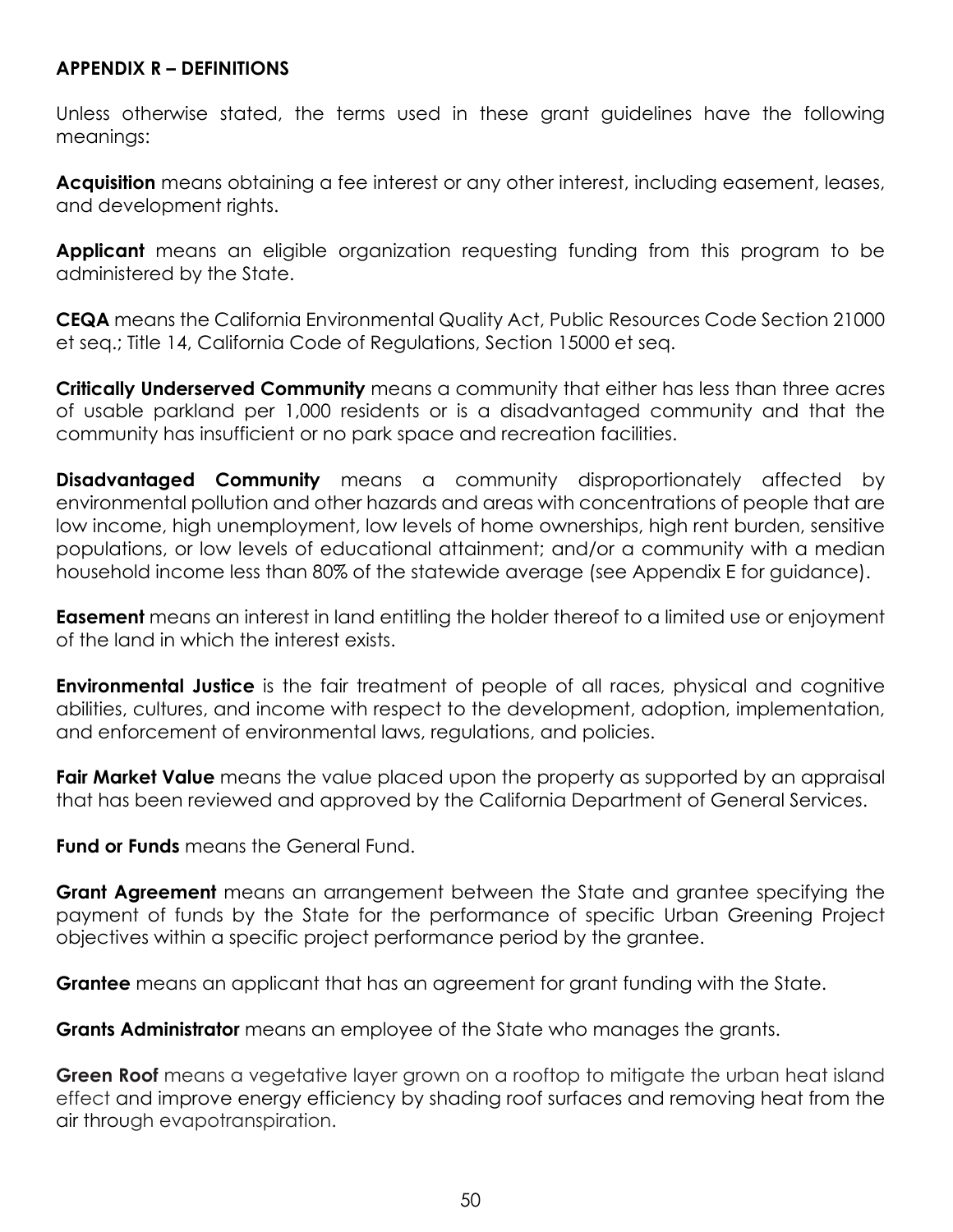**Greenhouse Gases** means atmospheric gases that contribute to the greenhouse effect. Gases include, but are not limited to, carbon dioxide, methane, nitrous oxide, hydrofluorocarbons, perfluorocarbons, and sulfur hexafluoride.

**Greenhouse Gas (GHG) Reductions** means the sum of the GHG emission reductions and sequestration, minus any GHG emissions resulting from project implementation.

**In-Kind** means non-cash donations from governmental or private sources, and includes volunteer labor, materials, and services.

**Indirect/Overhead Expenses** means expenses of doing business that are of a general nature and are incurred to benefit at least two or more functions within an organization. These expenses are not usually identified specifically with a grant, grant agreement, project or activity, but are necessary for the general operation of the organization. Examples of indirect expenses include salaries and benefits of employees not directly assigned to a project; functions such as personnel, business services, information technology, janitorial, and salaries of supervisors and managers not directly related to the project and supported with timesheets; and overhead such as rent, utilities, supplies, etc.

**Joint Powers Authority** means any entity formed pursuant to Chapter 5 (commencing with Section 6500) of Division 7 of the Government code, if at least one of the parties to the joint powers agreement qualifies as an eligible applicant as described on page 2 of these guidelines.

**Nonprofit Organization** means any nonprofit corporation qualified to do business in California and qualified under Section 501 (c) (3) of the Internal Revenue Code.

**Other Sources of Funds** means cash or in-kind contributions that are required or used to complete the Urban Greening project beyond the grant funds provided by this program.

**Pedestrian Facilities** means sidewalks, trails, crosswalks, walkways, and curb ramps that encourage pedestrian travel.

**Plant Palette** means a recommended list of plants (shrubs, trees, etc.) which are appropriate and sustainable for a given jurisdiction and/or urban environment, considering economic, environmental, and social factors such as rainfall, terrain, soil, maintenance requirements, appearance, desired function, and public use.

**Project Planning Expenses** means expenses associated with specific preparations necessary to execute eligible Urban Greening projects. Planning includes conceptual designs, preschematic work, such as initial architectural and engineering plans prepared during the preliminary project phase; schematic documents; technical consulting; construction design; preparation of construction bidding documents; permits or appraisals. Planning expenses are distinct from "hard" project expenses of actual construction or acquisition.

**Project** means the activity to be accomplished with grant funds, and other funds if necessary, that meet the intent of the statutory conditions.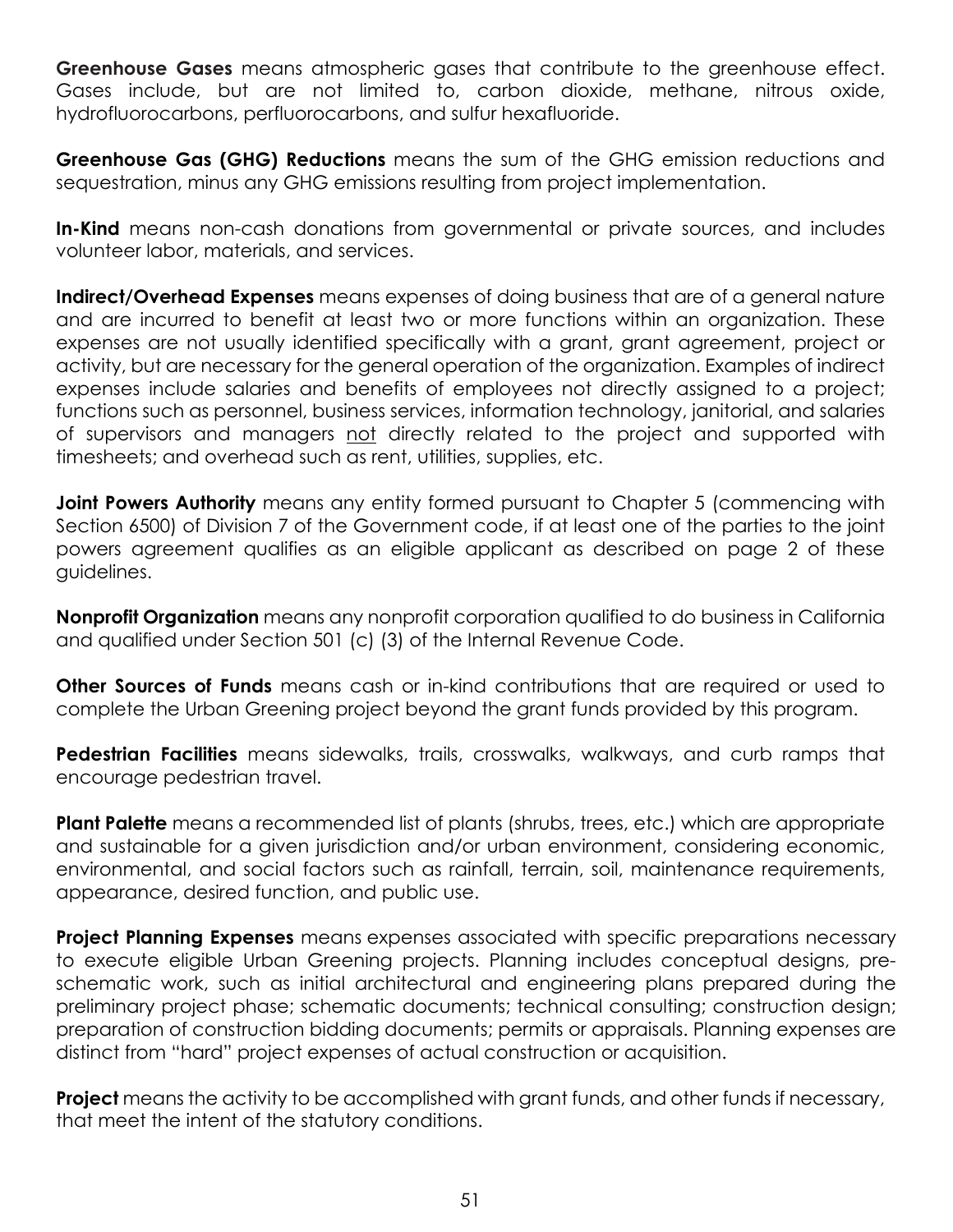**Project Performance Period** means the beginning and ending dates of the Grant Agreement. Eligible expenses incurred during this period may be funded from the grant.

**Project Scope** means the description or activity of work to be accomplished by the Urban Greening project.

**Restore or Restoration** means to establish some of the structures, functions, or dynamics of an indigenous (native) ecosystem.

**Riparian Habitat** means lands that contain habitat which grows close to, and which depends upon, soil moisture from a nearby fresh water source.

**Site Control** means applicant owns the project land or has other legal long-term interest with the landowner giving permission to develop the project and provide long-term maintenance, as applicable, satisfactory to the State.

**Special District** means any agency of the state for the local performance of governmental or proprietary functions within limited boundaries. "Special district" includes a county service area, a maintenance district or area, an improvement district or improvement zone, or any other zone or area formed for the purpose of designating an area within which a property tax rate will be levied to pay for a service or improvement benefitting that area. Special districts are not state government, cities, counties, school districts, Mello-Roos districts, benefit assessment districts, or redevelopment agencies.

**State** means the California Air Resources Board, the California Natural Resources Agency, or its representative.

**Traditional Lands** means lands that are synonymous with aboriginal or indigenous cultural territories or areas generally defined by natural boundaries containing static and transient habitation sites used for subsistence hunting, fishing, and gathering that may have fluctuated and overlapped over time and where religious practices were culturally significant to the Native American tribe or their ancestors.

**Urban Area** means a city within the State of California or a geographic area designated or defined as urban by an applicable plan covering the project area, including, but not limited to general plans, specific plans, or community plans (only for projects that do not qualify as a disadvantaged community).

**Urban Forest** means those native or introduced trees and related vegetation in the urban and near-urban areas including, but not limited to, urban watersheds, soils and related habitats, street trees, park trees, residential trees, natural riparian habitats, and trees on other private and public properties (reference PRC 4799.09).

**Urban Forestry** means the cultivation and management of trees in urban areas for their present and potential contribution to the economic, physiological, sociological, and ecological well-being of an urban society (reference PRC 4799.09).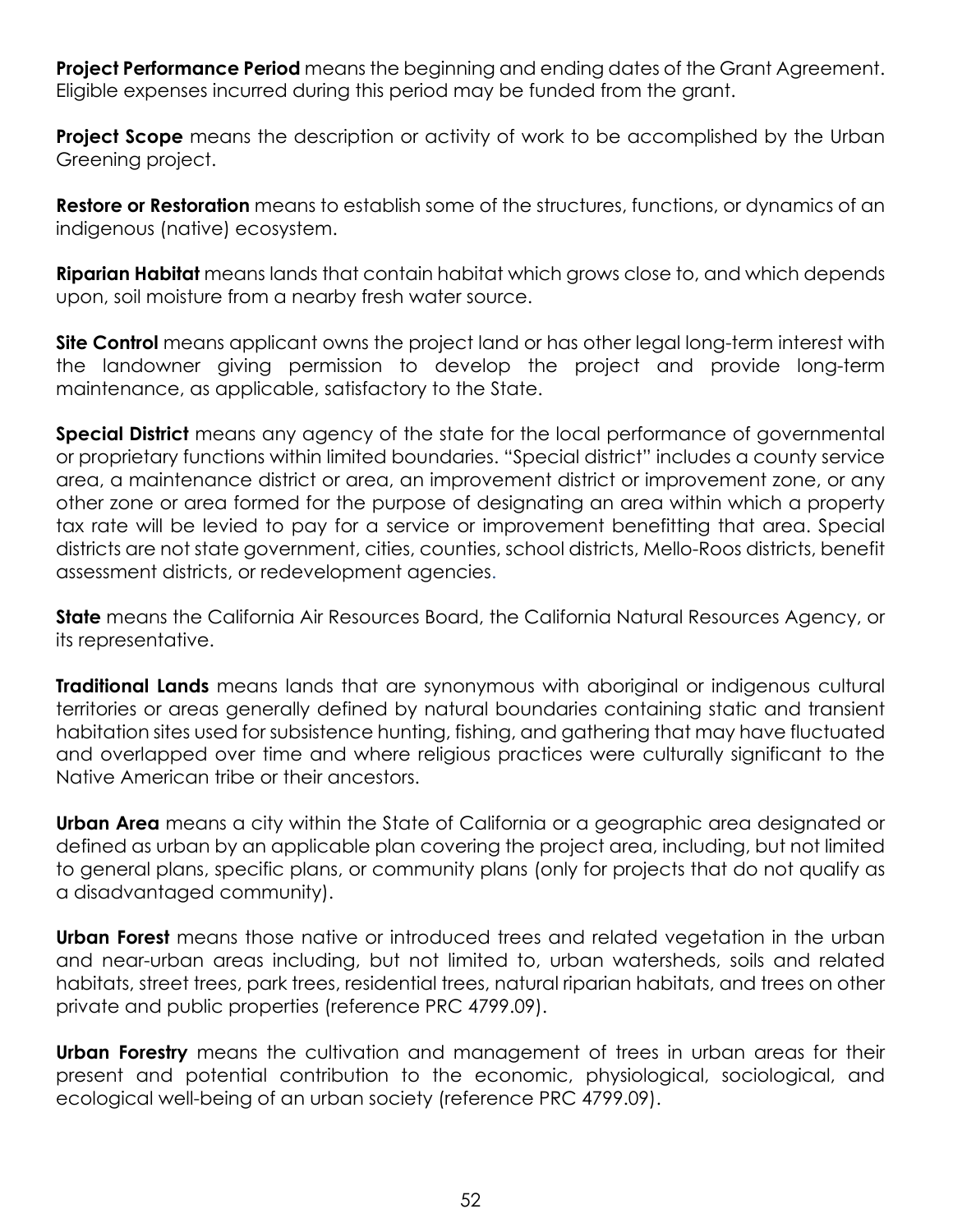**Urban Greening** means a community-based effort to plan, plant, care, and manage flora, structures and spaces, which lead to increased forest canopy, reduced storm water runoff, improved air and water quality, energy conservation, open space and ultimately, more sustainable communities.

**Urban Heat Island** means a [metropolitan area](http://en.wikipedia.org/wiki/Metropolitan_area) which is significantly warmer than its surrounding [rural areas](http://en.wikipedia.org/wiki/Rural_area) due to modification of the land surface by [urban development.](http://en.wikipedia.org/wiki/Urban_planning)

**Willing Seller** means the project property owner(s) is/are willing participant(s) in the proposed real property transaction and at a purchase price not to exceed fair market value as verified by the State.